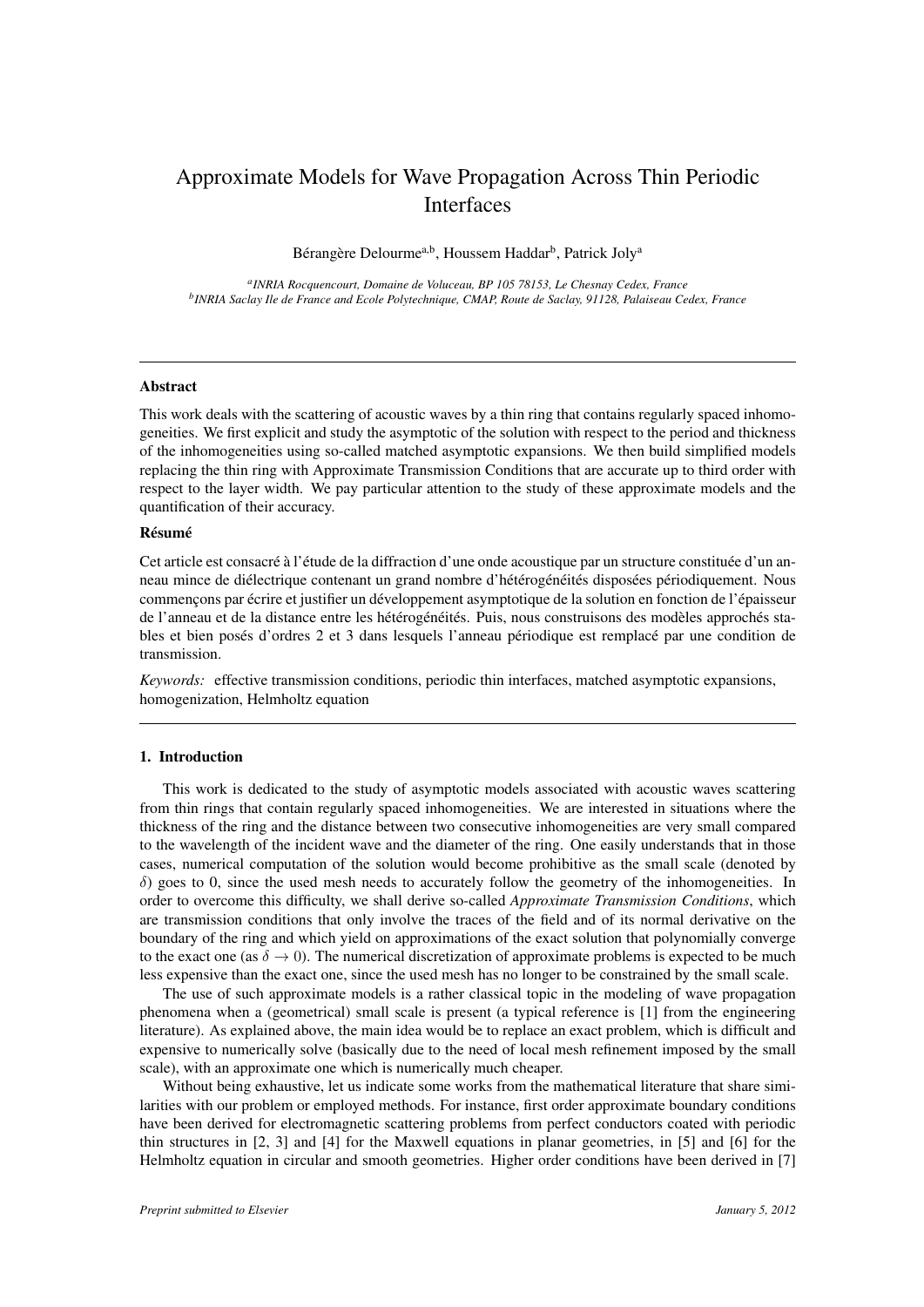and [8] for the Laplace problem and in [9, 10] for the Helmholtz equation. The case of approximate transmission conditions has been studied in [11, 12] for perforated thin conductors and [13] for dielectric thin periodic layers for the Laplace equation: in [11] the two first terms of the asymptotic expansion of the solution has been obtained. The case of effective transmission conditions modeling highly conductive thin sheets is treated in [14]. The goal of this work is to complement the above mentioned studies in two directions. The first one is to provide a description of the asymptotic of the solution with respect to the small parameter in the case of thin circular periodic interfaces. We shall employ for that purpose a method which mixes the techniques of periodic-homogenization ([15, 16]) and the so-called matched asymptotic expansions. The latter method has been developed in ([17]) to treat singular perturbation problems which arise in fluid mechanics. A standard work on the matched asymptotic expansions applied to the Helmholtz equation can be found in [18, 19] and complex situations are studied in [20]. For recent applications, we refer the reader to [21, 22]. In these first investigations, we shall restrict ourselves to the scalar scattering problem modeled by the Helmholtz equation in two dimensions and only consider the first three terms of the asymptotic expansion. A complete description of the asymptotic expansion is the subject of a forthcoming paper [23]. The second main contribution is the derivation of *variational* and *stable* approximate interface conditions which are accurate up to  $O(\delta^2)$  and up to  $O(\delta^3)$  errors. We show that natural conditions (those directly provided from the asymptotic of the exact solution) may lead to unstable problems (with respect to the small parameter). Using a shifting of the interfaces we obtain a new family of approximate transmission conditions that become stable for appropriate choice of the shifting parameter. We give a detailed discussion on the stability properties of the obtained conditions in terms of the small parameter and the frequency of the problem. We show for instance that while centered conditions stability properties are frequency dependent, the noncentred ones are uniformly stable with respect to the frequency. Up to our knowledge, this type of instability and the proposed solutions have not been introduced before in the literature related to scattering problems.

The remaining of this article is organized as follows. We describe in Section 2 the setting of the problem and introduce some notation. Section 3 is dedicated to the formal construction of a matched asymptotic expansion of the solution. Section 4 contains the rigorous justification of this expansion up to the third order. The derivation and error analysis of approximate transmission conditions is done in Section 5.

#### 2. Setting of the Problem

In these first investigations, we shall restrict ourselves to the scalar scattering problem modeled by the Helmholtz equation in two dimensions. Let  $\mu^{\delta}$  and  $\rho^{\delta}$  denote the acoustical characteristics of the medium  $\Omega$  where  $\delta$  is a small parameter that will be introduced later. Then the acoustic field  $u^{\delta}$  satisfies:

$$
\nabla \cdot (\mu^{\delta} \nabla u^{\delta}) + \omega^{2} \rho^{\delta} u^{\delta} = f \text{ in } \Omega,
$$
\n(1)

where  $\omega$  denotes the pulsation of time variation and f denotes a given source term. In order to simplify the exposure of the error analysis we shall assume that  $\Omega$  is a disk:

$$
\Omega = \left\{ (x, y) \in \mathbb{R}^2, \sqrt{x^2 + y^2} < R_e \right\}.
$$

Moreover, we replace the radiation condition satisfied by  $u^{\delta}$  by the following impedance condition on the boundary of  $\Omega$  denoted by  $S_{R_e}$ :

$$
\frac{\partial u^{\delta}}{\partial r} + i\omega u^{\delta} = 0 \text{ on } S_{R_e}.
$$
 (2)

Readers who are familiar with scattering problems can be easily convinced that the theoretical treatment of the scattering problem in  $\mathbb{R}^2$  (where (2) is replaced by the Sömmerfeld radiation condition) can be deduced with minor modifications.

We shall denote by  $(r > 0, \theta \in [-\pi, \pi])$  the polar coordinates in the  $(x, y)$  plane. We assume that the medium  $\Omega$  is made of a thin ring of mean radius R and thickness  $\delta$ , namely  $\Omega_R^{\delta} := \{|r - R| \leq \delta/2\}$ embedded in a homogeneous medium ( $\rho_{\infty},\mu_{\infty}$ ). The parameter  $\delta$  is a small geometrical parameter that can be arbitrarily close to 0 in the sequel. This ring contains many regularly spaced inhomogeneities in the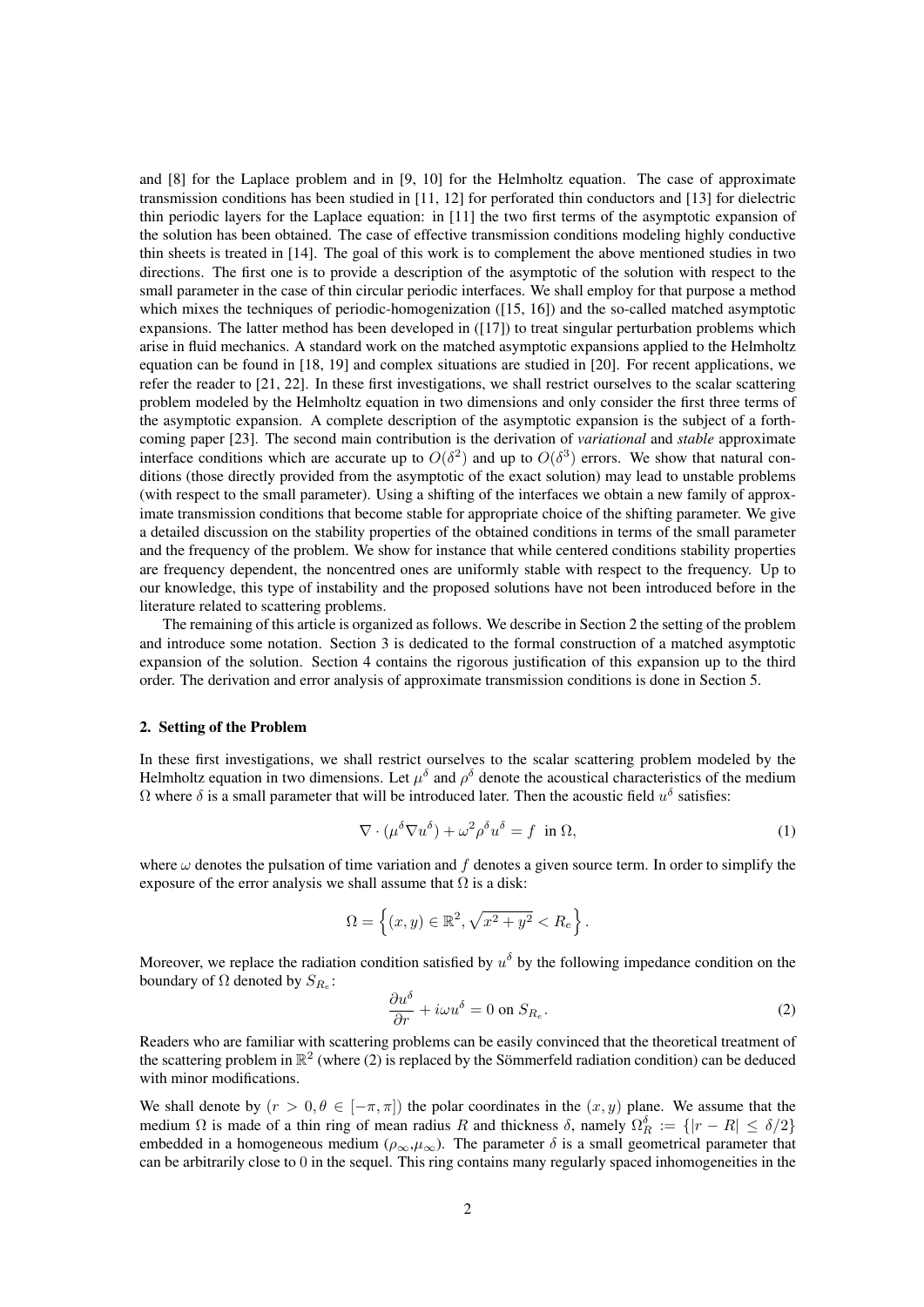angular direction, which means in particular that  $\mu^{\delta}$  and  $\rho^{\delta}$  are periodic with respect to  $\theta$  (see Figure 1). The size of the inhomogeneities, as well as the spacing between two inhomogeneities will be supposed to be proportional to the same small parameter  $\delta$ . More precisely we assume that there exist two functions



Figure 1: The domain  $\Omega$  (left) and a zoom on the periodic ring (right)

 $\mu : \mathbb{R} \times \mathbb{R} \mapsto \mathbb{R}^+$  and  $\rho : \mathbb{R} \times \mathbb{R} \mapsto \mathbb{R}^+$  of the scaled variables  $(s, \nu)$  satisfying

$$
\begin{cases}\n\mu(\nu, s+1) = \mu(\nu, s), \\
\rho(\nu, s+1) = \rho(\nu, s),\n\end{cases}\n\text{ and }\n\begin{cases}\n\mu(\nu, s) = \mu_{\infty} \\
\rho(\nu, s) = \rho_{\infty}\n\end{cases}\n\text{ if } |\nu| > \frac{1}{2},
$$
\n(3)

and such that

$$
\mu^{\delta}(r,\theta) = \mu\left(\frac{r-R}{\delta}, \frac{R\theta}{\delta}\right) \quad \text{and} \quad \rho^{\delta}(r,\theta) = \rho\left(\frac{r-R}{\delta}, \frac{R\theta}{\delta}\right) \quad \text{for } r > 0 \text{ and } \theta \in [0, 2\pi]. \tag{4}
$$

We further make standard assumptions material properties bounds,

$$
\begin{cases} \exists \ (\mu_m, \mu_M) \in \mathbb{R}^2, & 0 < \mu_m < \mu < \mu_M, \\ \exists \ (\rho_m, \rho_M) \in \mathbb{R}^2, & 0 < \rho_m < \rho < \rho_M. \end{cases} \tag{5}
$$

Finally we shall assume that the support of the source term f does not intersect the thin ring  $\Omega_R^{\delta}$ .

*Philosophy behind approximate interface conditions:* We first recall that the variational problem associated with (1) and (2) can be written as: find  $u^{\delta} \in H^1(\Omega)$  such that

$$
a^{\delta}(u^{\delta}, v) = L(v) \quad \forall v \in H^{1}(\Omega), \tag{6}
$$

where 
$$
a^{\delta}(u, v) := \int_{\Omega} \left( \mu^{\delta} \nabla u \cdot \nabla \overline{v} - \omega^2 \rho^{\delta} u \overline{v} \right) dx + i \omega \mu_{\infty} \int_{s_{R_e}} u \overline{v} ds
$$
 and  $L(v) := \int_{\Omega} f \overline{v} dx$ .  
This problem is well-posed and is stable uniformly with respect to  $\delta$ .

Proposition 1. *Problem (6) is well-posed. Moreover, there exists a constant C independent of* δ *such that,*

$$
||u^{\delta}||_{H^1(\Omega)} \leq C \sup_{v \in H^1(\Omega), v \neq 0} \frac{|a^{\delta}(u^{\delta}, v)|}{||v||_{H^1(\Omega)}} \quad \forall u^{\delta} \in H^1(\Omega). \tag{7}
$$

The proof is standard and is given in [24].

We remark that  $a^{\delta}$  can be split into two parts:

• 
$$
\int_{\Omega \setminus \Omega_R^{\delta}} \left( \mu_\infty \nabla u \cdot \nabla \overline{v} - \omega^2 \rho_\infty u \overline{v} \right) dx + i \omega \mu_\infty \int_{s_{R_e}} u \overline{v} ds,
$$
 (8)

• 
$$
\int_{\Omega_R^{\delta}} \left( \mu^{\delta} \nabla u \cdot \nabla \overline{v} - \omega^2 \rho^{\delta} u \overline{v} \right) dx.
$$
 (9)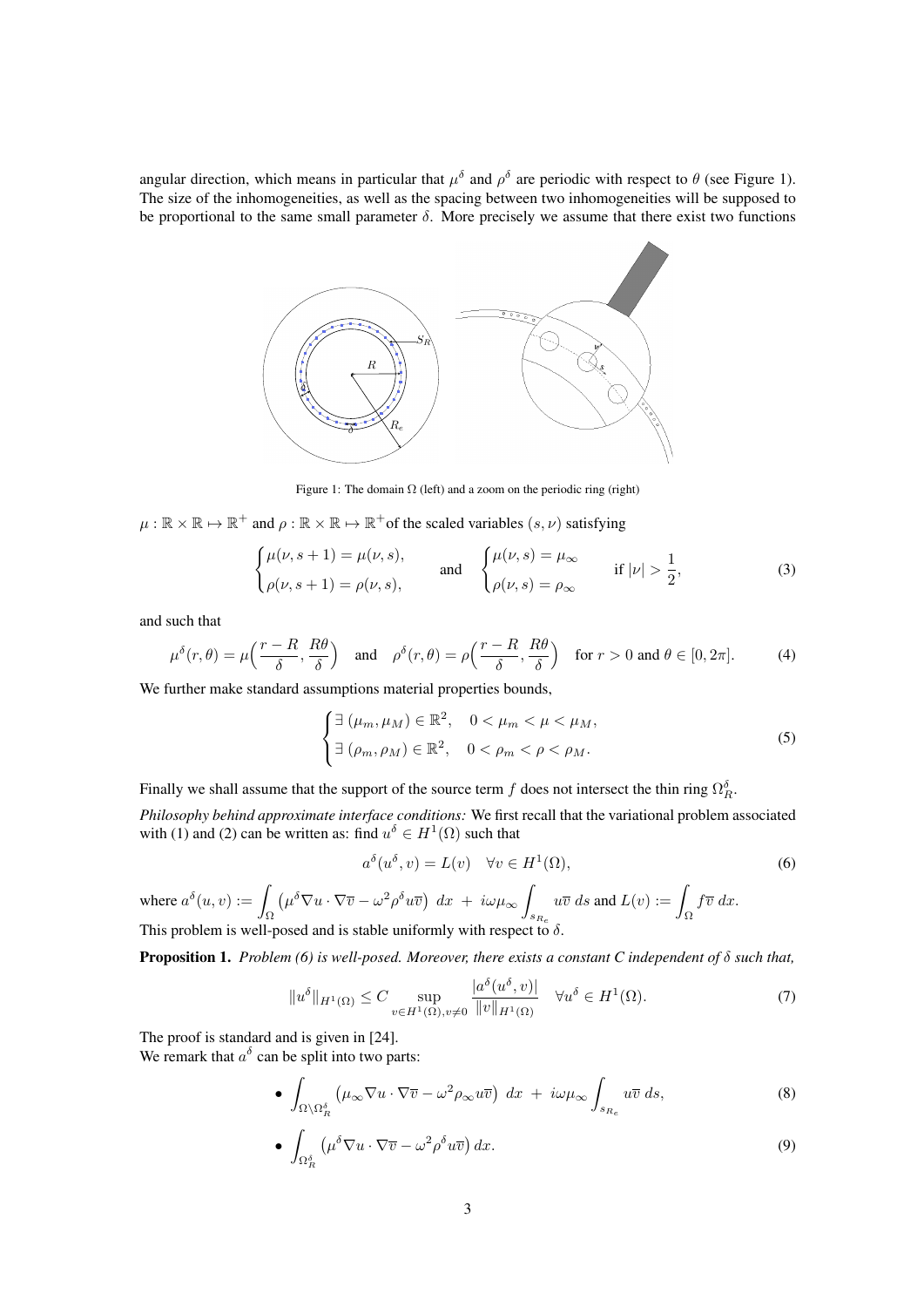When approximating problem (6) using finite elements, the main problem comes from the approximation of the term (9), since  $\mu^{\delta}$  and  $\rho^{\delta}$  have fast variations. The goal of approximate transmission conditions would be to replace this term by a boundary integral of the form

$$
\int_{S_R} \mathcal{B}_j^{\delta} \begin{pmatrix} u(R^+,\theta) \\ u(R^-,\theta) \end{pmatrix} \cdot \begin{pmatrix} \overline{v}(R^+,\theta) \\ \overline{v}(R^-,\theta) \end{pmatrix} ds,
$$
\n(10)

where  $B_j^{\delta}$  is a local boundary operator that takes into account the characteristics of the medium inside the small ring. Roughly speaking, we say that  $\mathcal{B}_{j}^{\delta}$  is a transmission operator of order j if (10) approximates (9) up to  $O(\delta^{j+1})$  error. The larger is the value of j, the more complicated is the expression of  $\mathcal{B}_j^{\delta}$ . In principle, it would be possible to build  $\mathcal{B}_{j}^{\delta}$  for any order j. However, in practice, calculations become extremely heavy for  $j \geq 3$ . We shall restrict ourselves here to  $j = 1$  and  $j = 2$ . The process of obtaining the  $\mathcal{B}_{j}^{\delta}$  is based on two main steps.

• In the region  $|r - R| \gg \delta$  we first prove that the solution has a polynomial asymptotic expansion of the form

$$
u^{\delta} = \sum_{n \in \mathbb{N}} \delta^n u_n.
$$

This step is very technical. The rigorous analysis employs the technique of matched asymptotic expansions, and indeed requires introducing the expansion of the field in the region  $|r - R| \sim \delta$ .

• Then, in order to derive an approximate model of order  $j$ , we truncate the asymptotic expansion at  $n = j$ , and consider  $u_j^{\delta} := \sum$ j  $n=0$  $\delta^n u_n$ . Then we shall observe, from analytical expressions of the near fields, the existence of  $\mathcal{B}_{j}^{\delta}$  such that

$$
\int_{r=R} \mathcal{B}^{\delta}_{j} \begin{pmatrix} u(R^+,\theta) \\ u(R^-,\theta) \end{pmatrix} \cdot \begin{pmatrix} \overline{v}(R^+,\theta) \\ \overline{v}(R^-,\theta) \end{pmatrix} ds = \int_{\Omega_R^{\delta}} \left( \mu^{\delta} \nabla u_j^{\delta} \cdot \nabla \overline{v} - \omega^2 \rho^{\delta} u_j^{\delta} \overline{v} \right) dx + O(\delta^{j+1}).
$$

As we shall notice, possible expressions for  $\mathcal{B}_j^{\delta}$  are not unique. The main difficulty is to derive ones that have "good" stability properties, namely ones for which the approximate solution satisfies an uniform stability estimate similar to (7). Unfortunately we were not able to come up with a systematic procedure to automatically derive "good" expressions for  $\mathcal{B}_{j}^{\delta}$ . The ones provided in the last section have been suggested by the difficulties encountered when studying the well-posedness of the approximate model associated with the "natural" expressions provided by the asymptotic expansion.

Let us end this part by introducing some short notation that will be useful in designing the approximate transmission conditions. The interior domain  $\Omega^-$ , exterior domain  $\Omega^+$  and interface  $S_R$  are defined as

$$
\Omega^{-} := \left\{ (x, y) \in \mathbb{R}^2, \sqrt{x^2 + y^2} < R \right\},\
$$
\n
$$
\Omega^{+} := \left\{ (x, y) \in \mathbb{R}^2, R < \sqrt{x^2 + y^2} < R_e \right\},\
$$
\n
$$
S_R := \left\{ (x, y) \in \mathbb{R}^2, \sqrt{x^2 + y^2} = R \right\}.
$$

Let  $u \in H^1(\Omega^+) \cap H^1(\Omega^-)$ . We abbreviate the exterior and interior values of u on the interface  $S_R$  by  $u^+$  and  $u^-$ :

$$
u^+(\theta) := u(R^+,\theta), \qquad u^-(\theta) := u(R^-,\theta).
$$

The jump and mean values across  $S_R$  respectively denoted by [u] and  $\langle u \rangle$  are defined by:

$$
[u] := u^{+} - u^{-}, \qquad \langle u \rangle := \frac{1}{2} \left( u^{+} + u^{-} \right). \tag{11}
$$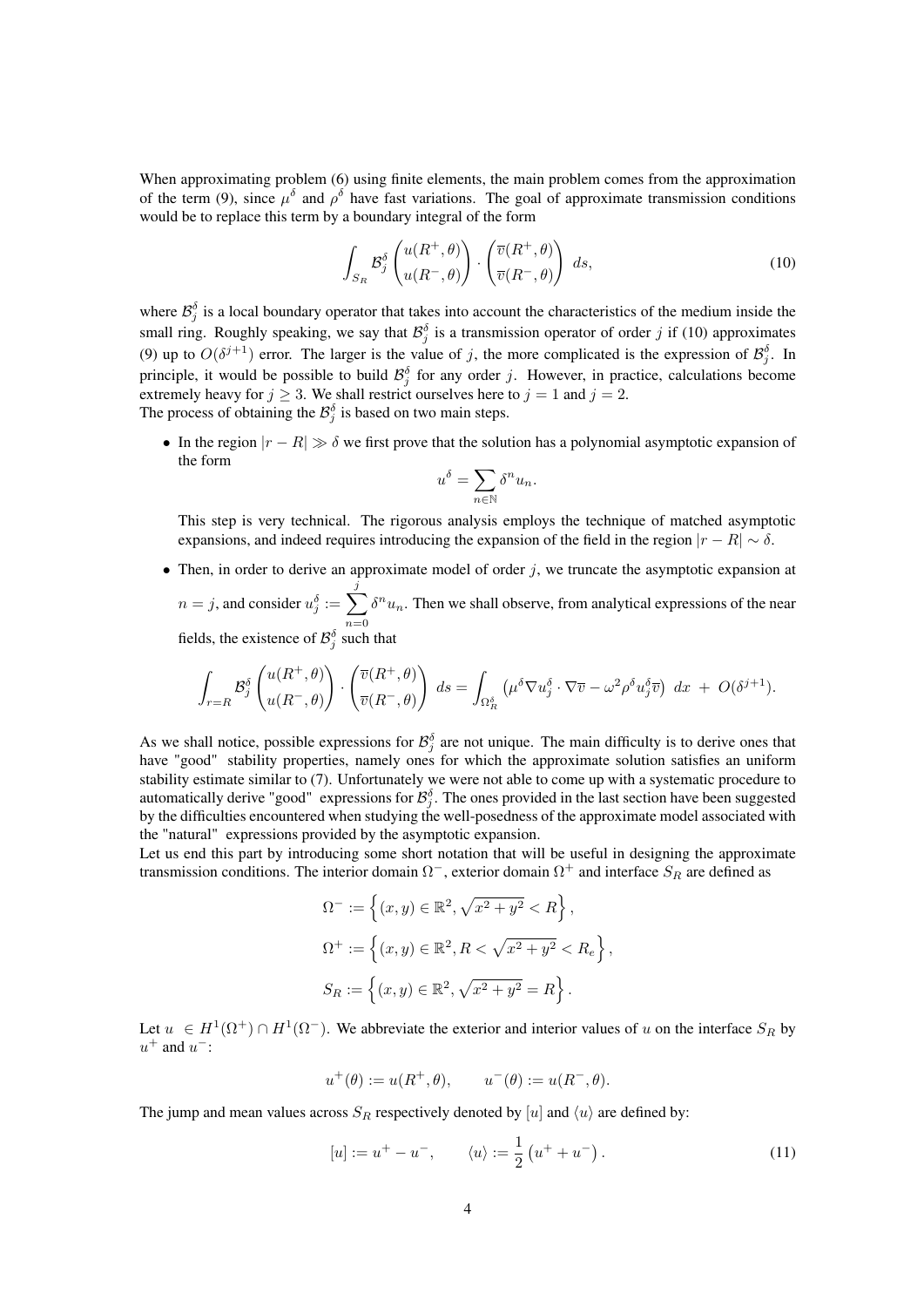## 3. Formal Asymptotic Expansion of the solution

#### *3.1. The formal ansatz*

In order to build approximate models, we first seek a complete description of the asymptotic behavior of  $u^{\delta}$  as  $\delta$  goes to zero. The natural form would be an expansion of  $u^{\delta}$  in powers of  $\delta$ . However, due to the fast variations with respect to angular coordinates, it is not possible to write a uniform expansion of the solution in the whole domain  $\Omega$ . Roughly speaking, the solution  $u^{\delta}$  oscillates more rapidly in the vicinity of the periodic ring than far from it. In order to take into account these two distinct behaviors we shall employ the technique of matched asymptotic expansion. It consists in considering two distinct expansions of the solution respectively in the far field zone ( $|r - R| \gg \delta$ ) and in the near-field zone  $(|r - R| \sim \delta)$ , then match the two expansions in an intermediate zone  $\delta \ll ||r - R|| \ll 1$ . More precisely we make the following ansatz:

• Far from the periodic ring, we assume that a standard power series expansion in  $\delta$  holds:

$$
u^{\delta}(r,\theta) = \begin{cases} \sum_{n \in \mathbb{N}} \delta^n u_n^+(r,\theta) & r \gg R, \\ \sum_{n \in \mathbb{N}} \delta^n u_n^-(r,\theta) & r \ll R. \end{cases}
$$
(12)

where the far field terms  $u_n^{\pm}$  are defined in  $\Omega^{\pm}$  (see figure2(a)). We shall denote by  $u_n : \Omega \to \mathbb{C}$ whose restriction to  $\Omega_{\pm}$  is  $u_n^{\pm}$ .



Figure 2: Domains for far and near field terms

• Near the periodic ring, we have to take into account the periodicity of  $\mu$  and  $\rho$ . That is why we use a more complicated ansatz inspired by the theory of periodic homogenization [25, 2, 7],

$$
u^{\delta}(r,\theta) = \sum_{n \in \mathbb{N}} \delta^n U_n\left(\frac{r-R}{\delta}, \frac{R\theta}{\delta}; \theta\right),\tag{13}
$$

where the near field terms  $U_n(s, \nu; \theta) : \mathbb{R} \times \mathbb{R} \times \mathbb{R} \to \mathbb{C}$  are 1-periodic functions with respect to s. Notice that these functions will then be systematically identified to their restrictions to

$$
B^* := B \times [0, 2\pi] \quad \text{where} \quad B := ]-1/2, 1/2[ \times \mathbb{R} \tag{14}
$$

is the infinite periodicity cell of Figure 2(b).

• The expansions (13) and (12) are assumed to be also valid in two overlapping zones  $\Omega_{M,\delta}^+$  and  $\Omega_{M,\delta}^$ defined by (see Figure  $2(c)$ ):

$$
\Omega_{M,\delta}^+ := \left\{ (r,\theta) \in \mathbb{R}^2, \eta^-(\delta) \le r - R \le \eta^+(\delta) \right\},\
$$
  

$$
\Omega_{M,\delta}^- := \left\{ (r,\theta) \in \mathbb{R}^2, \eta^-(\delta) \le -(r - R) \le \eta^+(\delta) \right\},\
$$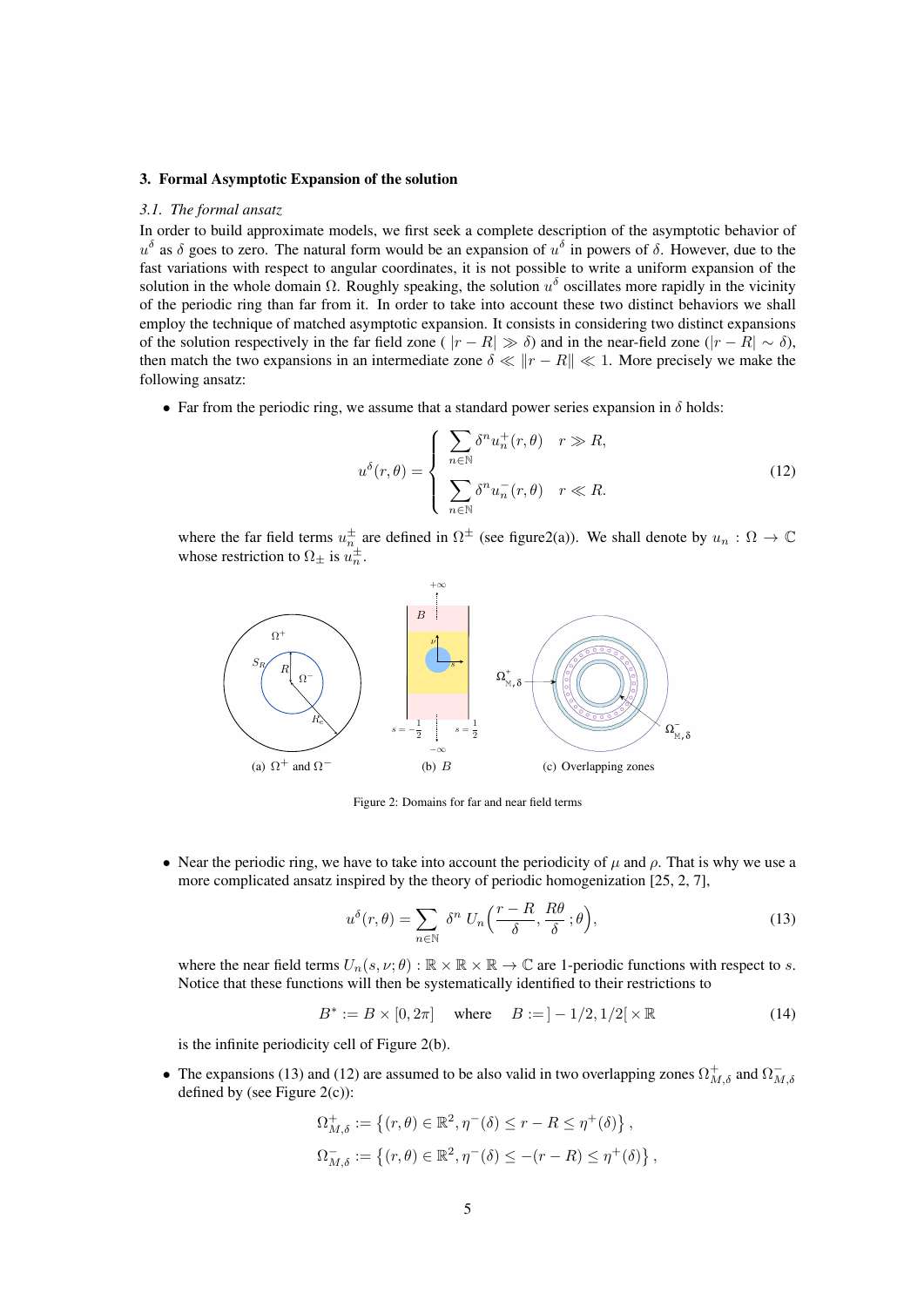where,  $\eta^{\pm}$  are chosen such that  $0 < \eta^{-} < \eta^{+}$  and,

$$
\lim_{\delta \to 0} \eta^{\pm} = 0, \qquad \lim_{\delta \to 0} \frac{\eta^{\pm}(\delta)}{\delta} = \pm \infty . \tag{15}
$$

For instance,  $\eta^-(\delta) = \sqrt{\delta}$  and  $\eta^+(\delta) = 2\sqrt{\delta}$  would be convenient.

Let us notice that, using properties (15) of  $\eta$ , for the near field, overlapping areas correspond to  $\nu$ going to  $\pm\infty$ . On the contrary, for the far field, the overlapping areas correspond to  $r \approx R$ .

A detailed analysis of the behavior of far and near fields will allow us to find conditions that match far and near field expansions in the overlapping zones.

Validity of expansions (12) and (13) will be fully justified by the error analysis of Section 4.

In the two following sections, we shall formally derive the equations satisfied by far fields terms  $u_n^{\pm}$  and near fields terms  $U_n$ .

## *3.2. Identification of far fields and near fields equations*

*Far fields equations.* The derivation of these equations is immediate. Substituting  $u^{\delta}$  by its far field expansion in (12) (1) and (2) and formally separating the different powers of  $\delta$ , we obtain the equations satisfied by the far fields terms  $u_n^{\pm}$ .

$$
\mu_{\infty} \Delta u_n^{\pm} + \omega^2 \rho_{\infty} u_n^{\pm} = \begin{cases} f & \text{if } n = 0 \\ 0 & \text{if } n \neq 0 \end{cases} \text{ in } \Omega^{\pm},
$$
  
\n
$$
\frac{\partial u_n^+}{\partial r} + i\omega u_n^+ = 0 \text{ on } S_{R_e}.
$$
\n(16)

We emphasize that  $u_n^{\pm}$  are not entirely defined since we did not prescribe yet boundary conditions on  $S_R$ . Two scalar functions of the variable  $\theta$  are needed to fix traces of  $u_n^+$  and  $u_n^-$  on  $S_R$ .

*Near fields equations.* As expected, due to the scaling appearing in (13), the derivation of these equations is much more involved that for the near fields. Let us introduce some useful notation. To any function of three variables  $U(s, \nu; \theta)$  we shall associate the function of two variables  $(U)^{\delta}(r, \theta)$  such that

$$
(U)^{\delta}(r,\theta) := U\left(\frac{r-R}{\delta}, \frac{R\theta}{\delta}; \theta\right). \tag{17}
$$

The calculations of this section are essentially based on the following differentiation rules

$$
\frac{\partial (U)^{\delta}}{\partial r} = \frac{1}{\delta} \left( \frac{\partial U_n}{\partial \nu} \right)^{\delta}, \quad \frac{\partial (U)^{\delta}}{\partial \theta} = \left( \frac{\partial U}{\partial \theta} + \frac{R}{\delta} \frac{\partial U}{\partial s} \right)^{\delta} \tag{18}
$$

that we shall also rewrite for simplicity as (this defines the symbol  $\equiv$ ),

$$
\frac{\partial (U)^{\delta}}{\partial r} \equiv \frac{1}{\delta} \frac{\partial U}{\partial \nu}, \quad \frac{\partial (U)^{\delta}}{\partial \theta} \equiv \frac{\partial U}{\partial \theta} + \frac{R}{\delta} \frac{\partial U_n}{\partial s}.
$$
\n(19)

Setting  $U_n^{\delta} := (U_n)^{\delta}$ , ansatz (13) can be rewritten as

$$
u^{\delta}(r,\theta) = \sum_{n \in \mathbb{N}} \delta^n U_n^{\delta}(r,\theta).
$$
 (20)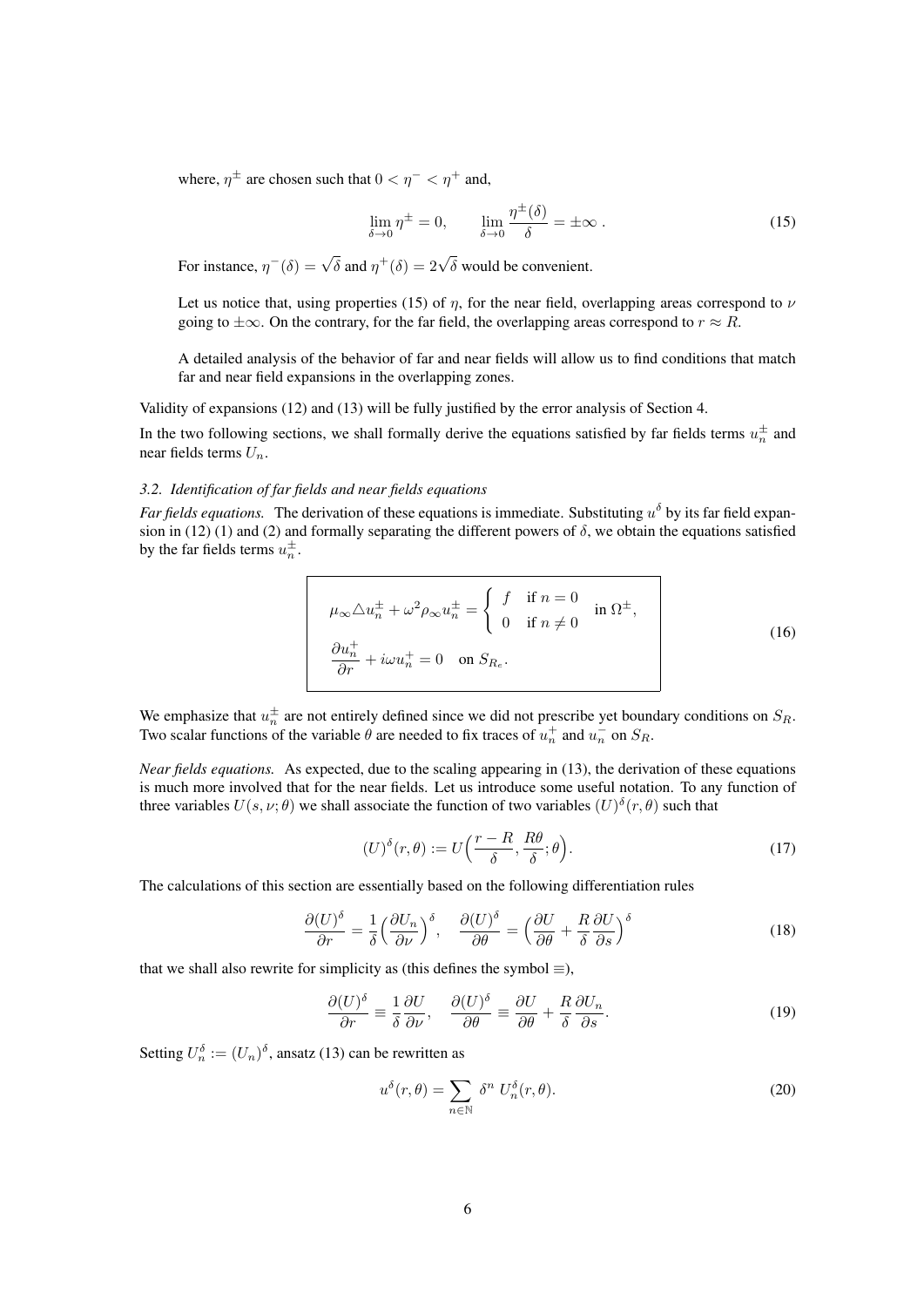Setting  $r^2\Delta^{\delta} := r^2 (\nabla \cdot (\mu^{\delta} \nabla) + \rho^{\delta} \omega^2)$ , using the expression of the Laplace operator in polar coordinates and replacing r by  $R + \delta \nu$ , one easily computes that, thanks to (18)

$$
r^{2} \Delta^{\delta} U_{n} = \delta^{-2} \times \left[ R^{2} \frac{\partial}{\partial \nu} \left( \mu \frac{\partial U_{n}}{\partial \nu} \right) + R^{2} \frac{\partial}{\partial s} \left( \mu \frac{\partial U_{n}}{\partial s} \right) \right]
$$
  
+  $\delta^{-1} \times \left[ 2R\nu \frac{\partial}{\partial \nu} \left( \mu \frac{\partial U_{n}}{\partial \nu} \right) + R\mu \frac{\partial U_{n}}{\partial \nu} + R \frac{\partial}{\partial s} \left( \mu \frac{\partial U_{n}}{\partial \theta} \right) + R\mu \frac{\partial^{2} U_{n}}{\partial s \partial \theta} \right]$   
+  $\delta^{0} \times \nu \mu \frac{\partial U_{n}}{\partial \nu} + \nu^{2} \frac{\partial}{\partial \nu} \left( \mu \frac{\partial U_{n}}{\partial \nu} \right) + \mu \frac{\partial^{2} U_{n}}{\partial \theta^{2}} + R^{2} \rho \omega^{2} U_{n}$   
+  $\delta \times 2\nu R\rho \omega^{2} U_{n}$  (21)  
+  $\delta^{2} \times \nu^{2} \rho \omega^{2} U_{n}$ .

Since  $u^{\delta}$  solves the homogeneous Helmholtz equation in the vicinity of the periodic ring, we have formally

$$
\sum_{n\in\mathbb{N}}\delta^n\ r^2\Delta^\delta U_n=0.
$$

Introducing (21) in the previous equation, and collecting the terms in  $\delta^n$ , we obtain the equations for the near fields  $U_n$  that can be written in the following form (we adopt the convention that  $U_n = 0$  if  $n < 0$ ):

$$
\mathcal{A}_0\left(\frac{\partial}{\partial \nu}, \frac{\partial}{\partial s}\right)U_n = -\mathcal{A}_1 U_{n-1} - \mathcal{A}_2 U_{n-2} - \mathcal{A}_3 U_{n-3} - \mathcal{A}_4 U_{n-4} \quad \text{in } \mathbb{R}^2 \times [0, 2\pi]
$$
 (22)

where  $\mathcal{A}_0(\frac{\partial}{\partial \nu}, \frac{\partial}{\partial s})$  is the differential operator in  $(\nu, s)$  given by

$$
\mathcal{A}_0(\frac{\partial}{\partial \nu}, \frac{\partial}{\partial s}) U := R^2 \left( \frac{\partial}{\partial \nu} (\mu \frac{\partial U}{\partial \nu}) + \frac{\partial}{\partial s} (\mu \frac{\partial U}{\partial s}) \right)
$$
(23)

while the operators  $A_j$ ,  $1 \leq j \leq 4$  are the differential operators in  $(\nu, s, \theta)$  given by

$$
\mathcal{A}_1 U := \mathcal{A}_1^{(1)} \frac{\partial U}{\partial \theta} + \mathcal{A}_1^{(0)} U, \quad \text{with } \begin{cases} \mathcal{A}_1^{(0)} U := 2R \nu \frac{\partial}{\partial \nu} \left( \mu \frac{\partial U}{\partial \nu} \right) + R \mu \frac{\partial U}{\partial \nu} \\ \mathcal{A}_1^{(1)} U := R \frac{\partial}{\partial s} (\mu U) + \mu R \frac{\partial U}{\partial s}, \end{cases}
$$
\n
$$
\mathcal{A}_2 U := \mathcal{A}_2^{(0)} U + \mu \frac{\partial^2 U}{\partial \theta^2}, \quad \text{with } \mathcal{A}_2^{(0)} U := \nu^2 \frac{\partial}{\partial \nu} \left( \mu \frac{\partial U}{\partial \nu} \right) + \mu \nu \frac{\partial U}{\partial \nu} + \omega^2 \rho R^2 U,
$$
\n
$$
\mathcal{A}_3 U := 2\nu R \omega^2 \rho U,
$$
\n
$$
\mathcal{A}_4 U := \nu^2 \omega^2 \rho U.
$$
\n(24)

Equations (22) are complemented with the periodicity conditions

$$
U_n(\nu, s+1) = U_n(\nu, s).
$$
 (25)

The fact that the operator  $\mathcal{A}_0(\frac{\partial}{\partial \nu}, \frac{\partial}{\partial s})$  is a differential operator only in the variables  $(\nu, s)$  will play an essential role in the process of decoupling the "fast" variables  $(\nu, s)$  from the variable  $\theta$ . Indeed in the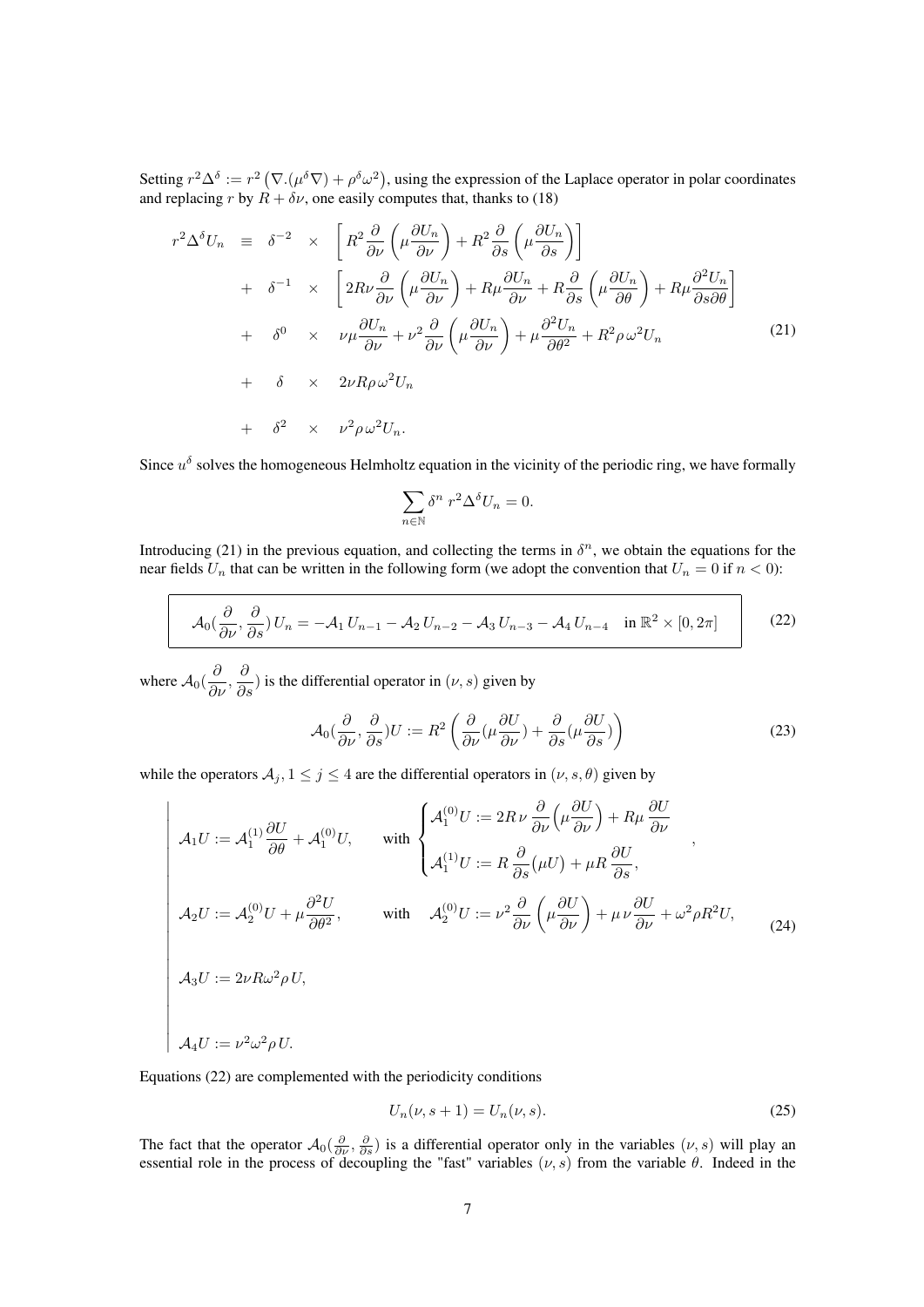resolution of (22, 25), the variable  $\theta$  will play the role of a parameter (via the right hand side).

As for the near fields,  $(22, 25)$  does not allow to entirely define (inductively) the  $U_n$ 's. More precisely, we shall need to prescribe their behavior for large  $\nu$ . First, we exclude exponentially growing (in  $\nu$ ) solutions, that can be expressed by the fact that we shall look for the functions  $U_n(\cdot; \theta)$  in the space

$$
V(B) = \{ U \in H_{loc}^1(B) / e^{-|\nu|^{\frac{1}{2}}} U \text{ is bounded} \}.
$$

In we define

$$
Ker \mathcal{A}_0 = \left\{ U \in V(B) / \mathcal{A}_0(\frac{\partial}{\partial \nu}, \frac{\partial}{\partial s}) U = 0, u \text{ satisfies (25)} \right\}
$$

(22, 25) defines  $U_n$  up to a function of  $Ker\mathcal{A}_0$ . It remains to describe more precisely  $Ker\mathcal{A}_0$ . In the trivial case where the functions  $\mu$  and  $\rho$  are constant, one easily sees using separation of variables in  $(s, \nu)$  that

$$
Ker \mathcal{A}_0 = span\{1, \nu\}.
$$

In the general case,  $Ker\mathcal{A}_0$  is still of dimension 2. Obviously, it still contains the constant functions, but the function  $\nu$  has to be replaced by a function that behaves as  $\nu$  when  $\nu$  goes to infinity. In the following, it will be useful to split  $B$  into three parts, as illustrated in Figure 2(b),

$$
B = B_- \cup B_0 \cup B_+, \quad B_{\pm} = \{(\nu, s) \in B \ / \ \pm \nu \ge 1/2\}, \quad B_0 = \{(\nu, s) \in B \ / \ |\nu| < 1/2\},
$$

and introduce the two artificial interfaces between  $B_0$  and  $B_{\pm}$ :

$$
\Gamma_{\pm} = \left\{ (\pm \frac{1}{2}, s), -\frac{1}{2} < s < \frac{1}{2} \right\}
$$

**Lemma 2.** *There exists a unique function*  $N \in Ker A_0$  *such that* 

$$
|\mathcal{N}(\nu, s) - \nu| \text{ is bounded in } B,
$$
\n(26)

$$
\int_{\Gamma_+} \mathcal{N} \, ds + \int_{\Gamma_-} \mathcal{N} \, ds = 0 \tag{27}
$$

*and*

$$
Ker \mathcal{A}_0 = span\{1, \mathcal{N}\}.
$$
\n<sup>(28)</sup>

Remark 3. *In fact, (26) defines* N *up to an additive constant. The condition (27) allows us to fix this constant. It has been chosen in order to simplify later the writing of the matching conditions. For the following, we shall set:*

$$
\mathcal{N}_{\infty} := \int_{\Gamma_+} \mathcal{N} \, ds = -\int_{\Gamma_-} \mathcal{N} \, ds. \tag{29}
$$

*Proof.* One possible approach for the proof of this results consists in reducing the problem of finding  $\mathcal N$  to the bounded domain via non homogeneous DtN conditions as in [22]. We shall prefer here a direct variational approach in weighted Sobolev spaces. Let us simply sketch the proof. We introduce the weighted-periodic functional space  $W^1(B)$ 

$$
W^{1}(B) := \left\{ U \in H_{loc}^{1}(B), \frac{U}{(1+\nu^{2})^{\frac{1}{2}}} \in L^{2}(B), U(\nu, \frac{1}{2}) = U(\nu, -\frac{1}{2}) \right\},
$$
\n(30)

equipped with the inner product

$$
(U,V)_{W^1} := \int_B \nabla U \cdot \nabla \overline{V} \, ds \, d\nu + \int_B \frac{U \, \overline{V}}{1 + \nu^2} \, ds \, d\nu. \tag{31}
$$

Note that the constant functions belong to  $W^1(B)$ . Next we introduce the closed subspace of  $W^1(B)$ 

$$
W_0^1(B) := \left\{ U \in W^1(B), U \text{ satisfies (27)} \right\}
$$
 (32)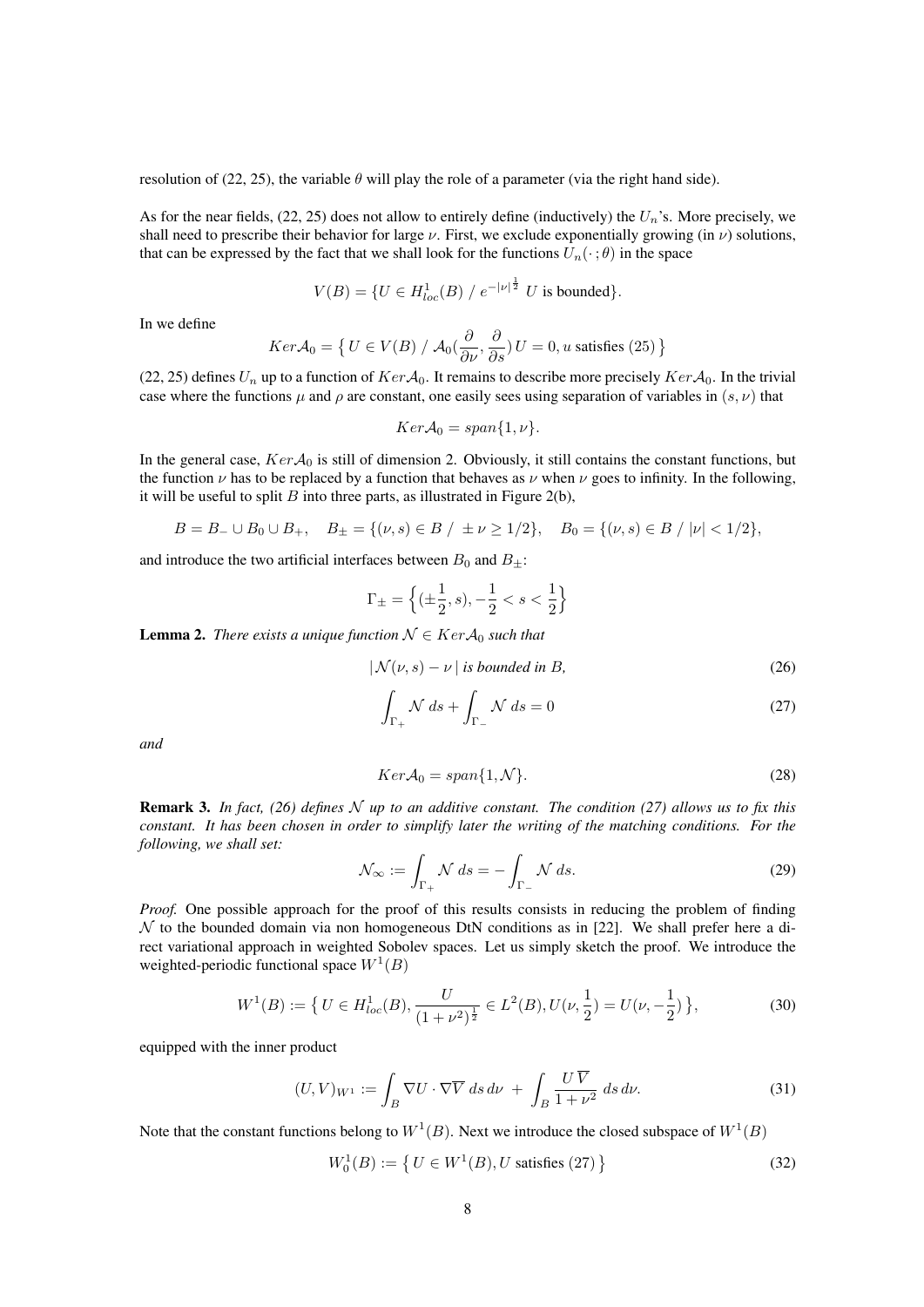It is well known that, by Hardy's inequality (see [26]), the semi-norm

$$
|U|_{W_0^1} := \left(\int_B |\nabla U|^2 \, ds \, d\nu\right)^{\frac{1}{2}} \tag{33}
$$

in a norm on  $W_0^1(B)$ , equivalent to the norm in  $W^1(B)$ .

The next step consists in noticing that

$$
(26, 27) \quad \Longleftrightarrow \quad \widetilde{\mathcal{N}} := \mathcal{N} - \nu \in W_0^1(B)
$$

This property is obtained by looking at the Fourier series expansion (with respect to  $s$ ) of the function  $N$ in the domains  $B_{\pm}$  inside which N is harmonic (see for instance the proof of Proposition 4). Choosing  $\tilde{N}$ as a new unknown, finding  $\mathcal N$  amounts to finding  $\tilde{\mathcal N} \in W_1^0(B)$  such that

$$
\mathcal{A}_0(\frac{\partial}{\partial \nu}, \frac{\partial}{\partial s})\widetilde{\mathcal{N}} = -R^2 \frac{\partial \mu}{\partial \nu} \quad \text{in } \mathcal{D}'(\mathbb{R}^2), \quad \mathcal{N}(\nu, s+1) = \mathcal{N}(\nu, s).
$$

The existence and uniqueness of  $\widetilde{\mathcal{N}}$ , thus  $\mathcal{N}$ , is then a direct consequence of general result in Proposition 7 (take  $f = 0$  and  $g = (R^2(\mu_\infty - \mu), 0)^t$ ).

To prove that  $Ker \mathcal{A}_0 = span\{1, \nu\}$ , we first show that if  $U \in Ker \mathcal{A}_0$ , then there exists  $a \in \mathbb{R}$  such that  $U - a\mathcal{N} \in W^1(B)$  (see below). Indeed, using the Fourier series (in s) expansion of U in the domains  $B_{\pm}$ in which U is harmonic, we can show the existence of  $a^{\pm}$  such that

$$
U = a^{\pm} \nu + o(|\nu|^{-\infty}),
$$

where  $o(|\nu|^{-\infty})$  is defined in (43). Then, it is sufficient to show that  $a^+ = a^- (= a)$  which is obtained formally by integrating the equality

$$
\mathcal{A}_0(\frac{\partial}{\partial \nu}, \frac{\partial}{\partial s}) U = 0
$$

over the bounded domain  $B_0$ . This can be made rigorous with an appropriate truncation process. The details are left to the reader.

Then it suffices to remark that (using Green's formula and the density of compactly supported function in  $W^1(B)$  [27]),  $Ker \mathcal{A}_0 \cap W^1(B)$  is nothing but the space of constant functions.

The above result means that (22) determines inductively  $U_n$  up to two additive constants in  $(\nu, s)$ , that is to say two functions of the variable  $\theta$ . We have the same degree of indetermination as for the far fields.

To determine entirely  $(u_n^+, u_n^-, U_n)$ , at each step n, we thus need a priori  $4 = 2 + 2$  additional equations relating functions of  $\theta \in [0, 2\pi]$ .

#### *3.3. Matching conditions*

As already said, to complete the construction of the terms of our formal expansions, we need additional matching conditions that will be obtained by saying that the expansions (12) and (13) (or (20)) must coincide in the two overlapping zones  $\Omega_{M,\delta}^{\pm}$ .

To make this identification, we shall use for convenience the coordinates ( $\nu, \theta$ ) instead of (r,  $\theta$ ) and particular series expansions of the near and far fields  $u_n$  and  $U_n$ .

*Series expansions for the far fields.* In addition to equations (16), we impose the condition that  $u_n^{\pm}$  is smooth at the vicinity of the interface  $S_R$ . This allows us to use simple Taylor expansions, i. e.

$$
u_n^{\pm}(R+\delta \nu,\theta) = \sum_{k \in \mathbb{N}} \frac{\delta^k \nu^k}{k!} \frac{\partial^k u_n^{\pm}}{\partial r^k}(R,\theta) \,. \tag{34}
$$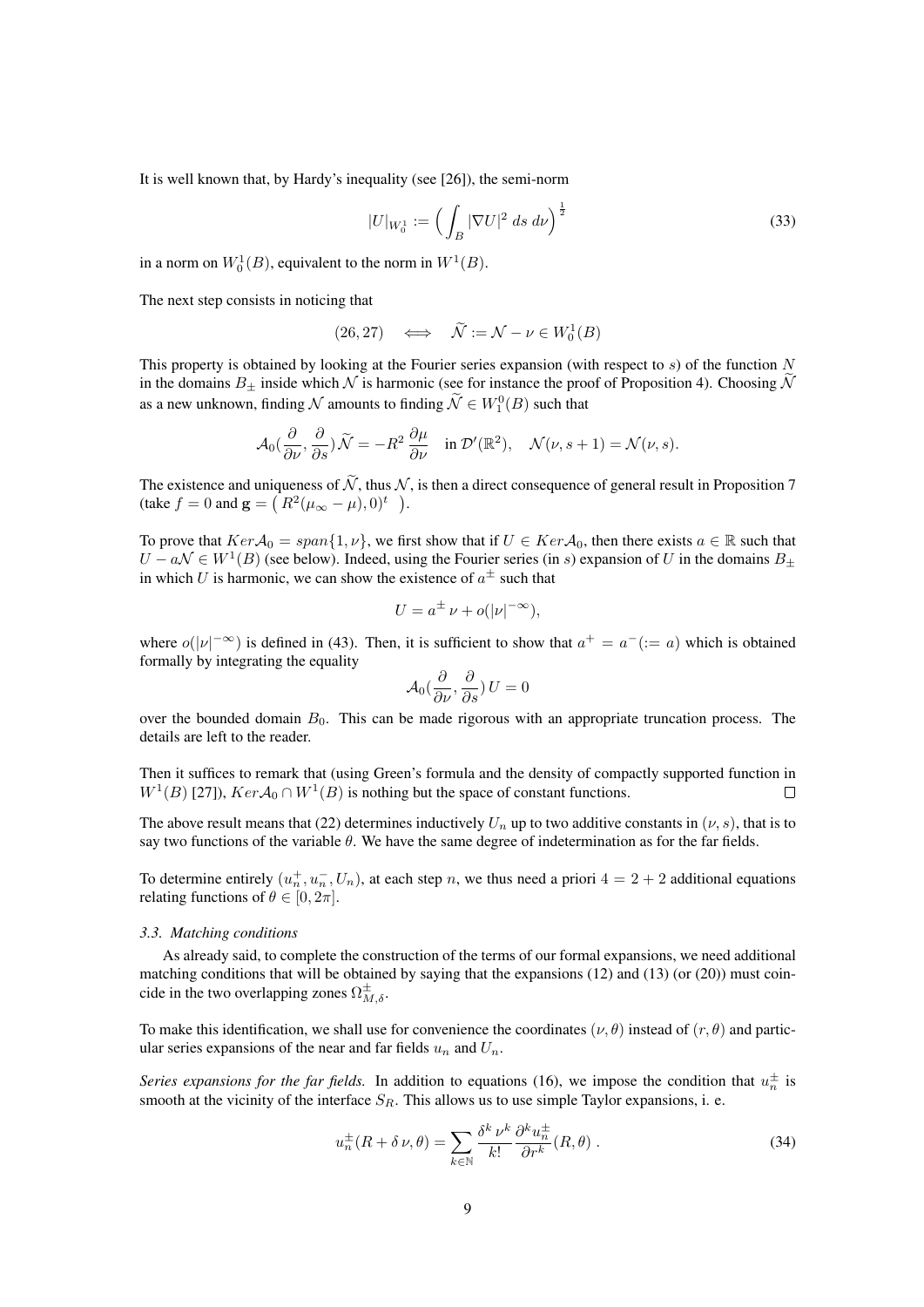*Series expansions for the near fields.* For the near fields, we use the Fourier series expansion in s of  $U_n(\nu, s; \theta)$ 

$$
U_n(\nu, s; \theta) = \sum_{\ell \in \mathbb{Z}} U_{n,\ell}(\nu; \theta) e^{2i\pi \ell s}.
$$
 (35)

We want to know the behavior of the near field terms in the overlapping areas, i.e. for large  $\nu$ . That is why we shall express  $U_{n,l}$  only for  $|\nu| \geq \frac{1}{2}$ , where  $\mu$  and  $\rho$  are constant. When we substitute (35) into (22), we obtain for each  $\ell$ 

$$
\mathcal{A}_{0,\ell} U_{n,\ell} = -\mathcal{A}_{1,\ell} U_{n-1,\ell} - \mathcal{A}_{2,\ell} U_{n-2,\ell} - \mathcal{A}_{3,\ell} U_{n-3,\ell} - \mathcal{A}_{4,\ell} U_{n-4,\ell}, \quad \forall |\nu| \ge \frac{1}{2}
$$
(36)

where,

$$
\mathcal{A}_{0,\ell} U = R^2 \mu_{\infty} \left( \frac{\partial^2 U}{\partial \nu^2} - 4\ell^2 \pi^2 U \right) \tag{37}
$$

The operators  $A_{i,\ell}$  for  $1 \leq j \leq 4$  are differential operators in  $(\nu, \theta)$  deduced from the operators  $A_i$  defined in (24). Their explicit expression is not important to our purpose. What is important is to understand how they act on certain spaces of functions. In what follows, for any  $n \geq 0$ , we denote by  $\mathbb{P}_k$  the space of polynomials in  $\nu$  whose coefficients are smooth functions of  $\theta$ :

$$
p \in \mathbb{P}_k \quad \Longleftrightarrow \quad p(\nu, \theta) = \sum_{j=0}^k p_j(\theta) \, \nu^j, \quad p_j \in C_{per}^{\infty}(0, 2\pi). \tag{38}
$$

and by  $e^{\pm \alpha \nu}$   $\mathbb{P}_k$  the space constructed by multiplying functions in  $\mathbb{P}_k$  by  $e^{\pm \alpha \nu}$ . The reader will easily check the following properties of the operators  $A_{i,\ell}$  (note that  $\ell = 0$  plays a particular role)

For 
$$
\ell \neq 0
$$
,  $\mathcal{A}_{j,\ell}$  maps  $e^{\mp 2\pi \ell \nu} \mathbb{P}_k$  into  $e^{\mp 2\pi \ell \nu} \mathbb{P}_{k+j}$   
\n- For  $\ell = 0$ ,  $\mathcal{A}_{j,0}$  maps  $\mathbb{P}_k$  into  $\mathbb{P}_{k+j-2}$  (39)

The other important properties (whose proof is an exercise on ordinary differential equations) concerns the "inversion" of  $\mathcal{A}_{0,\ell}$ : assume that  $U(\nu, \theta)$  does not increase exponentially when  $\pm \nu \to +\infty$ , then

- For 
$$
\ell \neq 0
$$
,  $A_{0,\ell} U \in e^{\mp 2\pi \ell \nu} \mathbb{P}_k \implies U \in e^{\mp 2\pi \ell \nu} \mathbb{P}_{k+1}$ .  
\n- For  $\ell = 0$ ,  $A_{0,0} U \in \mathbb{P}_k \implies U \in \mathbb{P}_{k+2}$  (40)

The following proposition establishes the behavior of  $U_n$  for large  $\nu$ .

**Proposition 4.** *There exist polynomials in*  $\nu$ *,*  $p_n^{\pm}(\nu;\theta) \in \mathbb{P}_{n+1}$  *and*  $\{p_{n,\ell}^{\pm}(\nu;\theta) \in \mathbb{P}_{2n}, \ell \neq 0\}$ *, such that* 

$$
U_n(\nu, s; \theta) = p_n^{\pm}(\nu; \theta) + \sum_{\ell \in \mathbb{Z} \setminus \{0\}} p_{n,\ell}^{\pm}(\nu; \theta) e^{\mp 2\pi |\ell| \nu} e^{2i\pi \ell s} \quad in \ B_{\pm} \times [0, 2\pi]
$$
 (41)

**Remark 5.** A consequence of (41) is the fact that the oscillations in s of the  $U_n$ 's, i.e. the fast oscillations in  $\theta$  of  $u^{\delta}$ , which are due to the periodic ring, remain localized in the vicinity of the interface.

*Proof.* The proof is done by induction on n, based on (35) and (36). For  $n = 0$ , (36) is reduced, when restricted to  $\pm \nu > 1/2$ , to

$$
\frac{\partial^2 U_{0,\ell}}{\partial \nu^2} - 4\ell^2 \pi^2 U_{0,\ell} = 0
$$

which gives, taking into account the fact that  $U_{0,\ell}$  must not blow up exponentially,

$$
U_{0,0} = p_0(\nu,\theta) \in \mathbb{P}_1, \quad U_{0,\ell} = p_{0,\ell}^{\pm}(\theta) e^{\mp 2\pi |\ell|\nu} \in e^{\mp 2\pi |\ell|\nu} \mathbb{P}_0, \quad \text{for } \ell \neq 0.
$$

Combined to (35), this proves (41) for  $n = 0$ . Assuming that (41) holds up to rank  $n - 1$ , using property (39), one sees that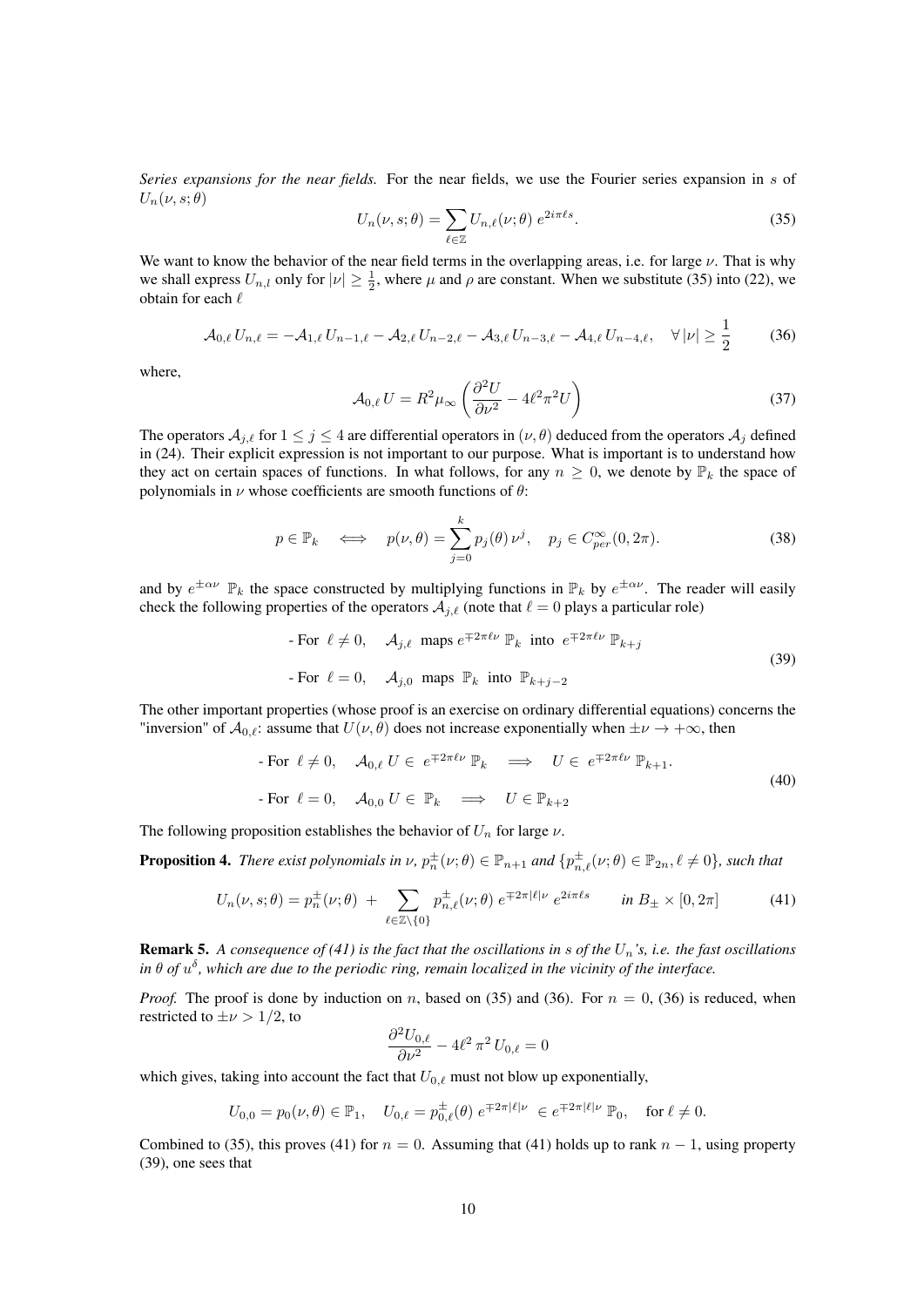- For  $\ell \neq 0$ ,  $A_{1,\ell} U_{n-1,\ell} + A_{2,\ell} U_{n-2,\ell} + A_{3,\ell} U_{n-3,\ell} + A_{4,\ell} U_{n-4,\ell} \in e^{\mp 2\pi |\ell| \nu} \mathbb{P}_{2n-1}$
- For  $\ell = 0$ ,  $A_{1,0} U_{n-1,0} + A_{2,0} U_{n-2,0} + A_{3,0} U_{n-3,0} + A_{4,0} U_{n-4,0} \in \mathbb{P}_{n-1}$

Then, using (36) and property (40), we deduce that

- For  $\ell \neq 0$ ,  $U_{n,\ell} \in e^{\mp 2\pi |\ell| \nu} \mathbb{P}_{2n}$ ,
- For  $\ell \neq 0$ ,  $U_{n,0} \in \mathbb{P}_{n+1}$ ,

which is nothing but (41) using (35).

In order to simplify the notation, we shall rewrite (41) as

$$
\forall \ \theta \in [0, 2\pi], \quad U_n(\nu, s; \theta) = p_n^{\pm}(\nu; \theta) + o(|\nu|^{-\infty}), \quad p_n^{\pm}(\nu; \theta) = \sum_{k=0}^n p_{n,k}^{\pm}(\theta) \nu^k. \tag{42}
$$

where  $\theta$  plays the role of a parameter and  $o(|\nu|^{-\infty})$  is a canonical notation for any smooth function  $\varphi(\nu, s)$ in  $V(B)$  satisfying the following property

$$
\begin{cases}\n\varphi(\nu,s) = o(|\nu|^{-\infty}) & \Longleftrightarrow \exists \, k \in \mathbb{N} \quad \text{and} \quad \{\varphi_\ell \in P_k \, , \, \ell \in \mathbb{Z}^*\} \quad \text{such that} \\
\varphi(\nu,s) = \sum_{\ell \in \mathbb{Z} \setminus \{0\}} \varphi_\ell(\nu) \, e^{\mp 2\pi |\ell| \nu} \, e^{2i\pi \ell s} & \text{in } B_\pm\n\end{cases}\n\tag{43}
$$

where the above series are uniformly convergent in  $B_{\pm}$ . Thus, such functions are  $C^{\infty}$  in  $B_{\pm}$  and satisfy

$$
\begin{cases}\n(i) & \forall (p,q) \in \mathbb{N}^2, \quad \exists C_{pq} > 0 \quad / \quad \left| \frac{\partial^{p+q} \varphi}{\partial \nu^p \partial s^q}(\nu, s) \right| \le C_{pq} e^{-\alpha |\nu|}, \quad \text{in } B_{\pm}, \\
(ii) & \int_{-\frac{1}{2}}^{\frac{1}{2}} \varphi(\nu, s) \, ds = 0, \quad \forall |\nu| > \frac{1}{2}.\n\end{cases}
$$
\n(44)

Notice that

$$
\begin{cases} \forall m \in N, \quad \varphi = o(|\nu|^{-\infty}) \quad \Longrightarrow \quad \nu^m \varphi = o(|\nu|^{-\infty}), \\ \forall (p, q) \in \mathbb{N}^2, \quad \varphi = o(|\nu|^{-\infty}) \quad \Longrightarrow \quad \frac{\partial^{p+q} \varphi}{\partial \nu^p \partial s^q}(\nu, s; \theta) = o(|\nu|^{-\infty}). \end{cases} \tag{45}
$$

and that (the proof is similar to the proof of Proposition 4)

$$
\begin{cases}\nU \in V(B) \quad \text{and} \quad \mathcal{A}_0(\frac{\partial}{\partial \nu}, \frac{\partial}{\partial s}) U = V \quad \text{with} \quad V = o(|\nu|^{-\infty}) \\
\implies \quad \exists (a, b) \in \mathbb{C}^2 \quad \text{such that} \quad U = a + b\mathcal{N} + o(|\nu|^{-\infty}).\n\end{cases} \tag{46}
$$

As we shall see, in the formula (42), only the polynomials  $p_n^{\pm}(\nu;\theta)$ , i. e. the coefficients  $p_{n,k}^{\pm}(\theta)$ , play a role in the matching conditions.

**Remark 6.** With the help of the notation  $o(|v|^{-\infty})$ , we can describe the behavior at infinity more precisely *by (see also Remark 3)*

$$
\mathcal{N}(\nu, s) = \nu \pm \mathcal{N}_{\infty} + o(|\nu|^{-\infty}).\tag{47}
$$

 $\Box$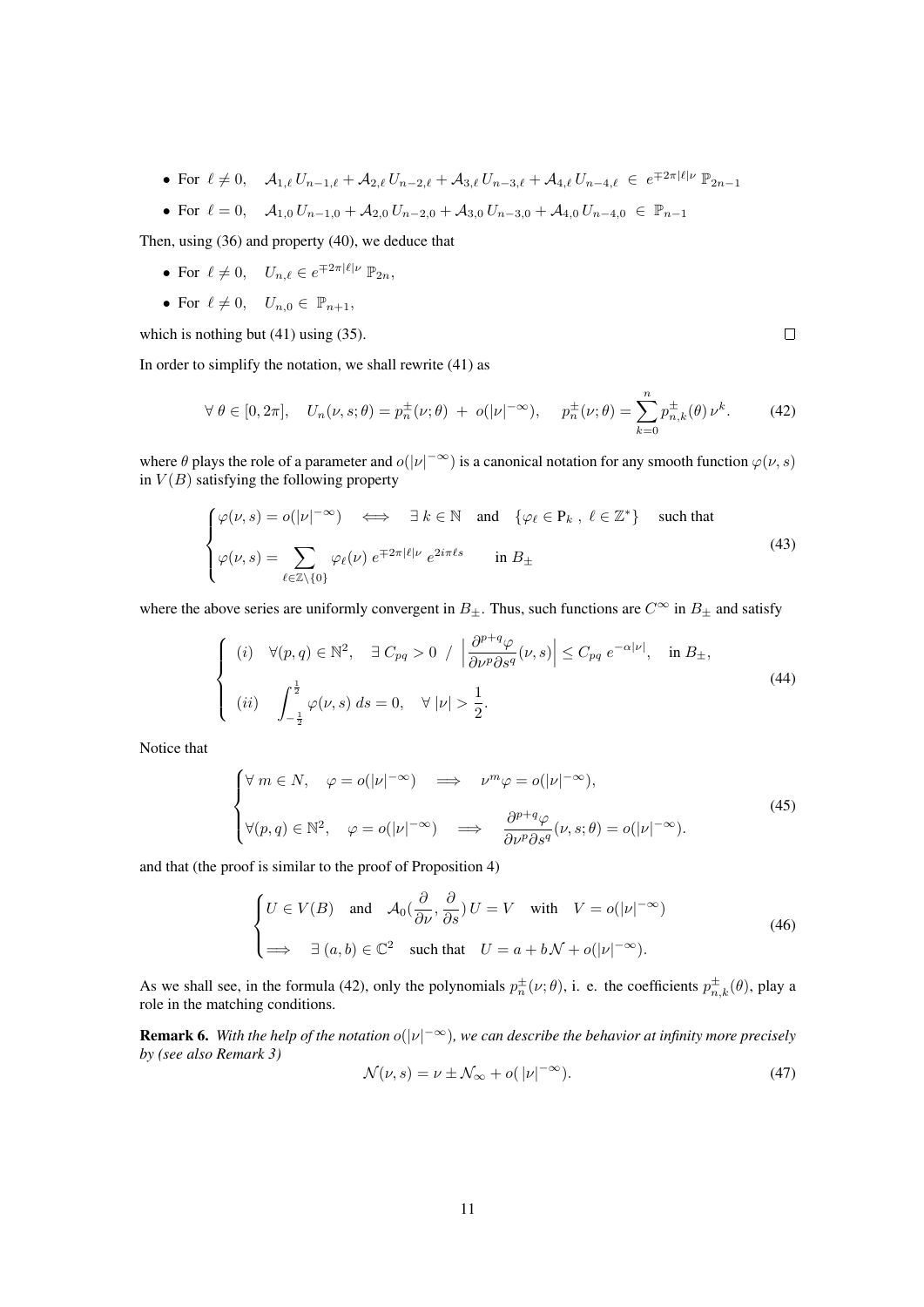*Obtaining the matching conditions.* Everything in this section is quite formal but will be justified a posteriori. We substitute (34) and (4) respectively in (12) and (13) to obtain on the one hand:

$$
u^{\delta}(r,\theta) = \sum_{k=0}^{+\infty} \sum_{n=0}^{+\infty} \frac{\delta^n (r-R)^k}{k!} \frac{\partial^k u_n^{\pm}(R,\theta)}{\partial r^k}, \quad (r,\theta) \in \Omega_{M,\delta}^{\pm}, \tag{48}
$$

and on the other hand,

$$
u^{\delta}(r,\theta) = \sum_{n=0}^{+\infty} \sum_{k=0}^{n+1} \delta^{n-k} (r-R)^k p_{n,k}^{\pm}(\theta) + o\Big(\big(\delta/|r-R|\big)^{+\infty}\Big), \quad (r,\theta) \in \Omega_{M,\delta}^{\pm},\tag{49}
$$

where 
$$
o\left(\left(\delta/|r-R|\right)^{+\infty}\right) = \sum_{n\in\mathbb{N}}\sum_{l\in\mathbb{Z}^*}\delta^n p_{n,l}^{\pm}(\theta)\,e^{2i\pi l\frac{R\theta}{\delta}}e^{-2\pi|l||r-R|/\delta}\,\text{decays exponentially with }\frac{|r-R|}{\delta}.
$$

Exchanging the order of summation in (49) gives

$$
u^{\delta}(r,\theta) = \sum_{n=-1}^{+\infty} \sum_{k=0}^{+\infty} \delta^n (r - R)^k p_{n+k,k}^{\pm}(\theta) + o\Big(\Big(\delta/|r - R|\Big)^{+\infty}\Big), \quad (r,\theta) \in \Omega_{M,\delta}^{\pm}.\tag{50}
$$

Neglecting the exponentially decaying remainder in (50) (will be justified by the error estimates), the identification of (48) with (50),  $\delta$  and (r – R) being considered as independent variables, leads to

$$
p_{n,k}^{\pm}(\theta) = \begin{cases} 0 & \text{if } k = n+1, \\ \frac{1}{k!} \frac{\partial^k u_{n-k}^{\pm}(R,\theta)}{\partial r^k} & \text{if } 0 \le k \le n. \end{cases}
$$
(51)

We get  $2 \times (n+2)$  matching conditions at stage  $n+1$  while only  $2 \times 2$  additional equations are needed. In fact, only the matching conditions corresponding to  $k = 0, 1$  are sufficient to provide the needed information : indeed, it can be proved (as in [23] for instance) that the matching conditions for  $2 \le k \le n + 1$ can be deduced form the matching conditions for  $k = 0, 1$  and from the near fields and far fields equations. For our purpose, we shall use the fact that the first line of (51) tells us that the polynomials  $p_n^{\pm}$  are in fact of degree n instead of  $n + 1$ . Finally, the information that we shall retain for the inductive construction of the  $(u_n^+, u_n^-, U_n)$  are:

$$
p_n^{\pm} \in \mathbb{P}_n, \quad p_{n,0}^{\pm}(\theta) = u_n^{\pm}(R,\theta), \quad p_{n,1}^{\pm}(\theta) = \frac{\partial u_{n-1}^{\pm}}{\partial r}(R,\theta)
$$
 (52)

*3.4. Construction of the first terms of the asymptotic expansion*

*A preliminary technical result.* In what follows, we shall be faced with problems of the type:

$$
\begin{cases}\n\text{Find } U \in H_{loc}^1(\mathbb{R}^2) \text{ such that } & U(\nu, s+1) = U(\nu, s) \text{ and} \\
\mathcal{A}_0(\frac{\partial}{\partial \nu}, \frac{\partial}{\partial s}) U = \mathcal{F} \quad , & \text{in } \mathcal{D}'(\mathbb{R}^2),\n\end{cases}\n\tag{53}
$$

where  $\mathcal{F} \in \mathcal{D}'(\mathbb{R}^2)$  is a distribution of the following form

$$
\mathcal{F} = \nabla \cdot \mathbf{g} - f, \quad (f, \mathbf{g}) \in L^2_{loc}(\mathbb{R}^2) \times L^2_{loc}(\mathbb{R}^2)^2, \quad (f, \mathbf{g}) \text{ are 1-periodic in } s. \tag{54}
$$

It is an exercise to check that (53) is equivalent to (U being identified with its restriction to B)

$$
\begin{cases}\n\text{Find } U \in H_{per}^{1,loc}(B) \text{ such that} \\
R^2 \int_B \mu \nabla U \cdot \nabla \overline{V} \, ds \, d\nu = \int_B \mathbf{g} \cdot \nabla \overline{V} \, ds \, d\nu + \int_B f \cdot \overline{V} \, ds \, d\nu, \quad \forall \, V \in H_{c,per}^1(B).\n\end{cases} \tag{55}
$$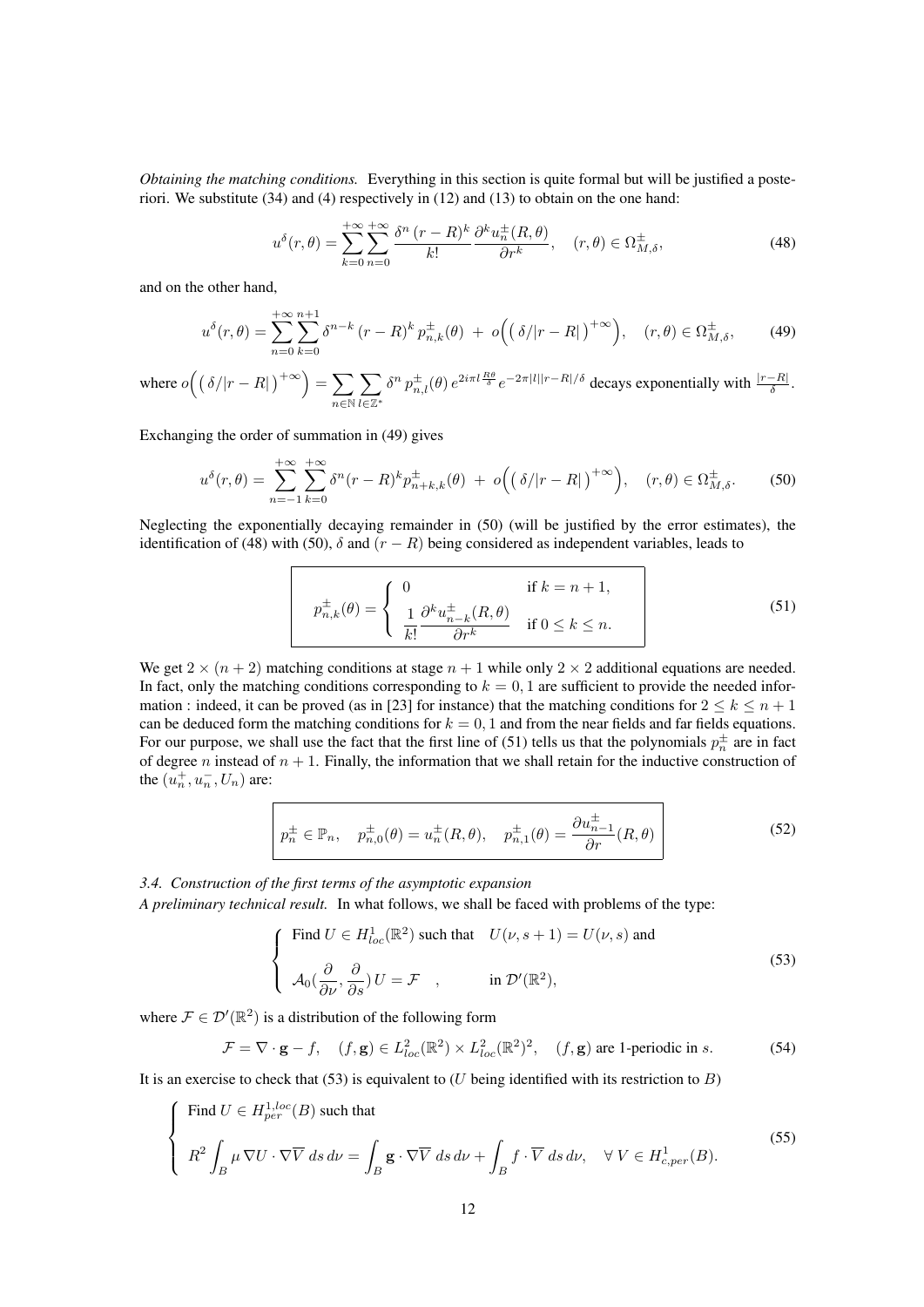where  $H_{per}^{1,loc}(B) := \{ V \in H_{loc}^1(B) / V(\nu, 1/2) = V(\nu, -1/2) \}, H_{per}^1(B) := H_{per}^{1,loc}(B) \cap H^1(B)$  and  $H_{c,per}^1(B)$  is the subspace of  $H_{per}^1(B)$  made of functions which are compactly supported in  $\overline{B}$ .

In this paragraph, we are interested in solutions  $U$  that are bounded at infinity, which can be reduced to imposing:

$$
U \in W^1(B). \tag{56}
$$

To expect the existence of such a solution, we need additional properties of  $f$  and  $g$ , namely

$$
((1+\nu^2)^{\frac{1}{2}}f, \mathbf{g}) \in L^2(\mathbb{R}^2) \times L^2(\mathbb{R}^2)^2,
$$
 (57)

which implies that the linear form in  $H_c^1(B)$  at the right hand side of (55) extends continuously as a linear form on  $W^1(B)$  (see (31)), namely that, formally,  $\mathcal{F} \in W^1(B)$ '.

Finally, to get uniqueness, we need to impose one additional linear condition, as for defining  $N$ . Once again, for convenience, we shall choose

$$
\int_{\Gamma_+} U ds + \int_{\Gamma_-} U ds = 0, \qquad (\Longleftrightarrow U \in W_0^1(B), \quad \text{cf (32)})
$$
\n(58)

Proposition 7. *Assume that (57) holds. Then, the problem (53, 56, 58) admits a unique solution if and only if the following compatibility condition is satisfied:*

$$
\int_{B} f \, ds \, d\nu = 0. \tag{59}
$$

*Proof.* From (55) and (57), by density of  $H_c^1(B)$  in  $W^1(B)$ , we see that U is solution of (53, 56, 58) if and only if  $U$  is solution of the problem

$$
R^2 \int_B \mu \nabla U \cdot \nabla \overline{V} \, ds \, d\nu = \int_B \mathbf{g} \cdot \nabla \overline{V} \, ds \, d\nu + \int_B f \cdot \overline{V} \, ds \, d\nu, \quad \forall \ V \in W^1(B). \tag{60}
$$

Taking  $V = 1$ , we see that the existence of U implies (59).

Reciprocally, since  $W_0^1(B) \subset W^1(B)$ , we see that, if U exists, it is solution of the variational problem

$$
\begin{cases}\n\text{Find } U \in W_0^1(B) \text{ such that} \\
R^2 \int_B \mu \nabla U \cdot \nabla \overline{V} \, ds \, d\nu = \int_B \mathbf{g} \cdot \nabla \overline{V} \, ds \, d\nu + \int_B f \cdot \overline{V} \, ds \, d\nu, \quad \forall \ V \in W_0^1(B).\n\end{cases} \tag{61}
$$

which admits a unique solution  $U$  thanks to Hardy's inequality and Lax-Milgram's lemma.

To conclude, it remains to check that this solution is also solution of (60) which is a consequence of

$$
W^{1}(B) = W_{0}^{1}(B) + span \{1\}
$$

and of the fact that (59) implies that the equality (60) is automatically true for  $V = 1$ .  $\Box$ **Equations for**  $n = 0$ . For  $n = 0$ , (16), (22), (42) and (52) reduce to

$$
\begin{cases}\n\mu_{\infty} \triangle u_0^{\pm} + \omega^2 \rho_{\infty} u_0^{\pm} = f & \text{in } \Omega^{\pm}, \quad \frac{\partial u_0^{\pm}}{\partial r} + i \omega u_0^{\pm} = 0 & \text{on } S_{R_e}, \\
\mathcal{A}_0(\frac{\partial}{\partial \nu}, \frac{\partial}{\partial s}) U_0 = 0 & \text{in } B^*, \quad U_0(\nu, s; \theta) = p_{0,0}^{\pm}(\theta) + o(|\nu|^{-\infty}) \text{ in } B^*_{\pm},\n\end{cases}
$$
\n(62)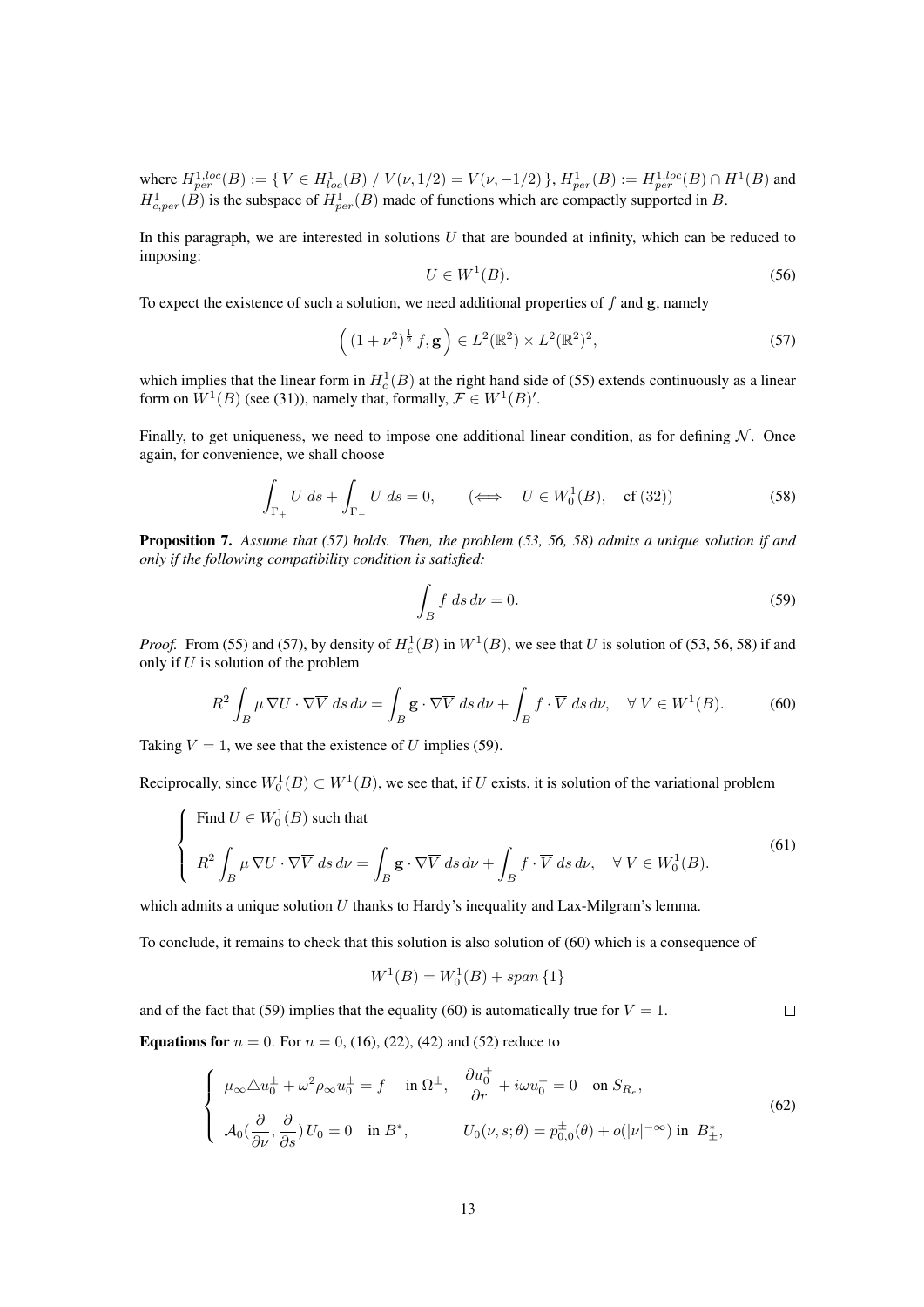with the matching conditions (obtained from the first equalities in  $(52)$  with  $n = 0$ , note that the second equality gives  $0 = 0$  since we already know that  $p_0^{\pm} \in \mathbb{P}_0$ )

$$
u_0^{\pm}(R,\theta) = p_{00}^{\pm}(\theta),
$$
\n(63)

Next we remark that the second line of (62) means that for each  $\theta$ ,  $U_0(\cdot;\theta)$  belongs to  $Ker\mathcal{A}_0$  (as defined in (28)) and is bounded at infinity. Due to lemma 2, this means that  $U_0(\cdot;\theta)$  is constant, i. e., taking into account the second part of the second line of (62),

$$
U_0(s,\nu;\theta) \equiv U_0(\theta) \quad \text{and} \quad p_{00}^{\pm}(\theta) = U_0(\theta). \tag{64}
$$

Then the matching conditions (63) give

$$
u_0^+(R,\theta) = u_0^-(R,\theta) = U_0(\theta). \tag{65}
$$

Note that this implies that  $u_0$  (the function in  $\Omega$  whose restriction to  $\Omega_{\pm}$  is  $u_0^{\pm}$ ) is continuous across  $S_R$ and we shall set

$$
u_0(R, \theta) := u_0^+(R, \theta) = u_0^-(R, \theta).
$$

This is not sufficient for entirely defining  $u_0$  from the first line of (62) : a second transmission condition is missing. It will be obtained from the equations for  $n = 1$ .

**Equations for**  $n = 1$ . For  $n = 1$ , (16), (22), (42) and (52) reduce to

$$
\begin{cases}\n\mu_{\infty} \triangle u_1^{\pm} + \omega^2 \rho_{\infty} u_1^{\pm} = 0 & \text{in } \Omega^{\pm}, \quad \frac{\partial u_1^{\pm}}{\partial r} + i\omega u_1^{\pm} = 0 & \text{on } S_{R_e}, \\
\mathcal{A}_0(\frac{\partial}{\partial \nu}, \frac{\partial}{\partial s}) U_1 = -\mathcal{A}_1 U_0 & \text{in } B^*, \quad U_1(\nu, s; \theta) = p_{1,0}^{\pm}(\theta) + p_{1,1}^{\pm}(\theta) \nu + o(|\nu|^{-\infty}) \text{ in } B^*_{\pm},\n\end{cases}
$$
\n(66)

with the matching conditions

$$
u_1^{\pm}(R,\theta) = p_{1,0}^{\pm}(\theta), \quad p_{1,1}^{\pm}(\theta) = \frac{\partial u_0^{\pm}}{\partial r}(R,\theta). \tag{67}
$$

Since  $U_0(\nu, s; \theta) = u_0(R, \theta)$ , it follows from the definition of  $\mathcal{A}_1$  (see (24)) that

$$
\mathcal{A}_1 U_0(\nu, s; \theta) = \frac{\partial \mu}{\partial s}(\nu, s) \frac{\partial u_0}{\partial \theta}(R, \theta),
$$

so that  $U_1(\cdot; \theta)$  is solution of

$$
\mathcal{A}_0(\frac{\partial}{\partial \nu}, \frac{\partial}{\partial s}) U_1 = -\frac{\partial \mu}{\partial s}(\nu, s) \frac{\partial u_0}{\partial \theta}(R, \theta).
$$
 (68)

The main difference with the equation satisfied by  $U_0$  (see (62)) comes from the right hand side. To get rid of it, we are going to subtract from  $U_1$  a particular solution  $U_{1,part}$  of (68). As  $\frac{\partial u_0}{\partial \theta}(R,\theta)$  appears as a (constant in  $(\nu, s)$ ) multiplicative factor in the right hand side of (68) it is natural to look for this particular solution of the form:

$$
U_{1,part}(\nu, s; \theta) = \frac{\partial u_0}{\partial \theta}(R, \theta) \times \mathcal{U}(\nu, s)
$$
\n(69)

where  $U$ , that we shall call a profile function, will be solution of

$$
\mathcal{A}_0(\frac{\partial}{\partial \nu}, \frac{\partial}{\partial s}) \mathcal{U} = -\frac{\partial \mu}{\partial s} \quad \text{in } \mathbb{R}^2.
$$
 (70)

We have some liberty in the construction of U. It is natural to look for U in the space  $V(B)$ . Since  $Ker\mathcal{A}_0$  is of dimension 2, we need two additional conditions. We first shall avoid any linear growth in  $\nu$ by prescribing that:

$$
\mathcal{U} \in W^1(B) \tag{71}
$$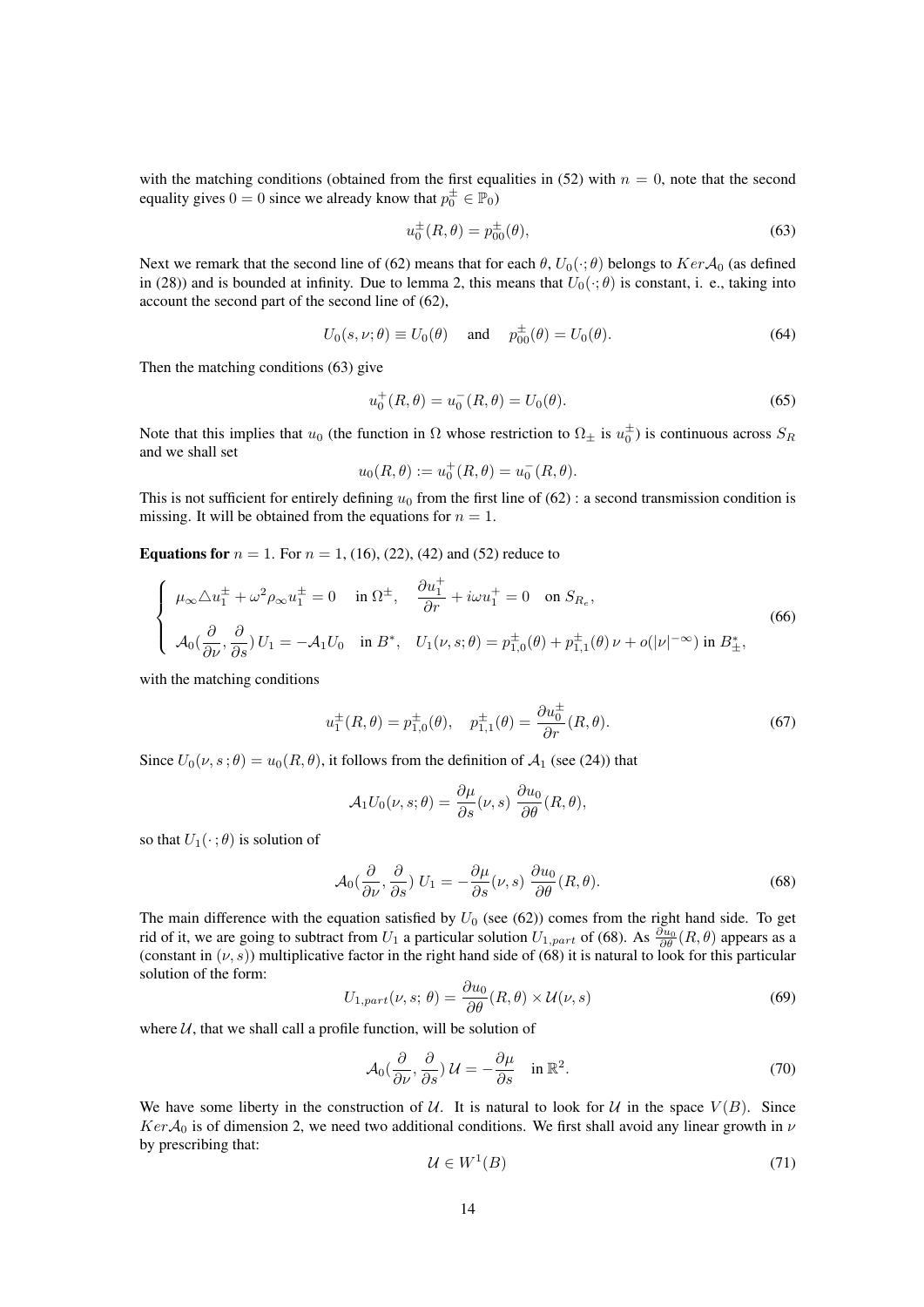and, for convenience, we fix the remaining degree of freedom using the same condition as for  $N$ , namely:

$$
\int_{\Gamma_+} \mathcal{U} \, ds + \int_{\Gamma_-} \mathcal{U} \, ds = 0. \tag{72}
$$

The existence and uniqueness of  $U$  is guaranteed by Proposition 7. It is sufficient to realize that (70, 71, 72) is nothing but (53) with

$$
f = 0
$$
 and  $\mathbf{g} = (\mu_{\infty} - \mu, 0)^t$ 

which do satisfy both (57) and (59). Consequently we can state the

**Lemma 8.** *There exists a unique function*  $U \in W^1(B)$  *satisfying (70) and (72).* 

By analogy with the definition of  $\mathcal{N}_{\infty}$ , we define

$$
\mathcal{U}_{\infty} := \int_{\Gamma_+} \mathcal{U}(\nu, s) \, ds = -\int_{\Gamma_-} \mathcal{U}(-\nu, s) \, ds. \tag{73}
$$

The reader will notice that in fact

$$
\mathcal{U}_{\infty} := \int_{-1/2}^{1/2} \mathcal{U}(\nu, s) \, ds = -\int_{-1/2}^{1/2} \mathcal{U}(-\nu, s) \, ds, \quad \forall \, \nu \ge \frac{1}{2},\tag{74}
$$

and moreover that, according to (43):

$$
\mathcal{U}(\nu, s) = \pm \mathcal{U}_{\infty} + o(|\nu|^{-\infty}) \quad \text{in } B_{\pm}.
$$
 (75)

By construction of  $U_{1,part}$ , (66) implies that that for each  $\theta$ ,  $U_1(\cdot;\theta) - U_{1,part}(\cdot;\theta)$  belongs to  $Ker \mathcal{A}_0$ . Thus, by lemma 2, there exist two functions  $a_1(\theta)$  and  $b_1(\theta)$  such that

$$
U_1(\cdot;\theta) = a_1(\theta) + b_1(\theta) \mathcal{N} + \frac{\partial u_0}{\partial \theta}(R,\theta) \mathcal{U}
$$
\n(76)

By identification (for large  $\nu$ ) between (66) and (76), we deduce, using (47) and (75), that

$$
p_{1,0}^{\pm}(\theta) = a_1(\theta) \pm b_1(\theta) \mathcal{N}_{\infty} \pm \mathcal{U}_{\infty} \frac{\partial u_0}{\partial \theta}(R,\theta) \quad \text{and} \quad p_{1,1}^+(\theta) = p_{1,1}^-(\theta) = b_1(\theta).
$$

Therefore, the matching conditions (67) give

$$
u_1^{\pm}(R,\theta) = a_1(\theta) \pm b_1(\theta) \mathcal{N}_{\infty} \pm \mathcal{U}_{\infty} \frac{\partial u_0}{\partial \theta}(R,\theta), \quad \frac{\partial u_0^{\pm}}{\partial r}(R,\theta) = b_1(\theta). \tag{77}
$$

We are now in position to determine the first terms of the asymptotics (12) and (13).

Determination of  $u_0^+, u_0^-$  and  $U_0$ .

The second equation of (77) implies that  $\frac{\partial u_0}{\partial r}$  is continuous across  $S_R$ .

Joined to (62) (first line) and (65), this allows us to conclude that, as intuitively expected, the function  $u_0$  (i. e. the limit of  $u^{\delta}$  when  $\delta$  tends to 0) is nothing but the solution of the "limit problem" obtained by simply ignoring the presence of the periodic ring:

$$
\mu_{\infty} \Delta u_0 + \omega^2 \rho_{\infty} u_0 = f, \quad \text{in } \Omega,
$$
  
\n
$$
\frac{\partial u_0}{\partial r} + i\omega u_0 = 0, \quad \text{on } S_R,
$$
\n(78)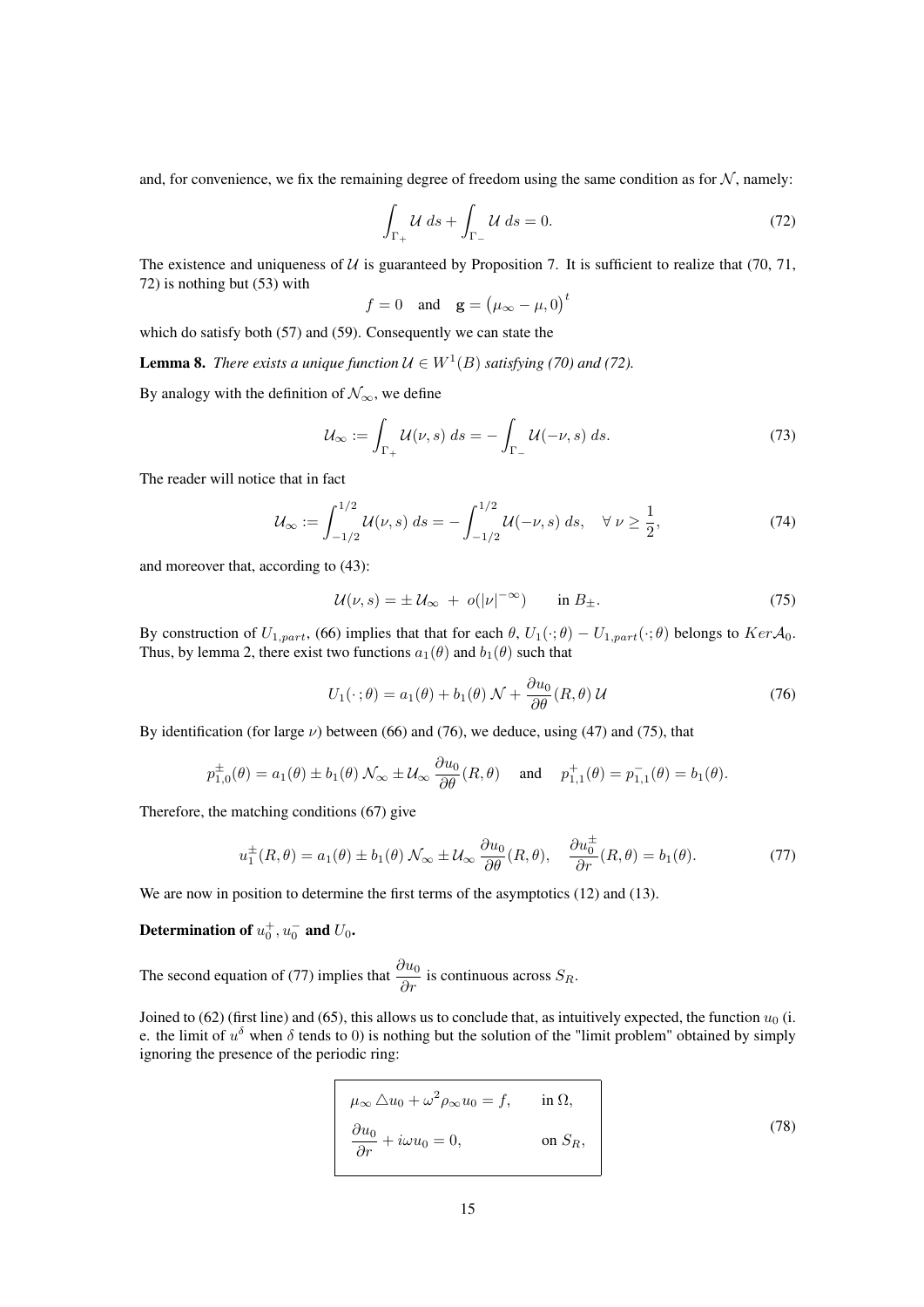which entirely defines  $u_0$  (thus  $u_0^+$  and  $u_0^-$ ). Then, the corresponding near field  $U_0$  is given by (cf (64, 65))

$$
U_0(\nu, s; \theta) = u_0(R, \theta). \tag{79}
$$

Then, (77) gives

$$
u_1^{\pm}(R,\theta) = a_1(\theta) \pm \mathcal{N}_{\infty} \frac{\partial u_0}{\partial r}(R,\theta) \pm \mathcal{U}_{\infty} \frac{\partial u_0}{\partial \theta}(R,\theta).
$$
 (80)

Eliminating  $a_1$ , we obtain a first transmission condition for  $u_1$ , namely:

$$
[u_1](R,\theta) := u_1^+(R,\theta) - u_1^-(R,\theta) = 2\mathcal{N}_\infty \frac{\partial u_0}{\partial r}(R,\theta) + 2\mathcal{U}_\infty \frac{\partial u_0}{\partial \theta}(R,\theta)
$$
(81)

Again, a second transmission condition is missing. It will be obtained from the equations for  $n = 2$ .

Taking the sum of the first two equalities of (77) gives  $a_1(\theta) = \langle u_1 \rangle(R, \theta)$  which we can substitute, using the second equalities in (77), into (76) to obtain

$$
U_1(\cdot;\theta) = \langle u_1 \rangle (R,\theta) + \frac{\partial u_0}{\partial r} (R,\theta) \mathcal{N} + \frac{\partial u_0}{\partial \theta} (R,\theta) \mathcal{U},\tag{82}
$$

which will define  $U_1$  from  $u_1$ .

**Equations for**  $n = 2$ . For  $n = 2$ , (16), (22), (42) and (52) reduce to

$$
\begin{cases}\n\mu_{\infty} \Delta u_2^{\pm} + \omega^2 \rho_{\infty} u_2^{\pm} = 0 & \text{in } \Omega^{\pm}, & \frac{\partial u_2^{\pm}}{\partial r} + i \omega u_2^{\pm} = 0 & \text{on } S_{R_e}.\n\end{cases}
$$
\n
$$
\mathcal{A}_0(\frac{\partial}{\partial \nu}, \frac{\partial}{\partial s}) U_2 = -\mathcal{A}_1 U_1 - \mathcal{A}_2 U_0 & \text{in } B^*, \quad U_2(\nu, s; \theta) = \sum_{j=1}^2 p_{2,j}^{\pm}(\theta) \nu^j + o(|\nu|^{-\infty}) \text{ in } B^*_{\pm}.\n\tag{83}
$$

with the matching conditions

$$
u_2^{\pm}(R,\theta) = p_{2,0}^{\pm}(\theta), \quad p_{2,1}^{\pm}(\theta) = \frac{\partial u_1^{\pm}}{\partial r}(R,\theta)
$$
\n(84)

From (79) and the definition of the operator  $A_2$  (see (24)) that

$$
\mathcal{A}_2 U_0(\nu, s; \theta) = \mu(\nu, s) \frac{\partial^2 u_0}{\partial \theta^2} (R, \theta) + \omega^2 R^2 \rho(\nu, s) u_0(R, \theta)
$$
\n(85)

On the other hand, using (82) and the operators  $A_1^{(0)}$  and  $A_1^{(0)}$  (see (24)), we get

$$
\mathcal{A}_1 U_1(\nu, s; \theta) = R \frac{\partial \mu}{\partial s}(\nu, s) \cdot \langle \frac{\partial u_1}{\partial \theta} \rangle (R, \theta)
$$
  
+ 
$$
(\mathcal{A}_1^{(0)} \mathcal{N})(\nu, s) \cdot \frac{\partial u_0}{\partial r} (R, \theta) + (\mathcal{A}_1^{(0)} \mathcal{U})(\nu, s) \cdot \frac{\partial u_0}{\partial \theta} (R, \theta)
$$
  
+ 
$$
(\mathcal{A}_1^{(1)} \mathcal{N})(\nu, s) \cdot \frac{\partial^2 u_0}{\partial r \partial \theta} (R, \theta) + (\mathcal{A}_1^{(1)} \mathcal{U})(\nu, s) \cdot \frac{\partial^2 u_0}{\partial \theta^2} (R, \theta)
$$
 (86)

Substituting (85) and (86) into (83), we see that, setting  $\mathcal{I} = \{0, 1\} \times \{0, 1, 2\} \setminus \{(1, 2)\}$ 

$$
\mathcal{A}_0(\frac{\partial}{\partial \nu}, \frac{\partial}{\partial s}) U_2(\cdot, \theta) = R \frac{\partial \mu}{\partial s} \cdot \langle \frac{\partial u_1}{\partial \theta} \rangle (R, \theta) + \sum_{(j, k) \in \mathcal{I}} \frac{\partial^{j+k} u_0}{\partial r^j \partial \theta^k} (R, \theta) \cdot \mathcal{F}_{jk}
$$
(87)

where the functions  $\mathcal{F}_{jk} = \mathcal{F}_{jk}(s, \nu)$  depend only on s and  $\nu$  and are given

$$
\begin{cases}\n\mathcal{F}_{00} := -\omega^2 R^2 \rho, & \mathcal{F}_{01} := -\mathcal{A}_1^{(0)} \mathcal{U}, & \mathcal{F}_{02} := -\mathcal{A}_1^{(1)} \mathcal{U} - \mu, \\
\mathcal{F}_{10} := -\mathcal{A}_1^{(0)} \mathcal{N}, & \mathcal{F}_{11} := -\mathcal{A}_1^{(1)} \mathcal{N},\n\end{cases}
$$
\n(88)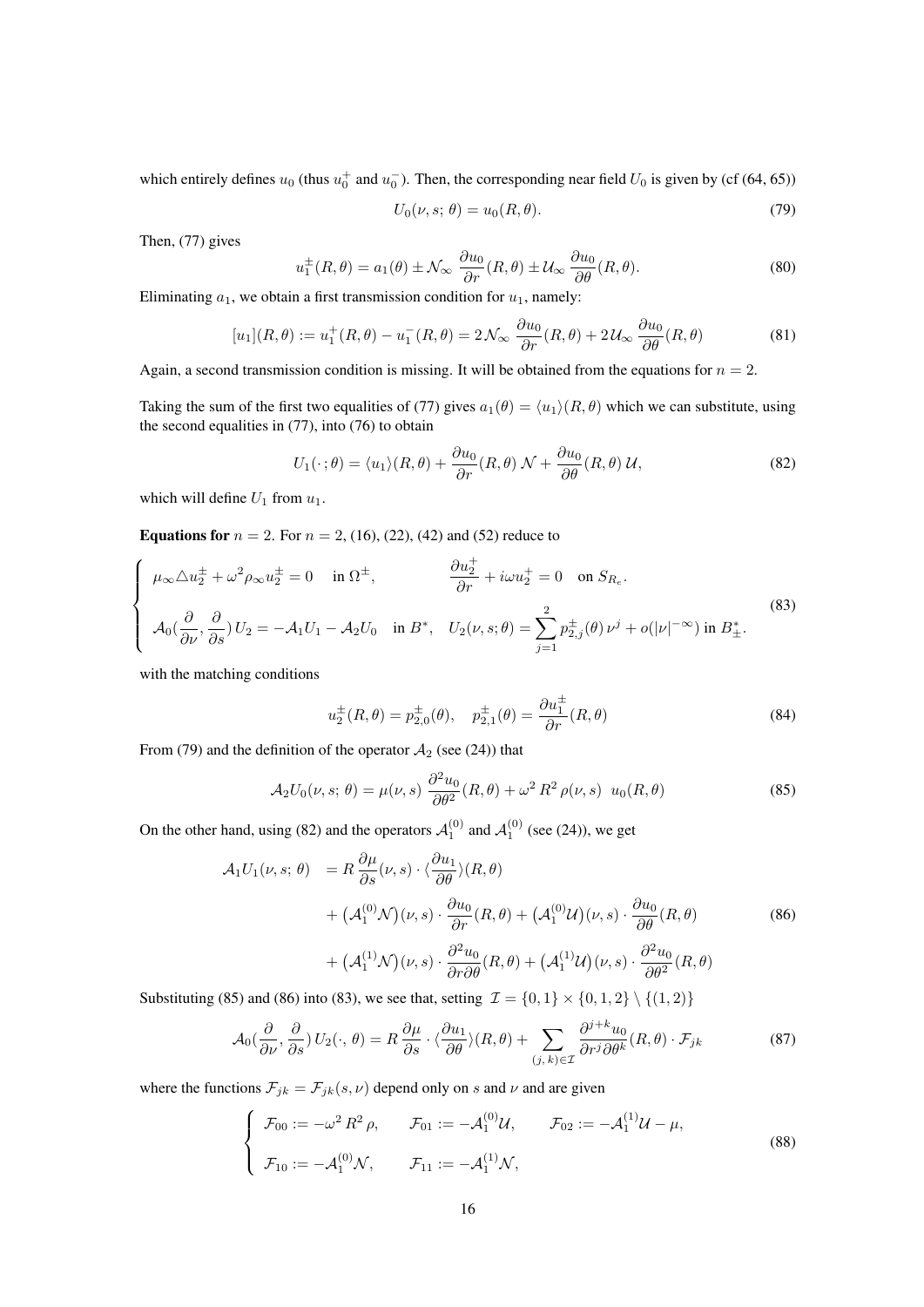(87) suggest us to introduce 5 new functions (profiles)  $\mathcal{U}_{ik} \in V(B), (j, k) \in \mathcal{I}$  satisfying

$$
\mathcal{A}_0(\frac{\partial}{\partial \nu}, \frac{\partial}{\partial s})\mathcal{U}_{jk} = \mathcal{F}_{jk}, \quad \text{in } B
$$
 (89)

From the regularity of N and U, one easily checks that the  $\mathcal{F}_{ik}$ 's are of the form (54)

$$
\mathcal{F}_{jk} = \nabla \cdot \mathbf{g}_{jk} - f_{jk}, \quad (f_{jk}, \mathbf{g}_{jk}) \in L^2_{loc}(\mathbb{R}^2) \times L^2_{loc}(\mathbb{R}^2)^2, \quad (f_{jk}, \mathbf{g}_{jk}) \text{ are 1-periodic in } s.
$$

Of course,  $(f_{jk}, g_{jk})$  are not uniquely defined but it is always possible to choose them in such a way that  $g_{jk} \in L^2(\mathbb{R}^2)$  with compact support (it suffices to notice that the "non  $L^{2}$ " part of  $g_{jk}$  is necessarily compactly supported in  $B_0$ , where  $\mu$  and  $\rho$  vary). However, and this is the main difference between (89) and the equation (70) which defined the profile  $U$ ,  $f_{jk}$  does not necessarily decrease at infinity to satisfy (57).

More precisely, one easily checks, using (88) and the expression (24) of the operators  $A_1^{(0)}$  and  $A_1^{(1)}$  and the properties (45), that

$$
-f_{jk} = \mathcal{F}_{jk}^{\infty} + o(|\nu|^{-\infty}) \quad \text{in } B_{\pm}, \tag{90}
$$

where the constants  $\mathcal{F}_{jk}^{\infty}$  are given by

$$
\mathcal{F}_{01}^{\infty} = \mathcal{F}_{11}^{\infty} = 0, \quad \mathcal{F}_{00}^{\infty} = -\omega^2 R^2 \rho_{\infty}, \quad \mathcal{F}_{10}^{\infty} = -R \mu_{\infty}, \quad \mathcal{F}_{02}^{\infty} = -\mu_{\infty}.
$$
 (91)

As a consequence, the construction of the functions  $\mathcal{U}_{jk}$  can not be reduced to the application of Proposition 7. To describe more clearly how we proceed, we distinguish two cases

• For  $(j, k) = (0, 1)$  or  $(1, 1)$ ,  $\mathcal{F}_{jk}^{\infty} = 0$  implies that  $\mathcal{F}_{jk}$  satisfies (57) and thus does belong to the dual space of  $W^1(B)$ . However, it does not necessarily satisfy the compatibility condition (59) for the problem to be solvable variationally in  $W<sup>1</sup>(B)$ . To overcome this difficulty, the idea is to subtract from  $\mathcal{U}_{jk}$  an appropriate function so that the new function can be searched in  $W^1(B)$ , as we did for the construction of N. Let us consider for simplicity the case where  $\mathcal{F}_{jk} \in L^2(B)$  and has a compact support. In this case, it is easy to see (using Fourier series in s) that if  $\mathcal{U}_{jk}$  belongs to  $V(B)$ and solves (89), then there exists  $(a_+, a_-) \in \mathbb{R}^2$  such that,

$$
\left|\frac{\partial \mathcal{U}_{jk}}{\partial \nu}(s,\nu) - a_{\pm}\right| \le C \ e^{-\pi|\nu|}, \quad \text{for } \pm \nu > 0.
$$

Therefore, integrating (formally) (89) in the domain  $|\nu| \leq M$  and letting M go to  $+\infty$  that

$$
R^2 \mu_\infty \left( a_+ - a_- \right) = \int_B \mathcal{F}_{jk} \, d\nu \, ds \neq 0 \tag{92}
$$

The fact that  $a_+$  and  $a_-$  cannot vanish simultaneously traduces the fact that  $\mathcal{U}_{ik}$  can not belong to  $W^1(B)$ . The idea is to subtract from  $\mathcal{U}_{jk}$  a particular function that has an appropriate linear behavior at infinity, coherent with (92). For symmetry, the most natural choice consists in imposing a linear behavior as

$$
C_{jk} |\nu| \quad \text{where} \quad C_{jk} = \frac{1}{2R^2 \mu_{\infty}} \langle \mathcal{F}_{jk}, 1 \rangle_B ,
$$

or equivalently to look for  $\mathcal{U}_{ik}$  such that

$$
\mathcal{U}_{jk} - C_{jk} |\nu| \in W^1(B), \quad C_{jk} = \frac{1}{2R^2 \mu_\infty} \langle \mathcal{F}_{jk}, 1 \rangle_B. \tag{93}
$$

Moreover, to ensure uniqueness, we impose the additional condition (as for  $U$ , see (72))

$$
\int_{\Gamma_{+}} \left[ \mathcal{U}_{jk} - C_{jk} | \nu | \right] ds + \int_{\Gamma_{-}} \left[ \mathcal{U}_{jk} - C_{jk} | \nu | \right] ds = 0. \tag{94}
$$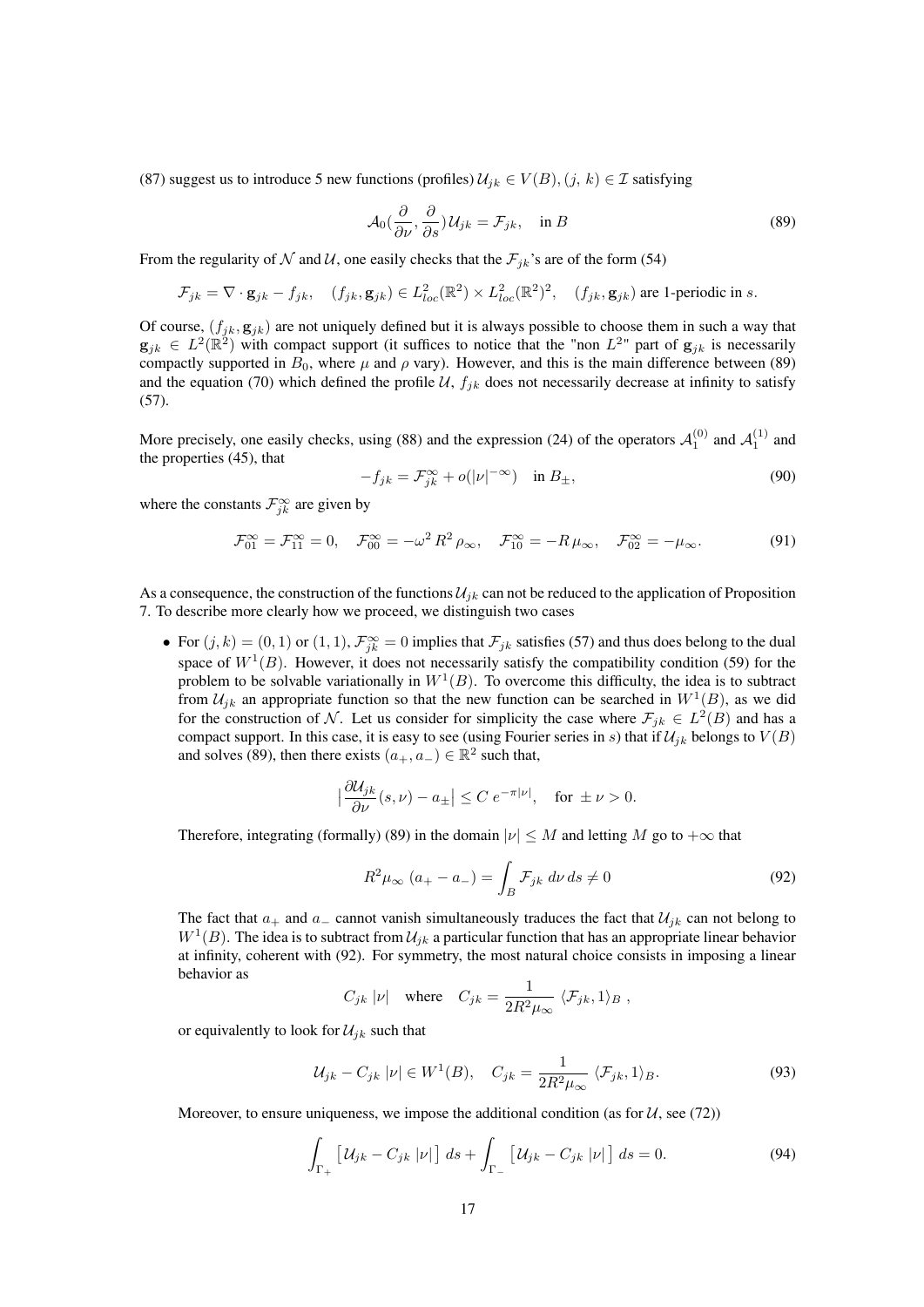Consequently, we look for  $\mathcal{U}_{jk}$  solution of (89, 93, 94). The uniqueness results from  $Ker\mathcal{A}_0 \cap$  $W_0^1(B) = \{0\}$ . It remains to show the existence of  $\mathcal{U}_{jk}$ . For technical reasons, it is useful to introduce a cut-off function in order to "avoid" the zone  $B_0$  in which the coefficient  $\mu$  is no longer constant. More precisely let  $\chi \in C^{\infty}(\mathbb{R})$  an even function of  $\nu$  such that (see Figure 3)

$$
\chi(\nu) = 0
$$
 if  $|\nu| \le \frac{1}{2}$ ,  $\chi(\nu) = 1$  if  $|\nu| \ge 1$ . (95)

and we decompose  $\mathcal{U}_{jk}$  as



Figure 3: function  $\chi$ 

$$
\mathcal{U}_{jk}(s,\nu) = \mathcal{U}_{jk}^{\chi}(s,\nu) + C_{jk} \chi(\nu) \cdot |\nu|, \qquad C_{jk} = \frac{1}{2R^2 \mu_{\infty}} \langle \mathcal{F}_{jk}, 1 \rangle_B. \tag{96}
$$

Then, the new unknown functions  $\mathcal{U}_{jk}^{\chi}$  satisfy

$$
\mathcal{A}_0(\frac{\partial}{\partial \nu}, \frac{\partial}{\partial s}) \mathcal{U}_{jk}^{\chi} = \mathcal{F}_{jk}^{\chi} \quad \text{in } B,
$$
 (97)

where the new right hand side

$$
\mathcal{F}_{jk}^{\chi} := \mathcal{F}_{jk} - C_{jk} \mathcal{A}_0(\frac{\partial}{\partial \nu}, \frac{\partial}{\partial s}) \left( \chi \cdot |\nu| \right)
$$
(98)

only differs from  $\mathcal{F}_{jk}$  by a smooth function, compactly supported in the region  $1/2 \leq |\nu| \leq 1$ . Moreover, one sees that:

$$
\mathcal{A}_0(\frac{\partial}{\partial \nu}, \frac{\partial}{\partial s})\left(\chi \cdot |\nu|\right) = R^2 \mu_\infty \frac{\partial^2}{\partial \nu^2} \left(\chi \cdot |\nu|\right)
$$

and thus

$$
\int_B \mathcal{A}_0(\frac{\partial}{\partial \nu}, \frac{\partial}{\partial s}) \left( \chi \cdot |\nu| \right) ds d\nu = \mu_\infty R^2 \int_{-1}^1 \frac{\partial^2}{\partial \nu^2} \left( \chi \cdot |\nu| \right) = 2 \mu_\infty R^2
$$

As a consequence

$$
\langle \mathcal{F}_{jk}^{\chi},1\rangle_B=0
$$

and the existence of  $\mathcal{U}_{jk}^{\chi} \in W_0^1(B)$  solution of is guaranteed by Proposition 7.

• For  $(j,k) = (0,0), (1,0)$  or  $(0,2)$ ,  $\mathcal{F}_{jk}$  does no longer belong to the dual space of  $W^1(B)$ . To remedy this difficulty, the idea consists again in subtracting from  $\mathcal{U}_{ik}$  its expected behavior at infinity, which can be guessed by integrating explicitly in each domain  $B_{\pm}$  the equation (89) when the right hand side  $\mathcal{F}_{ik}$  is replaced by its "non-decreasing" part at infinity, which is here nothing but a constant function, explicitly given by (91). To make this rigorous, we use again the cut-off function  $\chi$  to decompose  $\mathcal{U}_{jk}$  as

$$
\mathcal{U}_{jk} = \mathcal{U}_{jk}^{\chi,\infty} + \chi \cdot \frac{\mathcal{F}_{jk}^{\infty}}{R^2 \mu_{\infty}} \frac{\nu^2}{2} \tag{99}
$$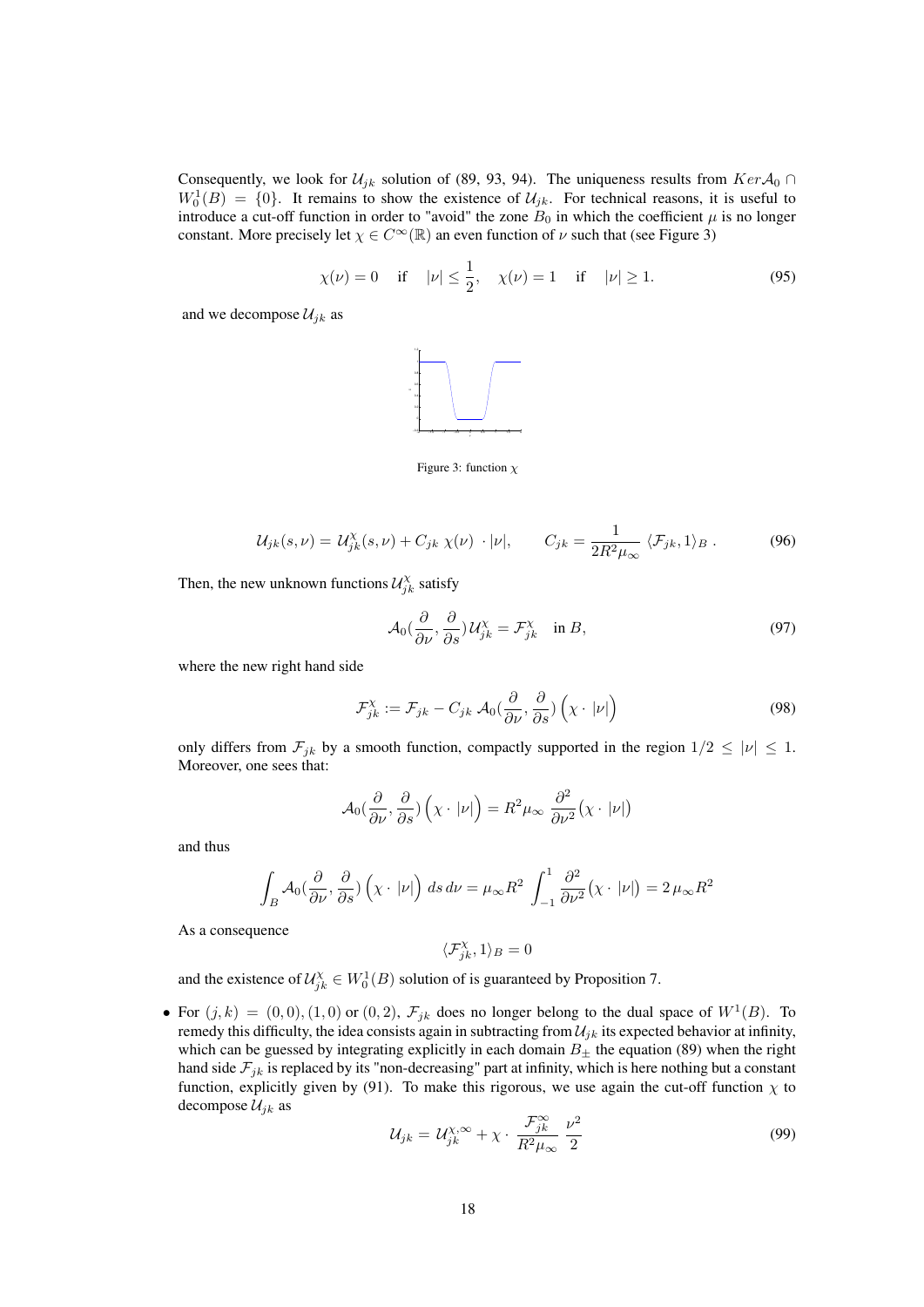Then, the new unknown functions  $\mathcal{U}_{jk}^{\chi}$  satisfy

$$
\mathcal{A}_0(\frac{\partial}{\partial \nu}, \frac{\partial}{\partial s}) \mathcal{U}_{jk}^{\chi, \infty} = \mathcal{F}_{jk}^{\chi, \infty}, \text{ in } B
$$

where the right hand sides

$$
\mathcal{F}_{jk}^{\chi,\infty} := \mathcal{F}_{jk} - \frac{\mathcal{F}_{jk}^{\infty}}{\mu_{\infty} R^2} \mathcal{A}_0(\frac{\partial}{\partial \nu}, \frac{\partial}{\partial s}) \left(\chi \cdot \frac{\nu^2}{2}\right) \quad \text{in } B_{\pm}, \tag{100}
$$

satisfy, for all  $|\nu| > \frac{1}{2}$ ,

$$
\mathcal{F}_{jk}^{\chi,\infty} = (\mathcal{F}_{jk} - \mathcal{F}_{jk}^{\infty}) + \mathcal{F}_{jk}^{\infty} \left( \frac{\partial^2}{\partial \nu^2} \left( (1 - \chi) \frac{\nu^2}{2} \right) \right), \quad \text{in } B_{\pm}, \tag{101}
$$

since the last term has compact support, for all  $|\nu| > 1$ ,

$$
\mathcal{F}_{jk}^{\chi,\infty} = o(|\nu|^{-\infty}).\tag{102}
$$

We are thus reduced to the same situation encountered in point (i) and we can use the process exposed in (i) to construct  $\mathcal{U}_{jk}^{\chi,\infty}$ . The reader will verify that the conditions (93) and (94), when  $\mathcal{U}_{jk}$  and  $\mathcal{F}_{jk}$ are replaced respectively by  $\mathcal{U}_{jk}^{\chi,\infty}$  and  $\mathcal{F}_{jk}^{\chi,\infty}$ , become, when written in terms of  $\mathcal{U}_{jk}$ 

$$
\mathcal{U}_{jk} - C_{jk} |\nu| - \frac{\mathcal{F}_{jk}^{\infty}}{R^2 \mu_{\infty}} \frac{\nu^2}{2} \in W^1(B), \quad C_{jk} = \frac{1}{2\mu_{\infty} R^2} \langle \mathcal{F}_{jk}^{\chi, \infty}, 1 \rangle_B. \tag{103}
$$

$$
\int_{\Gamma_+} \left[ \mathcal{U}_{jk} - C_{jk} \left| \nu \right| - \frac{\mathcal{F}_{jk}^{\infty}}{\mu_{\infty} R^2} \frac{\nu^2}{2} \right] ds + \int_{\Gamma_-} \left[ \mathcal{U}_{jk} - C_{jk} \left| \nu \right| - \frac{\mathcal{F}_{jk}^{\infty}}{R^2 \mu_{\infty}} \frac{\nu^2}{2} \right] ds = 0. \tag{104}
$$

Based on the above construction and using the property (46), we can completely describe the behavior at infinity of the  $\mathcal{U}_{jk}$ 's, as we already did for  $\mathcal{N}(47)$  and  $\mathcal{U}(75)$ . Note that  $\langle \mathcal{F}_{jk}^{\chi, \infty}, 1 \rangle_B = \langle \mathcal{F}_{jk} - \mathcal{F}_{jk}^{\infty}, 1 \rangle_B$  since,

$$
\langle \mathcal{F}_{jk}^{\chi,\infty}, 1 \rangle_B = \langle (\mathcal{F}_{jk} - \mathcal{F}_{jk}^{\infty}) + \mathcal{F}_{jk}^{\infty} \left( \frac{\partial^2}{\partial \nu^2} \left( (1 - \chi) \frac{\nu^2}{2} \right) \right), 1 \rangle_B
$$
  
=  $\langle \mathcal{F}_{jk} - \mathcal{F}_{jk}^{\infty}, 1 \rangle_B.$ 

Let us summarize the results we have obtained:

**Lemma 9.** *For each*  $(j, k) \in \mathcal{I}$ , there exists a unique function  $\mathcal{U}_{jk}$  solution of (89, 103), 104), where  $\mathcal{F}_{jk}$ and  $\mathcal{F}^\infty_{jk}$  are given by (88) and (91). Moreover, this function satisfies the following behavior at infinity:

$$
\mathcal{U}_{jk}(\nu,s) = \frac{\mathcal{F}_{jk}^{\infty}}{R^2 \mu_{\infty}} \frac{\nu^2}{2} + \frac{1}{2\mu_{\infty}R^2} \langle \mathcal{F}_{jk} - \mathcal{F}_{jk}^{\infty}, 1 \rangle_B |\nu| \pm \mathcal{U}_{jk}^{\infty} + o(|\nu|^{-\infty}) \quad \text{in } B_{\pm}.
$$
 (105)

*where*

$$
\mathcal{U}_{jk}^{\infty} = \int_{\Sigma_{+}} \left[ \mathcal{U}_{jk} - \frac{1}{2R^{2}\mu_{\infty}} \left\langle \mathcal{F}_{jk} - \mathcal{F}_{jk}^{\infty}, 1 \right\rangle_{B} |\nu| - \frac{\mathcal{F}_{jk}^{\infty}}{R^{2}\mu_{\infty}} \frac{\nu^{2}}{2} \right] ds. \tag{106}
$$

Since the  $U_{jk}$ 's are properly defined, we can introduce

$$
U_{2,part}(\nu, s; \theta) = \langle \frac{\partial u_1}{\partial \theta} \rangle (R, \theta) \cdot \mathcal{U} + \sum_{(j,k) \in \mathcal{I}} \frac{\partial^{j+k} u_0}{\partial r^j \partial \theta^k} (R, \theta) \cdot \mathcal{U}_{jk}.
$$
 (107)

as a particular solution of (87). Therefore, (87) means that  $U_2(\cdot; \theta) - U_{2,part}(\cdot; \theta)$  belongs to  $Ker \mathcal{A}_0$ , which implies the existence of two functions  $a_2(\theta)$  and  $b_2(\theta)$  such that

$$
U_2(\cdot;\theta) = a_2(\theta) + b_2(\theta) \mathcal{N} + \langle \frac{\partial u_1}{\partial \theta} \rangle (R,\theta) \cdot \mathcal{U} + \sum_{(j,k)\in\mathcal{I}} \frac{\partial^{j+k} u_0}{\partial r^j \partial \theta^k} (R,\theta) \cdot \mathcal{U}_{jk}
$$
(108)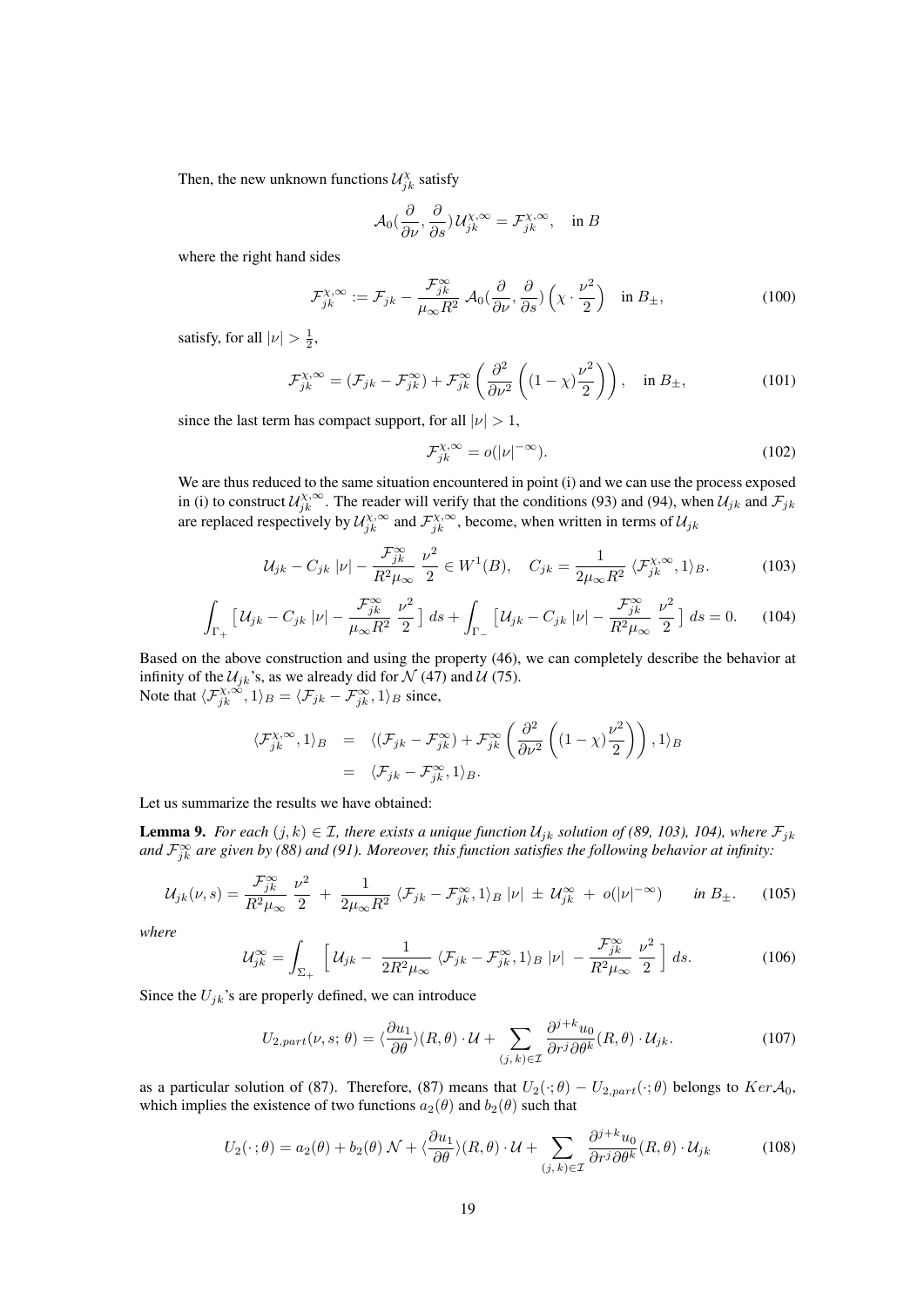By identification between (83) and (108), we deduce, using (75) and (105), that

$$
\begin{cases}\n p_{2,0}^{\pm}(\theta) = a_2(\theta) \pm b_2(\theta) \mathcal{N}_{\infty} \pm \langle \frac{\partial u_1}{\partial \theta} \rangle \mathcal{U}_{\infty} \pm \sum_{(j,k) \in \mathcal{I}} \frac{\partial^{j+k} u_0}{\partial r^j \partial \theta^k} (R, \theta) \cdot \mathcal{U}_{jk}^{\infty}, \\
 p_{2,1}^{\pm}(\theta) = b_2(\theta) \pm \frac{1}{2R^2 \mu_{\infty}} \sum_{(j,k) \in \mathcal{I}} \frac{\partial^{j+k} u_0}{\partial r^j \partial \theta^k} (R, \theta) \cdot \langle \mathcal{F}_{jk} - \mathcal{F}_{jk}^{\infty}, 1 \rangle_B, \\
 p_{2,2}^{\pm}(\theta) = \frac{1}{2R^2 \mu_{\infty}} \sum_{(j,k) \in \mathcal{I}} \frac{\partial^{j+k} u_0}{\partial r^j \partial \theta^k} (R, \theta) \cdot \mathcal{F}_{jk}^{\infty}.\n\end{cases}
$$

As explained in (52), note that the matching conditions (51) automatically hold for  $k = 2$ . Indeed, using the explicit expression of  $\mathcal{F}_{j,k}^{\infty}$  (90) and the fact that  $u_0$  satisfies the homogeneous Helmholtz equation in the vicinity of  $S_R$ , we have

$$
p_{2,2}^{\pm}(\theta) = -\frac{1}{2R^2\mu_{\infty}} \left( \omega^2 R^2 \rho_{\infty} u_0^{\pm}(R,\theta) + \mu_{\infty} \frac{\partial^2 u_0^{\pm}(R,\theta)}{\partial \theta^2} + R\mu_{\infty} \frac{\partial u_0^{\pm}(R,\theta)}{\partial r} \right),
$$
  
= 
$$
\frac{1}{2} \frac{\partial^2 u_0^{\pm}(R,\theta)}{\partial r^2}.
$$

Therefore, the matching conditions (84) give

$$
\begin{cases}\n u_2^{\pm}(R,\theta) = a_2(\theta) \pm b_2(\theta)\mathcal{N}_{\infty} \pm \langle \frac{\partial u_1}{\partial \theta} \rangle \mathcal{U}_{\infty} \pm \sum_{(j,\,k)\in\mathcal{I}} \frac{\partial^{j+k} u_0}{\partial r^j \partial \theta^k}(R,\theta) \cdot \mathcal{U}_{jk}^{\infty}, \\
 \frac{\partial u_1^{\pm}}{\partial r}(R,\theta) = b_2(\theta) \pm \frac{1}{2R^2\mu_{\infty}} \sum_{(j,\,k)\in\mathcal{I}} \frac{\partial^{j+k} u_0^{\pm}}{\partial r^j \partial \theta^k}(R,\theta) \cdot \langle \mathcal{F}_{jk} - \mathcal{F}_{jk}^{\infty}, 1 \rangle_B,\n\end{cases}\n\tag{109}
$$

Looking more closely to the expression of the  $\mathcal{F}_{jk}$ , one can compute that

$$
\begin{cases}\nC_{00} := \frac{1}{2R^2\mu_{\infty}} \langle \mathcal{F}_{00} - \mathcal{F}_{00}^{\infty}, 1 \rangle_B = \frac{\omega^2}{2\mu_{\infty}} \int_B (\rho_{\infty} - \rho) ds d\nu, \\
C_{01} := \frac{1}{2R^2\mu_{\infty}} \langle \mathcal{F}_{01} - \mathcal{F}_{01}^{\infty}, 1 \rangle_B = 0, \\
C_{02} := \frac{1}{2R^2\mu_{\infty}} \langle \mathcal{F}_{02} - \mathcal{F}_{02}^{\infty}, 1 \rangle_B = \frac{1}{2R\mu_{\infty}} \int_B (\mu_{\infty} - \mu) \frac{\partial \mathcal{U}}{\partial s} ds d\nu \\
+ \frac{1}{2R^2\mu_{\infty}} \int_B (\mu_{\infty} - \mu) ds d\nu, \\
C_{10} := \frac{1}{2R^2\mu_{\infty}} \langle \mathcal{F}_{10} - \mathcal{F}_{10}^{\infty}, 1 \rangle_B = 0, \\
C_{11} := \frac{1}{2R^2\mu_{\infty}} \langle \mathcal{F}_{11} - \mathcal{F}_{11}^{\infty}, 1 \rangle_B = \frac{1}{2R\mu_{\infty}} \int_B (\mu_{\infty} - \mu) \frac{\partial \mathcal{N}}{\partial s} ds d\nu = \mathcal{U}_{\infty},\n\end{cases}
$$
\n(110)

where we have chosen to make appear the expression of the coefficients  $C_{jk}$  as integrals over a bounded domain ( $B_0$ ) so that they can be easily computed numerically, once  $\mathcal N$  and  $\mathcal U$  have been determined.

The first equality in (110) is obvious. Let us explain how we obtain the second one (respectively the third one), the fourth one (respectively the fifth one) being obtained in the same way (the corresponding details are left to the reader).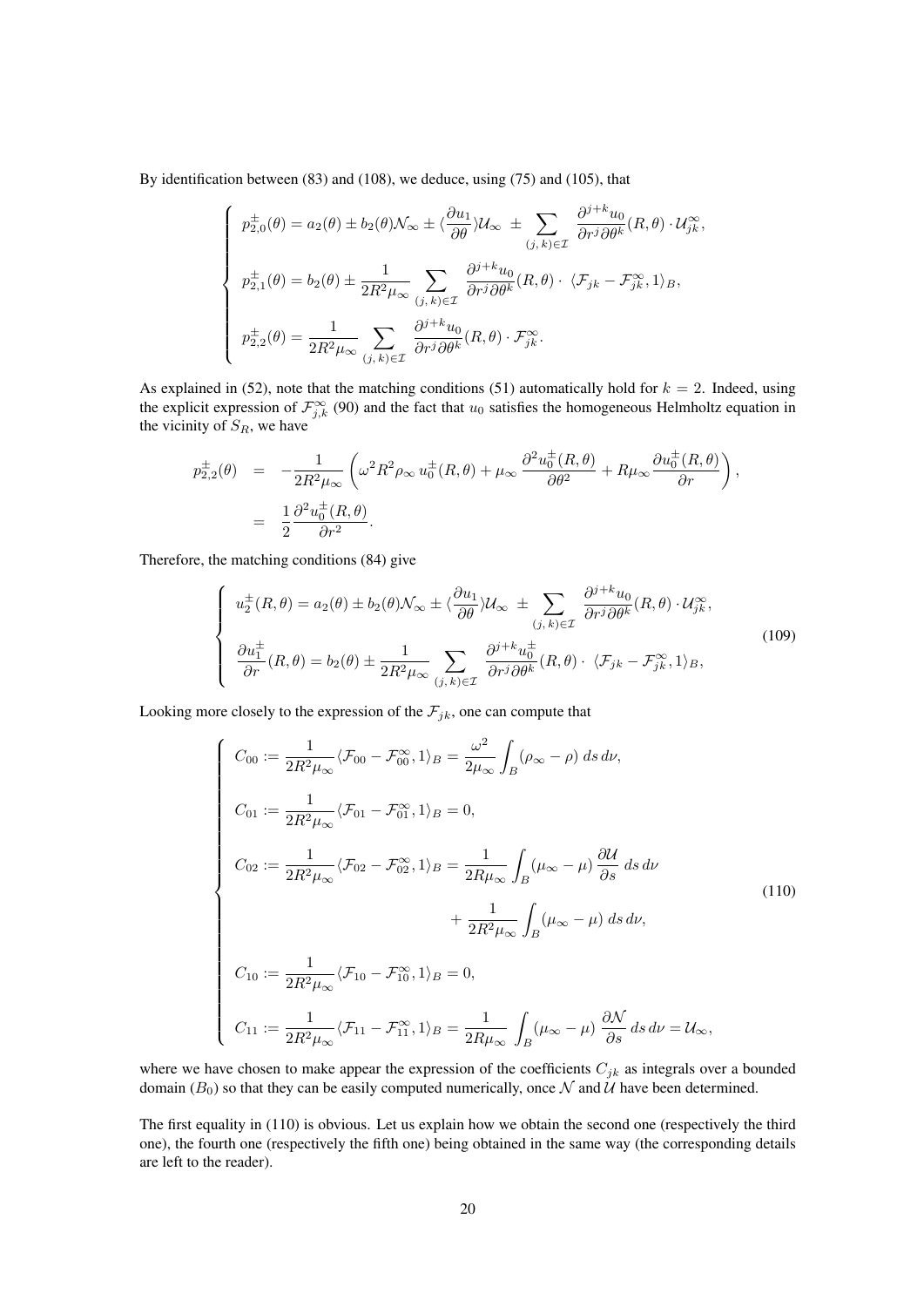For the second equality of (110), according to (88), we write

$$
\langle \mathcal{F}_{01} - \mathcal{F}_{01}^{\infty}, 1 \rangle_B = -\langle \mathcal{A}_1^{(0)} \mathcal{U}, 1 \rangle_B
$$

Using the equation (70) satisfied by U and the definition of  $A_1^{(0)}$  (see (88)), we observe that

$$
\mathcal{A}_1^{(0)}\mathcal{U} = -\frac{\partial}{\partial s} \Big[ 2R \nu \mu \frac{\partial \mathcal{U}}{\partial s} + 2\nu (\mu - \mu_\infty) \Big] + R\mu \frac{\partial \mathcal{U}}{\partial \nu} \tag{111}
$$

namely is of the form (54) with

$$
f = R\mu \frac{\partial \mathcal{U}}{\partial \nu}, \quad \mathbf{g} = \left(0, 2R\nu\mu \frac{\partial \mathcal{U}}{\partial s} + 2\nu(\mu - \mu_{\infty})\right)^t.
$$
 (112)

Thus

$$
\langle \mathcal{F}_{01} - \mathcal{F}_{01}^{\infty}, 1 \rangle_B = -R \int_B \mu \frac{\partial \mathcal{U}}{\partial \nu} ds d\nu.
$$

Let  $\Phi(\nu) \in C_0^{\infty}(\mathbb{R})$  be such that  $\Phi(\nu) = \nu$  for  $|\nu| \leq 1/2$ . Using the remark (74) and the fact that  $\mu = \mu_{\infty}$ outside  $B_0$ , the above equality can be rewritten

$$
\langle \mathcal{F}_{01} - \mathcal{F}_{01}^{\infty}, 1 \rangle_B = -R \int_{B_0} \mu \frac{\partial \mathcal{U}}{\partial \nu} \Phi'(\nu) ds d\nu
$$

Since  $U$  is solution of (70), we have

$$
R^2 \int_B \mu \nabla \mathcal{U} \cdot \nabla V \, ds \, d\nu = \int_B R\mu \, \frac{\partial V}{\partial s} \, ds \, d\nu \quad \forall \ V \in W^1(B). \tag{113}
$$

Choosing  $V = \Phi(\nu)$ , this gives

$$
R^2 \int_{B_0} \mu \frac{\partial \mathcal{U}}{\partial \nu} \, \Phi'(\nu) \, ds \, d\nu = 0 \quad \Longrightarrow \quad \langle \mathcal{F}_{01} - \mathcal{F}_{01}^{\infty}, 1 \rangle_B = 0.
$$

For the third equality of (110), according to (88), we have

$$
\langle \mathcal{F}_{02} - \mathcal{F}_{02}^{\infty}, 1 \rangle_B = \langle -\mathcal{A}_1^{(1)} \mathcal{U} - \mu + \mu_{\infty}, 1 \rangle_B.
$$

Using the definition of  $A_1^{(1)}$  (see (88)), we observe that

$$
\mathcal{A}_1^{(1)}\mathcal{U} = R \frac{\partial}{\partial s} \Big[ \mu \mathcal{U} \Big] + R \mu \frac{\partial \mathcal{U}}{\partial s},\tag{114}
$$

namely is of the form (54) with

$$
f = R\mu \frac{\partial \mathcal{U}}{\partial s}, \quad \mathbf{g} = R\left(0, \mu_{\infty} \mathcal{U}_{\infty} - \mu \mathcal{U}\right)^{t}, \tag{115}
$$

which satisfy (57). Thus

$$
\langle \mathcal{F}_{02} - \mathcal{F}_{02}^{\infty}, 1 \rangle_B = \int_B -R\mu \frac{\partial \mathcal{U}}{\partial s} + (\mu^{\infty} - \mu) ds d\nu,
$$
  

$$
= \int_B R(\mu_{\infty} - \mu) \frac{\partial \mathcal{U}}{\partial s} + (\mu^{\infty} - \mu) ds d\nu.
$$

Finally, for the last equality of (110), using the reciprocity principle it is easily seen that  $C_{11} = U_{\infty}$ : indeed,

$$
\mathcal{U}_{\infty} = \frac{1}{2\mu_{\infty}} \int_{B} \mu \nabla \mathcal{U} \cdot \nabla (\mathcal{N} - \nu) \, ds d\nu = \frac{1}{2\mu_{\infty}} \int_{B_0} \frac{-\mu}{R} \frac{\partial (\mathcal{N} - \nu)}{\partial s} \, ds d\nu = C_{11}.
$$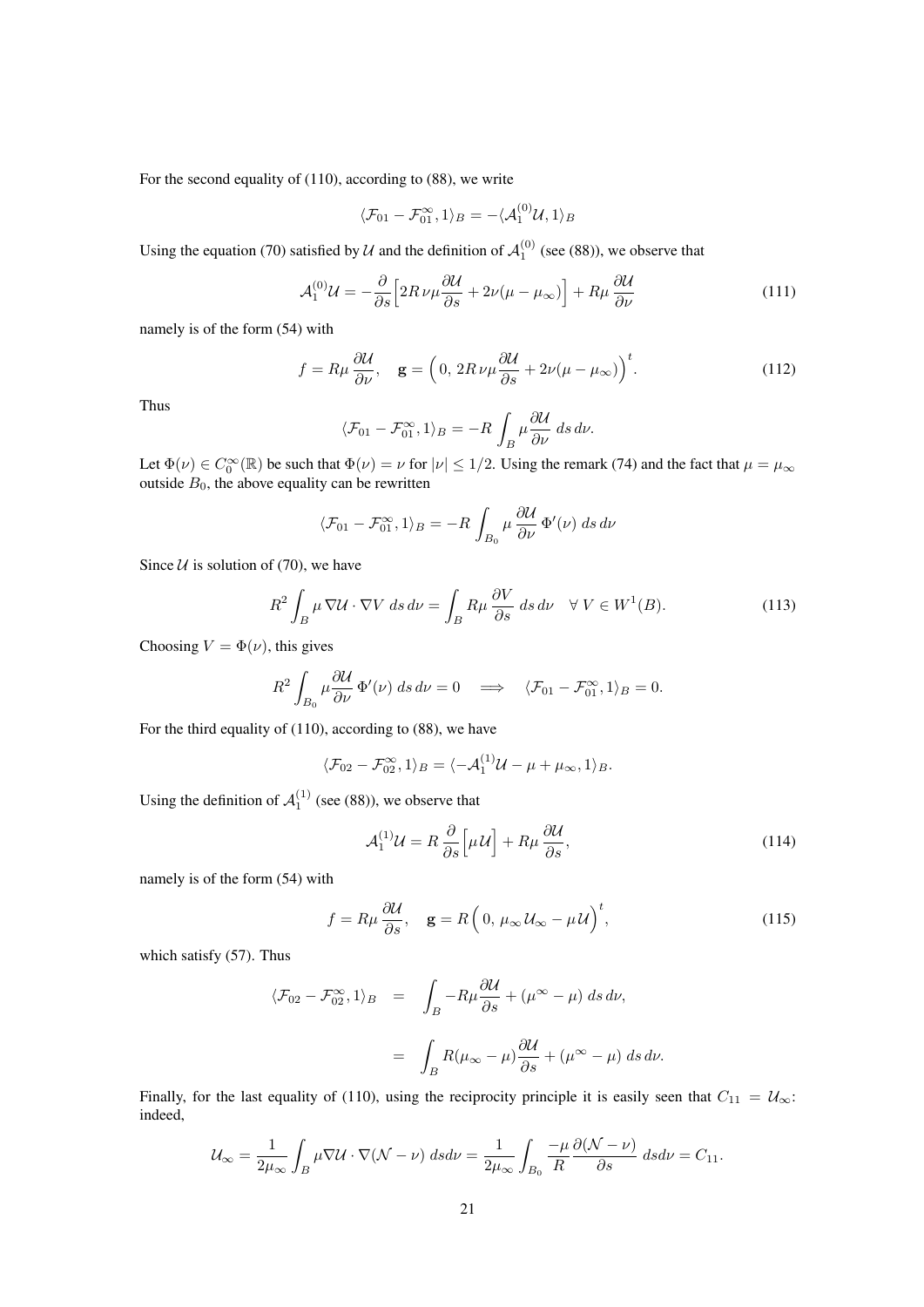Using (110), we can be more explicit in writing the second equation of (109)

$$
\frac{\partial u_1^{\pm}}{\partial r}(R,\theta) = b_2(\theta) \pm \left[ C_{00} u_0(R,\theta) + C_{02} \frac{\partial^2 u_0}{\partial \theta^2}(R,\theta) + C_{11} \frac{\partial^2 u_0}{\partial r \partial \theta}(R,\theta) \right].
$$
 (116)

We are now in position to determine the second terms of the asymptotics (12) and (13).

## Determination of  $u_1^+, u_1^-$  and  $U_1$ .

Eliminating  $b_2(\theta)$  from the second line of (116), we get

$$
\left[\frac{\partial u_1}{\partial r}\right](R,\theta) = 2\,\omega^2\,C_{00}\,u_0(R,\theta) + 2\,C_{02}\frac{\partial^2 u_0}{\partial \theta^2}(R,\theta) + 2\,C_{11}\frac{\partial^2 u_0}{\partial r\partial \theta}(R,\theta). \tag{117}
$$

This provides the missing transmission condition for defining  $u_1$  which is thus entirely characterized as the unique function  $u_1 \in H^1(\Omega_+ \cup \Omega_-)$  solution of

$$
\mu_{\infty} \Delta u_1 + \omega^2 \rho_{\infty} u_1 = 0, \qquad \text{in } \Omega^+ \cup \Omega^-,
$$
\n
$$
\left[ u_1 \right](R, \theta) = 2 \mathcal{N}_{\infty} \frac{\partial u_0}{\partial r}(R, \theta) + 2 \mathcal{U}_{\infty} \frac{\partial u_0}{\partial \theta}(R, \theta), \qquad \text{on } \Gamma
$$
\n
$$
\left[ \frac{\partial u_1^{\pm}}{\partial r} \right](R, \theta) = 2 C_{00} \omega^2 u_0(R, \theta) + 2 C_{02} \frac{\partial^2 u_0}{\partial \theta^2}(R, \theta) + 2 \mathcal{U}_{\infty} \frac{\partial^2 u_0}{\partial r \partial \theta}(R, \theta), \qquad \text{on } \Gamma
$$
\n
$$
\frac{\partial u_1}{\partial r} + i \omega u_1 = 0, \qquad \text{on } S_{R_e},
$$
\n(118)

where  $\mathcal{N}_{\infty}$  and  $\mathcal{U}_{\infty}$ , are given respectively by (29) and (73) and

$$
\begin{cases}\nC_{00} = \frac{1}{2\mu_{\infty}} \int_{B} (\rho_{\infty} - \rho) ds d\nu, \\
C_{02} = \frac{1}{2\mu_{\infty}} \int_{B} \left[ \frac{\mu_{\infty} - \mu}{R} \frac{\partial \mathcal{U}}{\partial s} + \frac{\mu_{\infty} - \mu}{R^2} \right] ds d\nu.\n\end{cases}
$$
\n(119)

Moreover,  $u_1$  being known,  $U_1$  is the defined by (82).

From the second line of (109)

$$
b_2(\theta) + \frac{\partial u_1}{\partial r}(R, \theta) \tag{120}
$$

On the other hand, from the first line of (116), we deduce (by sum)

$$
a_2(\theta) = \langle u_2 \rangle (R, \theta) \tag{121}
$$

and (by difference), using (120), we get the first transmission condition for  $u_2$ 

$$
[u_2](R,\theta) = 2 \langle \frac{\partial u_1}{\partial r} \rangle (R,\theta) \mathcal{N}_{\infty} + 2 \langle \frac{\partial u_1}{\partial \theta} \rangle (R,\theta) \mathcal{U}_{\infty} + 2 \sum_{(j,k) \in \mathcal{I}} \frac{\partial^{j+k} u_0}{\partial r^j \partial \theta^k} (R,\theta) \cdot \mathcal{U}_{jk}^{\infty} \tag{122}
$$

Concerning the near field  $U_2$ , note that, using (77), (120) and (121), (108) rewrites

$$
U_2(\cdot;\theta) = \langle u_2 \rangle (R,\theta) + \langle \frac{\partial u_1}{\partial r} \rangle (R,\theta) \cdot \mathcal{N} + \langle \frac{\partial u_1}{\partial \theta} \rangle (R,\theta) \cdot \mathcal{U} + \sum_{(j,k) \in \mathcal{I}} \frac{\partial^{j+k} u_0}{\partial r^j \partial \theta^k} (R,\theta) \cdot \mathcal{U}_{jk}
$$
(123)

Determination of  $u_2^+, u_2^-$  and  $U_2$ .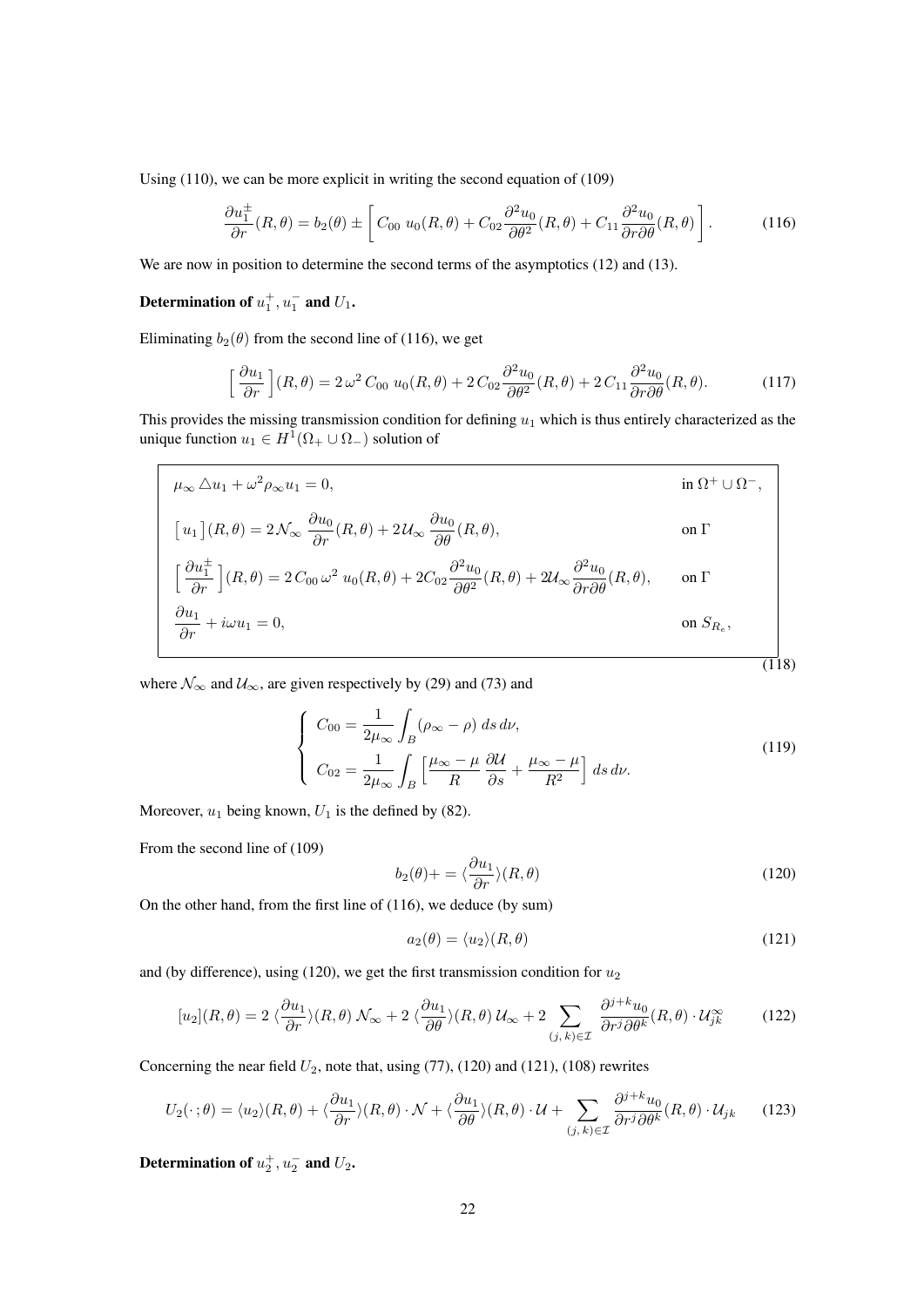To entirely determine  $u_2$ , it remains to compute  $[\partial_r u_2]$ . It can be derived from the problem satisfied by U<sub>3</sub>. The method to obtain this condition is similar to the method used to determine  $[\partial_r u_1]$ : it is based on the introduction of 7 new additional profile functions. We do not need here to give the definition profile function since the expression one obtains for  $[\partial_r u_2]$  does not depend of this new functions, in the same way that  $[\partial_r u_1]$  did not depend on the  $\mathcal{U}_{jk}$ 's. We leave to the reader (who will find all the details in [23]) to verify that

$$
\left[\frac{\partial u_2}{\partial r}\right](R,\theta) = 2\omega^2 C_{00} \langle u_1 \rangle (R,\theta) + 2C_{02} \langle \frac{\partial^2 u_1}{\partial \theta^2} \rangle (R,\theta) + 2C_{11} \langle \frac{\partial^2 u_1}{\partial r \partial \theta} \rangle (R,\theta) + \sum_{j=0}^1 \sum_{k=0}^{j-k} 2D_{jk} \frac{\partial^{j+k} u_0}{\partial r^j \partial \theta^k}
$$
\n(124)

where,

$$
D_{00} := \frac{-1}{2\mu_{\infty}R} \int_{B_0} \omega^2 \rho \nu \, ds \, dv,
$$
  
\n
$$
D_{01} := 0,
$$
  
\n
$$
D_{02} := \frac{1}{2\mu_{\infty}R^2} \int_{B_0} R\mu \frac{\partial \mathcal{U}_{02}}{\partial \nu} + (\mu_{\infty} - \mu) \frac{\partial \mathcal{U}_{01}}{\partial s} \, ds \, dv
$$
  
\n
$$
D_{03} := \frac{1}{2\mu_{\infty}R^2} \int_{B} (\mu_{\infty} - \mu)R \frac{\partial \mathcal{U}_{02}}{\partial s} - \mu \mathcal{U} \, ds \, dv,
$$
  
\n
$$
D_{10} := -\mathcal{U}_{0,0}^{\infty},
$$
  
\n
$$
D_{11} := \mathcal{U}_{0,1}^{\infty},
$$
  
\n
$$
D_{12} := -\mathcal{U}_{0,2}^{\infty}.
$$
\n(126)

Consequently, we define  $u_2$  as the unique solution in  $H^1(\Omega_+ \cup \Omega_-)$  of

$$
\mu_{\infty} \Delta u_2 + \omega^2 \rho_{\infty} u_2 = 0, \quad \text{in } \Omega^+ \cup \Omega^-,
$$
\n
$$
\left[ u_2 \right](R, \theta) = 2 \left\langle \frac{\partial u_1}{\partial r} \right\rangle (R, \theta) \mathcal{N}_{\infty} + 2 \left\langle \frac{\partial u_1}{\partial \theta} \right\rangle (R, \theta) \mathcal{U}_{\infty}
$$
\n
$$
+ 2 \sum_{(j,k)\in\mathcal{I}} \frac{\partial^{j+k} u_0}{\partial r^j \partial \theta^k} (R, \theta) \cdot \mathcal{U}_{jk}^{\infty} \quad \text{on } \Gamma
$$
\n
$$
\left[ \frac{\partial u_2}{\partial r} \right](R, \theta) = 2 C_{00} \langle u_1 \rangle (R, \theta) + 2 C_{02} \left\langle \frac{\partial^2 u_1}{\partial \theta^2} \right\rangle (R, \theta) + 2 C_{11} \left\langle \frac{\partial^2 u_1}{\partial r \partial \theta} \right\rangle (R, \theta),
$$
\n
$$
+ \sum_{j=0}^1 \sum_{k=0}^{3-j} 2D_{jk} \frac{\partial^{j+k} u_0}{\partial r^j \partial \theta^k} \quad \text{on } \Gamma,
$$
\n
$$
\frac{\partial u_2}{\partial r} + i \omega u_2 = 0, \quad \text{on } S_{R_e}.
$$
\n(127)

Note that the near field term  $U_2$  is then given by (123).

Remark 10 (Properties of the profile functions). *By short computations, we can verify that*

$$
\mathcal{U}_{11}^{\infty}=0.
$$

*Moreover, if* µ *and* ρ *are even in* s *or* ν *(which is the case in the applications we are interested in), the profiles functions*  $U$ *, N and*  $U_{j,k}$  *also have symmetry properties. In those cases, the expression of*  $[\partial_r u_1]$ *,*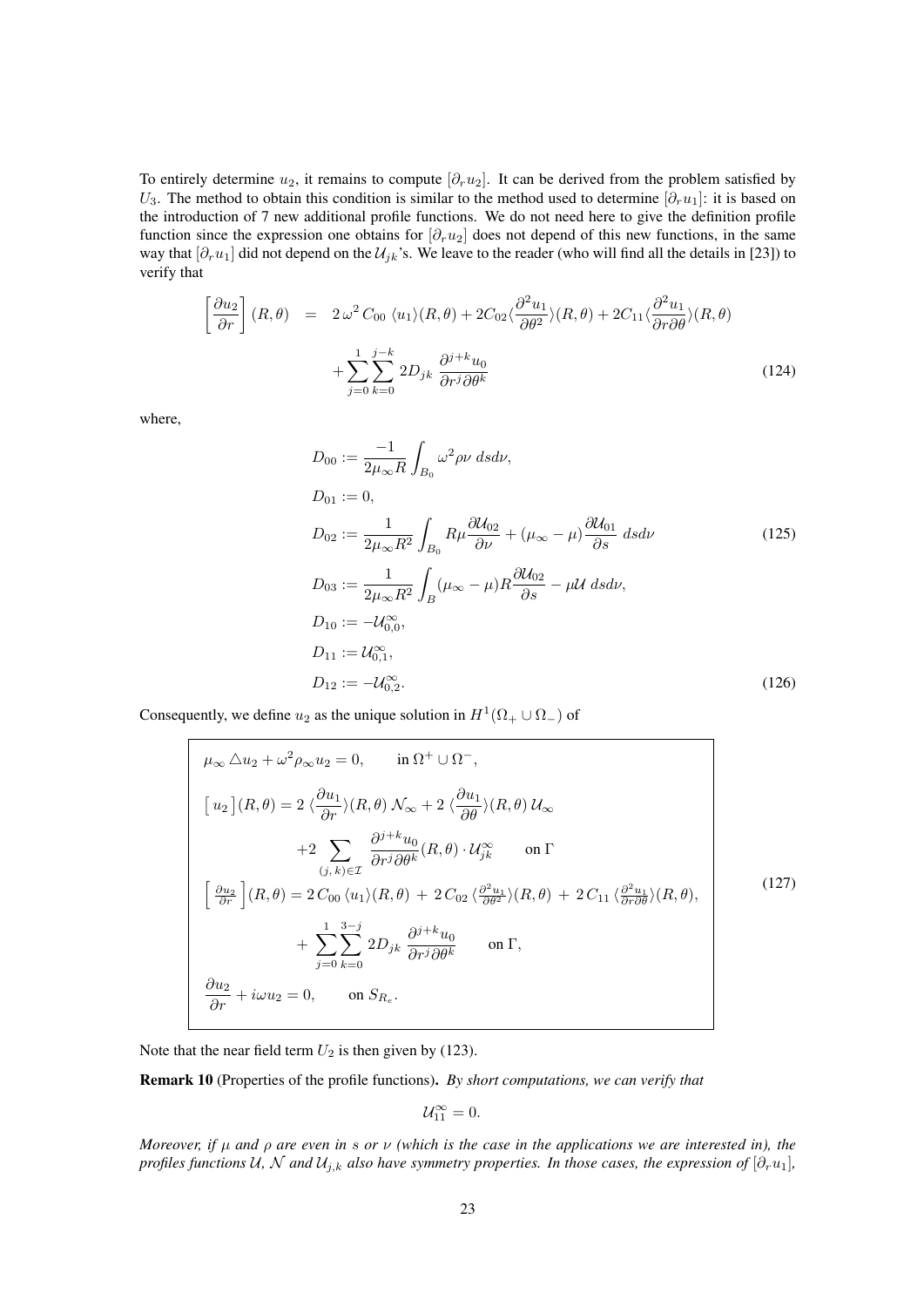$[u_1]$ ,  $[\partial_r u_2]$  and  $[u_2]$  *(see 118-127) can be simplified because some of the constants*  $C_{j,k}$ ,  $D_{j,k}$  and  $\mathcal{U}_{j,k}^{\infty}$ *vanish. Let us summarize the parity properties in the following table:*

|                               | $\mu$ and $\rho$ even in s | $\mu$ and $\rho$ even in $\nu$ |
|-------------------------------|----------------------------|--------------------------------|
| U                             | odd                        | even                           |
| N                             | even                       | odd                            |
| $\mathcal{U}_{00}$            | even                       | even                           |
| $\overline{\mathcal{U}_{01}}$ | odd                        | odd                            |
| $\overline{\mathcal{U}_{02}}$ | even                       | even                           |
| $\overline{\mathcal{U}_{10}}$ | even                       | even                           |
| $\mathcal{U}_{11}$            | odd                        | odd                            |

Table 1: parity of the profile functions

*Consequently, if* µ *and* ρ *are even in* s

$$
\mathcal{U}_{\infty} = C_{11} = 0, \qquad \text{and} \qquad \mathcal{U}_{01}^{\infty} = D_{11} = 0. \tag{128}
$$

*In the same way, if*  $\mu$  *and*  $\rho$  *are even in*  $\nu$ *,* 

$$
\mathcal{U}_{\infty} = C_{11} = 0, \qquad \text{and} \qquad \mathcal{U}_{00}^{\infty} = \mathcal{U}_{02}^{\infty} = \mathcal{U}_{10}^{\infty} = D_{00} = D_{02} = D_{10} = D_{12} = 0. \tag{129}
$$

#### 4. Mathematical justification of the asymptotic expansion

#### *4.1. Main result*

As one is in practice interested in computing the far field, our main error estimate will concern the far field: we estimate the error committed when one replaces the exact solution  $u^{\delta}$  by  $u_0 + \delta u_1$  in any domain that avoids any (fixed but arbitrarily small) neighborhood of the interface Σ. The precise result is the following:

**Proposition 11.** *Given*  $0 < \gamma < R$ *, let*  $\Omega_{\gamma} = \{(x, y) \in \mathbb{R}^2, |\sqrt{x^2 + y^2} - R| > \gamma\}$ *. There exists a constant*  $C > 0$  and, for each  $0 < \gamma < R$ , a constant  $\delta_{\gamma} > 0$  such that

$$
\forall \delta < \delta_{\gamma}, \quad \|u^{\delta} - (u_0 + \delta u_1)\|_{H^1(\Omega^{\pm}_{\gamma})} \le C \delta^2 (\ln \delta)^2. \tag{130}
$$

It is possible to improve the previous result and to obtain

$$
||u^{\delta} - (u_0 + \delta u_1)||_{H^1(\Omega^{\pm}_\gamma)} \le C_\gamma \delta^2.
$$
 (131)

(this result is for instance proved in [23]). In fact, it is possible to prove the following estimate, that is the equivalent of (130) when three terms of the expansion are considered:

$$
||u^{\delta} - (u_0 + \delta u_1 + \delta^2 u_2)||_{H^1(\Omega^{\pm}_\gamma)} \le C_\gamma \delta^3 (\ln \delta)^3,
$$
\n(132)

from which (131) follows immediately. However, in the same way that, as we shall see, the proof of (130) uses  $u_2$  and  $U_2$ , the proof makes use of  $u_3$  and  $U_3$  that have not been defined in this paper. That is why we shall restrict ourselves to (130).

#### *4.2. Main steps of the proof*

The idea of the proof follows the lines of [19] and consists first in constructing a global approximate solution using the first three terms (and not, curiously, the first two only) of the expansions (13) and (12), that coincides with the truncated far field expansion

$$
u_{e,\delta}^2(r,\theta) := u_0(r,\theta) + \delta u_1(r,\theta) + \delta^2 u_2(r,\theta),\tag{133}
$$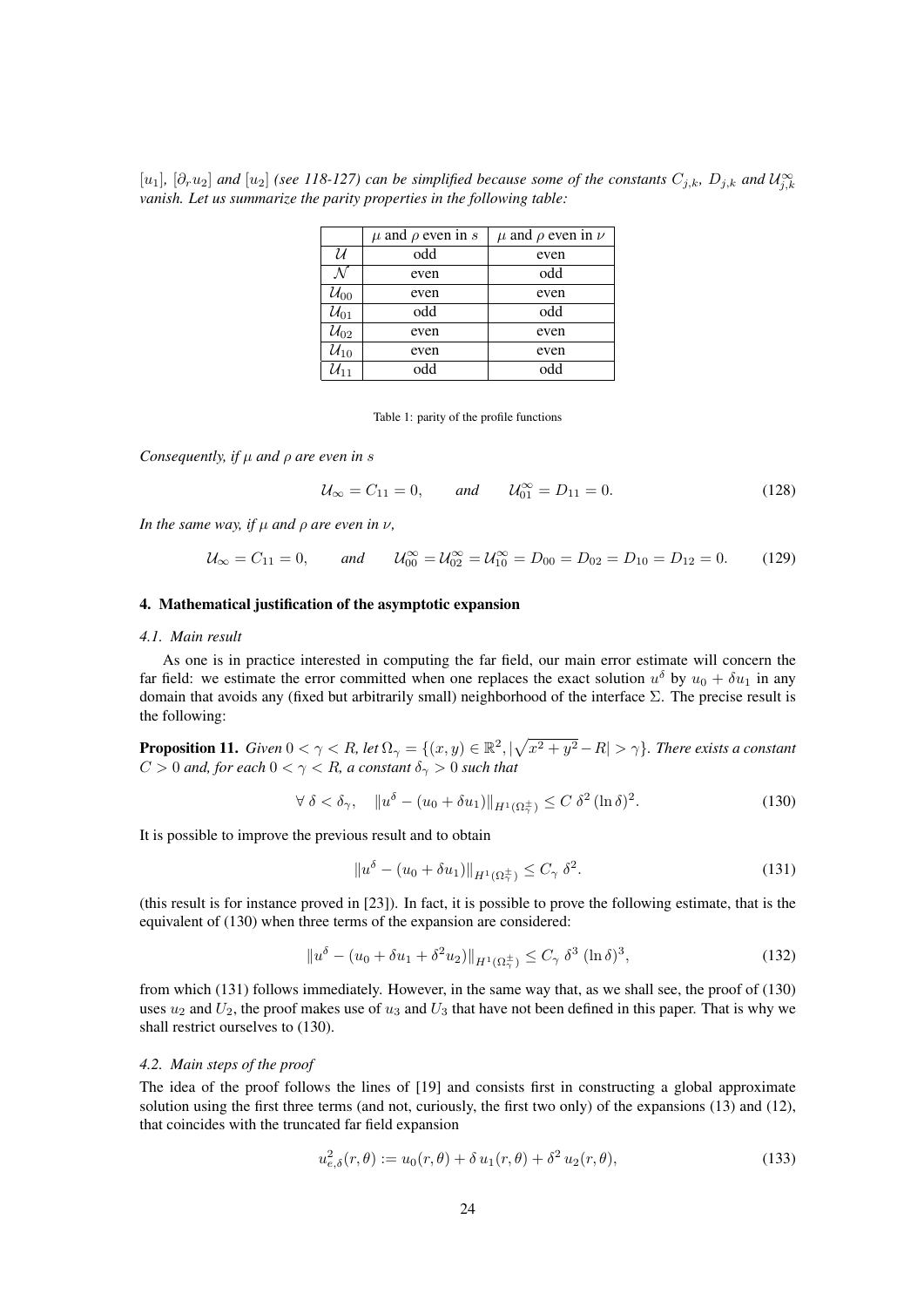far from the interface  $S_R$ , and with the truncated near field expansion

$$
U_{i,\delta}^2(r,\theta) := U_0^{\delta}(r,\theta) + \delta U_1^{\delta}(r,\theta) + \delta^2 U_2^{\delta}(r,\theta)u
$$
\n(134)

in the neighborhood of the interface  $S_R$ . This can be done with the help of a smooth cut-off function  $\chi$ such that

$$
\chi(x) = 0 \text{ when } |x| \ge 2, \quad \chi(x) = 1 \text{ when } |x| \le 1.
$$

and a small "distance" parameter δ < η < R/2 so that on the one hand the "transition zone" { (r, θ) / η ≤  $|r - R| \leq 2\eta$  } and the outer zone  $\{(r, \theta)/r > R + 2\eta \text{ or } r < R - 2\eta\}$  are included in the domain where the coefficients  $\mu$  and  $\rho$  are constant and on the other hand the transition zone does not intersect the support of f. Denoting  $\chi_{\eta}(r,\theta) = \chi((r - R)/\eta)$ , we introduce

$$
u_{\eta,\delta}^2 = (1 - \chi_{\eta}) u_{e,\delta}^2 + \chi_{\eta} U_{i,\delta}^2
$$
 (135)

as a global approximate solution. In the following, we shall estimate the error  $u^{\delta} - u_{\eta,\delta}^2$  in function of  $\delta$ and  $\eta$ . Later in the proof,  $\eta$  - which is a parameter at our disposal - will be chosen as a function of  $\delta$ , which tends to 0 with  $\delta$  according to (15), in order to "optimize" the error estimate. To estimate the error, one starts from the stability estimate (cf. (7)):

$$
\left\|u^{\delta} - u_{\eta,\delta}^{2}\right\|_{H^{1}(\Omega)} \leq C \sup_{\|v\|_{H^{1}(\Omega)} = 1} a^{\delta}(\varepsilon_{\chi,\delta}^{2}, v).
$$
 (136)

Next, a straightforward calculation gives

$$
a^{\delta}(\varepsilon_{\chi,\delta}^{2},v) = \varepsilon_{\eta,\delta}^{m}(v) + \varepsilon_{\eta,\delta}^{c}(v),
$$
\n(137)

where  $\varepsilon_{\eta,\delta}^m(v)$  is the so-called "matching error" (it measures the mismatch between the truncated expansions (133) and (134)) given by

$$
\varepsilon_{\eta,\delta}^m(v) = \int_{\Omega} \mu^{\delta}(u_{e,\delta}^2 - (U_{i,\delta}^2)^{\delta}) \nabla \chi_{\eta} \cdot \nabla \overline{v} - \int_{\Omega} \mu^{\delta}(\nabla (u_{e,\delta}^2 - (U_{i,\delta}^2)^{\delta}) \cdot \nabla \chi_{\eta}) \,\overline{v},\tag{138}
$$

and where  $\varepsilon_{\eta,\delta}^m(v)$  is the so-called "consistency" (it measures how much the truncated expansion (134) fails to satisfy the original Helmholtz equation):

$$
\varepsilon_{\eta,\delta}^c(v) = a^\delta \big( (U_{i,\delta}^2)^\delta, \chi_\eta v \big). \tag{139}
$$

Estimating  $\varepsilon_{\eta,\delta}^m(v)$  and  $\varepsilon_{\eta,\delta}^c(v)$  (which is the object of the next two sections) gives a "global" error estimate via (136) and (137), which finally gives (130) via an adequate localization process, since  $u_{\eta,\delta}^2$  coincides with  $u_{e,\delta}^2$  sufficiently "far" from  $S_R$  (see Section 4.5).

# *4.3. Estimating of the matching error*

Lemma 12.

$$
\varepsilon_{\eta,\delta}^m(v) \le C \left( \sum_{k=0}^2 \eta^{2-k} \delta^k + \sum_{k=1}^2 \delta^{k-1} \left( \frac{\eta}{\delta} \right)^{2k} e^{-2\pi \eta/\delta} \right) \|v\|_{H^1(\Omega)}.
$$
 (140)

*Proof.* Let us denote by  $C_n$  the support of  $\nabla \chi_n$ ,

$$
C_\eta:=\left\{(r,\theta)\;\in\;\mathbb{R}^+\times[0,2\pi]\;\textrm{such that}\;\eta\leq|r-R|\leq2\eta\right\}.
$$

Using the regularity of far and near fields in  $C_\eta$  (combining the fact that  $C_\eta$  does not intersect the support of f and the fact that  $\eta > \delta$ , it is clear that the far fields terms  $u_n$  and the near fields terms  $(U_n)^\delta$  are  $\mathcal{C}^{\infty}(C_{\eta})$ ), it is possible to bound  $u_{e,\delta}^2$  and  $(U_{i,\delta}^2)^{\delta}$  and their derivatives by their  $L^{\infty}$  norm. We then obtain

$$
\varepsilon_{\eta,\delta}^m(v) \leq \frac{C}{\eta} \left( \|u_{e,\delta}^2 - (U_{i,\delta}^2)^\delta\|_{L^\infty(C_\eta^\delta)} \|\nabla v\|_{L^1(C_\eta^\delta)} + \|\frac{\partial}{\partial r} (u_{e,\delta}^2 - (U_{i,\delta}^2)^\delta) \|_{L^\infty(C_\eta^\delta)} \|v\|_{L^1(C_\eta^\delta)} \right). \tag{141}
$$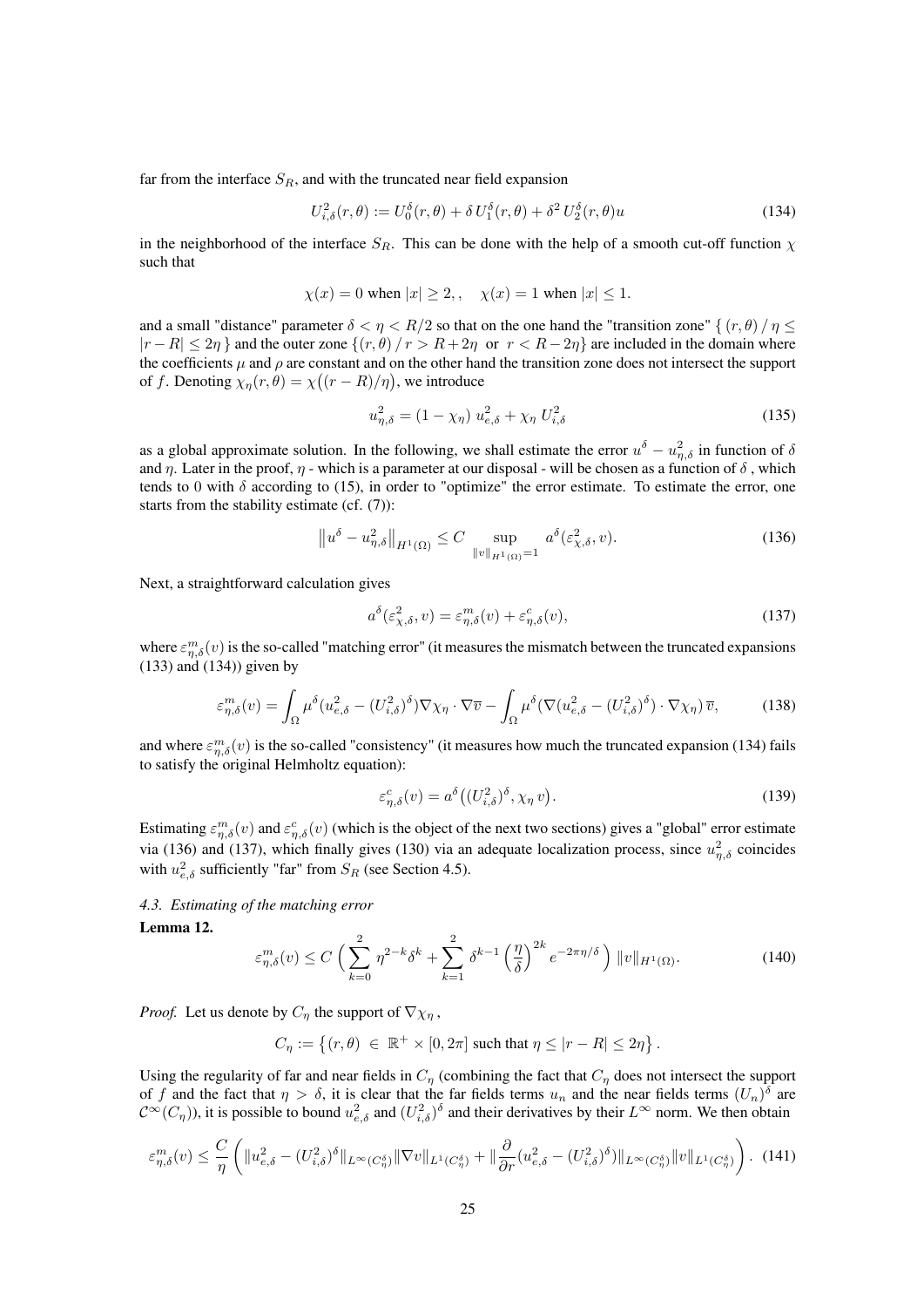Next, we exploit the smallness of  $C_n$  ( $mes(C_n) \sim \eta$ ) to bound the terms in v:

$$
\|\nabla v\|_{L^1(C_\eta)} \le C \,\eta^{1/2} \, \|v\|_{H^1(\Omega)}, \quad \|v\|_{L^1(C_\eta)} \le C \,\eta \, \|v\|_{H^1(\Omega)}.
$$
\n(142)

The first inequality simply results from Cauchy-Schwartz inequality. The second is more tricky and appears to be a consequence of the following inequality (already used in [28], Lemma 3.10 for instance)

$$
||v||_{L^{2}(C_{\eta})} \leq C \eta^{1/2} ||v||_{H^{1}(\Omega)}.
$$
\n(143)

whose proof is left to the reader. Note that we need the  $H^1$ -norm of v on a larger,  $\eta$ -independent, domain (here  $\Omega$ ) and that the estimate is sharp (take v constant). The second inequality of (142) then results from Cauchy-Schwartz inequality (to pass from the  $L^1$ -norm to the  $L^2$ -norm which gives an extra  $\eta^{1/2}$ ) combined with (143).

To estimate  $||u_{e,\delta}^2 - (U_{i,\delta}^2)^{\delta}||_{L^{\infty}(C_{\eta})}$ , we first use the Taylor formula with integral rest for the  $u_n^{\pm}$ 's to write

$$
u_{e,\delta}^{2,\pm}(r,\theta) = \sum_{k=0}^{2} \delta^k \sum_{i=0}^{2-k} \frac{(r-R)^i}{i!} \frac{\partial^i u_k^{\pm}(R,\theta)}{\partial r^i} + \sum_{k=0}^{2} \delta^k \int_R^r \frac{\partial^{3-k} u_k^{\pm}(t,\theta)}{\partial r^{3-k}} \frac{(t-R)^{2-k}}{(2-k)!} dt,
$$
 (144)

where we can estimate the integral remainders as follows (we use the fact that the far fields and their derivatives are bounded in the vicinity of  $S_{R_e}$ )

$$
\left| \int_{R}^{r} \frac{\partial^{3-k} u_k^{\pm}(t,\theta)}{\partial r^{3-k}} \frac{(t-R)^{2-k}}{(2-k)!} dt \right| \le C \eta^{3-k}, \quad \forall (r,\theta) \in C_{\eta}, \quad k = 0, 1, 2. \tag{145}
$$

where, in the rest of this section,  $C$  denotes a positive constant whose value may change from one line to the other. Next, we use the modal expansions (41) for the  $U_n$ 's, that we combine with (42) and the matching conditions (51) to write (in the  $(r, \theta)$  variables which explains the use of the notation (17))

$$
(U_k^{\pm})^{\delta}(r,\theta) = \sum_{i=0}^{k} \frac{(r-R)^i}{\delta^i} \frac{\partial^i u_{k-i}^{\pm}(R,\theta)}{\partial r^i} + (R_k^{\pm})^{\delta}(r,\theta),
$$
  

$$
(R_k^{\pm})^{\delta}(r,\theta) = \sum_{l \in \mathbb{Z}^*} p_{k,l}^{\pm} \left(\frac{r-R}{\delta}, \theta\right) e^{2i\pi l \frac{R\theta}{\delta}} e^{-2\pi |l|^{\frac{|r-R|}{\delta}}}.
$$
 (146)

where  $p_{k,l}^{\pm} \in \mathbb{P}^{2k}$ . More precisely  $R_0^{\pm} = 0$  (since  $U_0$  is constant in  $\nu$ , cf (79)) and one easily proves that (we left the details to the reader),

$$
\left| (R_k^{\pm})^{\delta}(r,\theta) \right| \le C \left( \frac{\eta}{\delta} \right)^{2k} e^{-2\pi\eta/\delta}, \quad \forall (r,\theta) \in C_{\eta}, \quad k = 1,2. \tag{147}
$$

It follows that we can rewrite  $(U_{i,\delta}^{2,\pm})^{\delta}$  as

$$
(U_{i,\delta}^{2,\pm})^{\delta} = \sum_{k=0}^{2} \delta^{k} \left( \sum_{i=0}^{2-k} \frac{(r-R)^{i}}{i!} \frac{\partial^{i} u_{k}^{\pm}}{\partial r^{i}}(R,\theta) \right) + \sum_{k=1}^{2} \delta^{k} (R_{k}^{\pm})^{\delta}(r,\theta), \tag{148}
$$

Taking the difference between (144) and (148), we are left with remainder terms only, namely:

$$
u_{e,\delta}^{2,\pm} - (U_{i,\delta}^{2,\pm})^{\delta} = \sum_{k=0}^{2} \delta^k \int_R^r \frac{\partial^{3-k} u_k^{\pm}(t,\theta)}{\partial r^{3-k}} \frac{(t-R)^{2-k}}{(2-k)!} dt + \sum_{k=1}^{2} \delta^k (R_k^{\pm})^{\delta}(r,\theta),\tag{149}
$$

so that, using (145) and (147), we have

$$
\left\|u_{e,\delta}^{2} - (U_{i,\delta}^{2})^{\delta}\right\|_{L^{\infty}(C_{\eta})} \leq C\left(\sum_{k=0}^{2} \eta^{3-k} \delta^{k} + \sum_{k=1}^{2} \delta^{k} \left(\frac{\eta}{\delta}\right)^{2k} e^{-\eta/\delta}\right).
$$
 (150)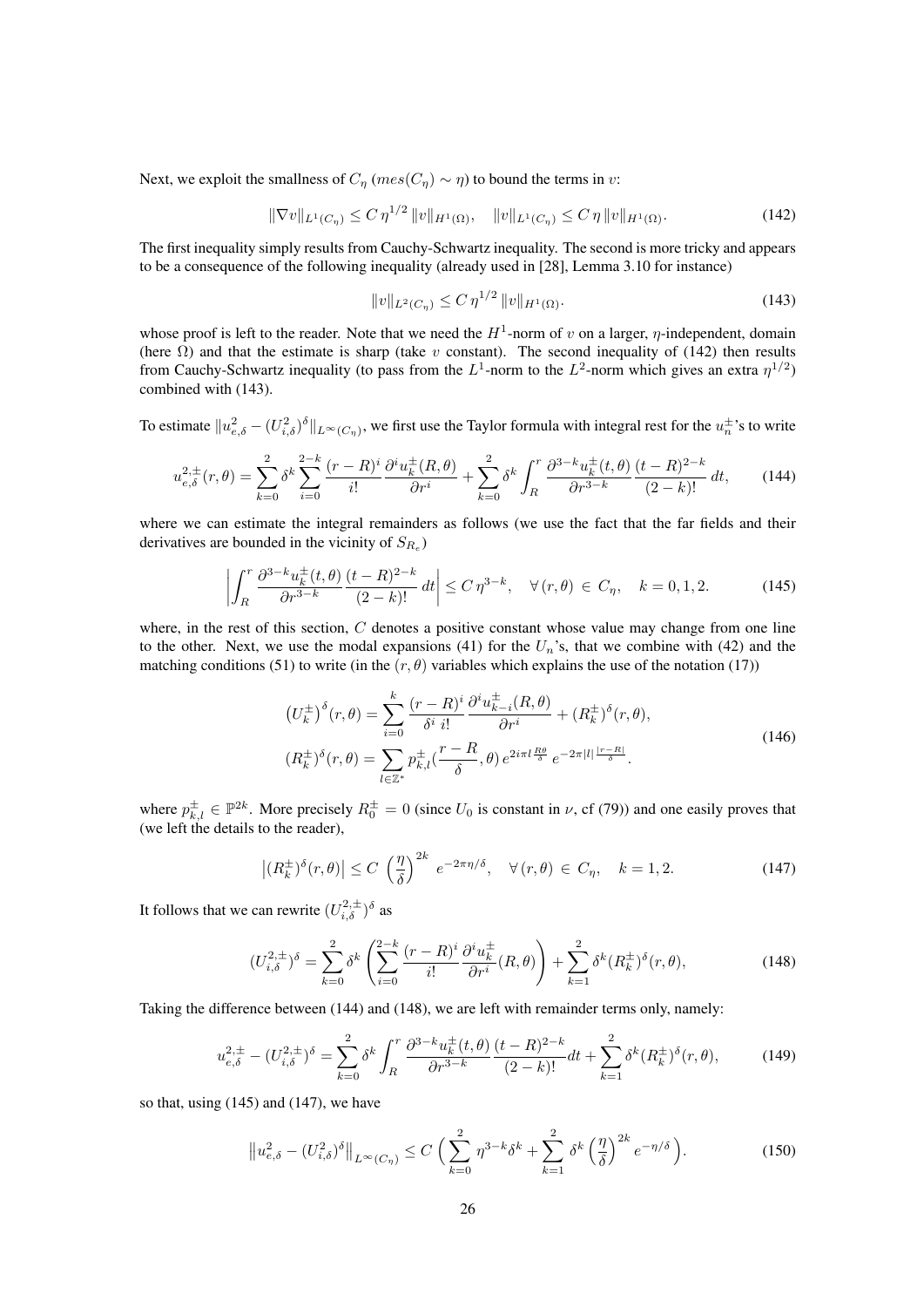Proceeding similarly (we omit the details), we obtain an analogous estimate for the  $r-$  derivative, where we lose essentially one power of  $\eta$  in the first term and one power of  $\delta$  in the second term:

$$
\left\| \frac{\partial}{\partial r} \left( u_{e,\delta}^2 - (U_{i,\delta}^2)^\delta \right) \right\|_{L^\infty(C_\eta)} \le C \left( \sum_{k=0}^2 \eta^{2-k} \delta^k + \sum_{k=1}^2 \delta^{k-1} \left( \frac{\eta}{\delta} \right)^{2k} e^{-2\pi \eta/\delta} \right). \tag{151}
$$

Finally, combining (141), (142), (150) and (151), we get (140) since  $\eta$  is bounded (the reader will notice that the more penalizing term in (141) is the second one).  $\Box$ 

## *4.4. Near field consistency error*

The near field consistency error is due to the fact that the near field  $(U_{i,\delta}^{\delta})^{\delta}$  does not solve exactly the Helmholtz equation. More precisely, summing (21) from  $n = 0$  to  $n = 2$  we get

$$
r^{2} \left(\nabla \cdot \mu \nabla U_{i,\delta}^{2} + \rho \omega^{2} U_{i,\delta}^{2}\right)^{\delta} = \frac{1}{\delta^{2}} \left(\underbrace{\mathcal{A}_{0}(U_{0})}_{=0}\right)^{\delta} + \frac{1}{\delta} \left(\underbrace{\mathcal{A}_{0}(U_{1}) + \mathcal{A}_{1}(U_{0})}_{=0}\right)^{\delta}
$$
  
+ 
$$
\left(\underbrace{\mathcal{A}_{0}(U_{2}) + \mathcal{A}_{1}(U_{1}) + \mathcal{A}_{2}(U_{0})}_{=0}\right)^{\delta}
$$
  
+ 
$$
\delta \left(\mathcal{A}_{1}(U_{2}) + \mathcal{A}_{2}(U_{1}) + \mathcal{A}_{3}(U_{0})\right)^{\delta}
$$
  
+ 
$$
\delta^{2} \left(\mathcal{A}_{2}(U_{2}) + \mathcal{A}_{3}(U_{1}) + \mathcal{A}_{4}(U_{0})\right)^{\delta}
$$
  
+ 
$$
\delta^{3} \left(\mathcal{A}_{3}(U_{2}) + \mathcal{A}_{4}(U_{1})\right)^{\delta} + \delta^{4} \left(\mathcal{A}_{4}(U_{2})\right)^{\delta}
$$

where the first three terms vanish thanks to (62, 66) and (83).

Formally, by multiplying the above expression by  $\chi_{\eta} v/r^2$  and integrating over  $\Omega$ , we get:

$$
\varepsilon_{\eta,\delta}^{c}(v) = \sum_{j=1}^{4} \delta^{j} \varepsilon_{\eta,\delta}^{c,j}(v),
$$
\n
$$
\varepsilon_{\eta,\delta}^{c,1}(v) = \int_{\Omega} \left( \mathcal{A}_{1}(U_{2}) + \mathcal{A}_{2}(U_{1}) + \mathcal{A}_{3}(U_{0}) \right)^{\delta} \left( \overline{\chi_{\eta}v}/r^{2} \right),
$$
\n
$$
\varepsilon_{\eta,\delta}^{c,2}(v) = \int_{\Omega} \left( \mathcal{A}_{2}(U_{2}) + \mathcal{A}_{3}(U_{1}) + \mathcal{A}_{4}(U_{0}) \right)^{\delta} \left( \overline{\chi_{\eta}v}/r^{2} \right),
$$
\n
$$
\varepsilon_{\eta,\delta}^{c,j}(v) = \int_{\Omega} \left( \mathcal{A}_{3}(U_{2}) + \mathcal{A}_{4}(U_{1}) \right)^{\delta} \left( \overline{\chi_{\eta}v}/r^{2} \right),
$$
\n
$$
\varepsilon_{\eta,\delta}^{c,j}(v) = \int_{\Omega} \left( \mathcal{A}_{4}(U_{2}) \right)^{\delta} \left( \overline{\chi_{\eta}v}/r^{2} \right).
$$
\n(153)

where the integrals in the right hand sides might be considered as duality products, which we have chosen to omit to mention explicitly for the simplicity of the notation. Intuitively, the smallness of the consistency is due to two facts: the factors  $\delta^j$  in (152) and the fact that the "integrals" in (153) are computed to a "small domain", namely the support of  $\chi_n$ . This leads to the following estimates

#### Lemma 13.

$$
\delta^j \left| \varepsilon_{\eta,\delta}^{c,j}(v) \right| \le C \eta^{j+1} \, \|v\|_{H^1(\Omega)} \tag{154}
$$

*Proof.* The proof is long and tedious and technically complicated essentially because the functions in factor of  $\chi_n v$  in (153) are not necessarily bounded, even locally. We are going to restrict ourselves to explaining how to get the estimate for  $j = 1$  because it gives the more penalizing contribution to the consistency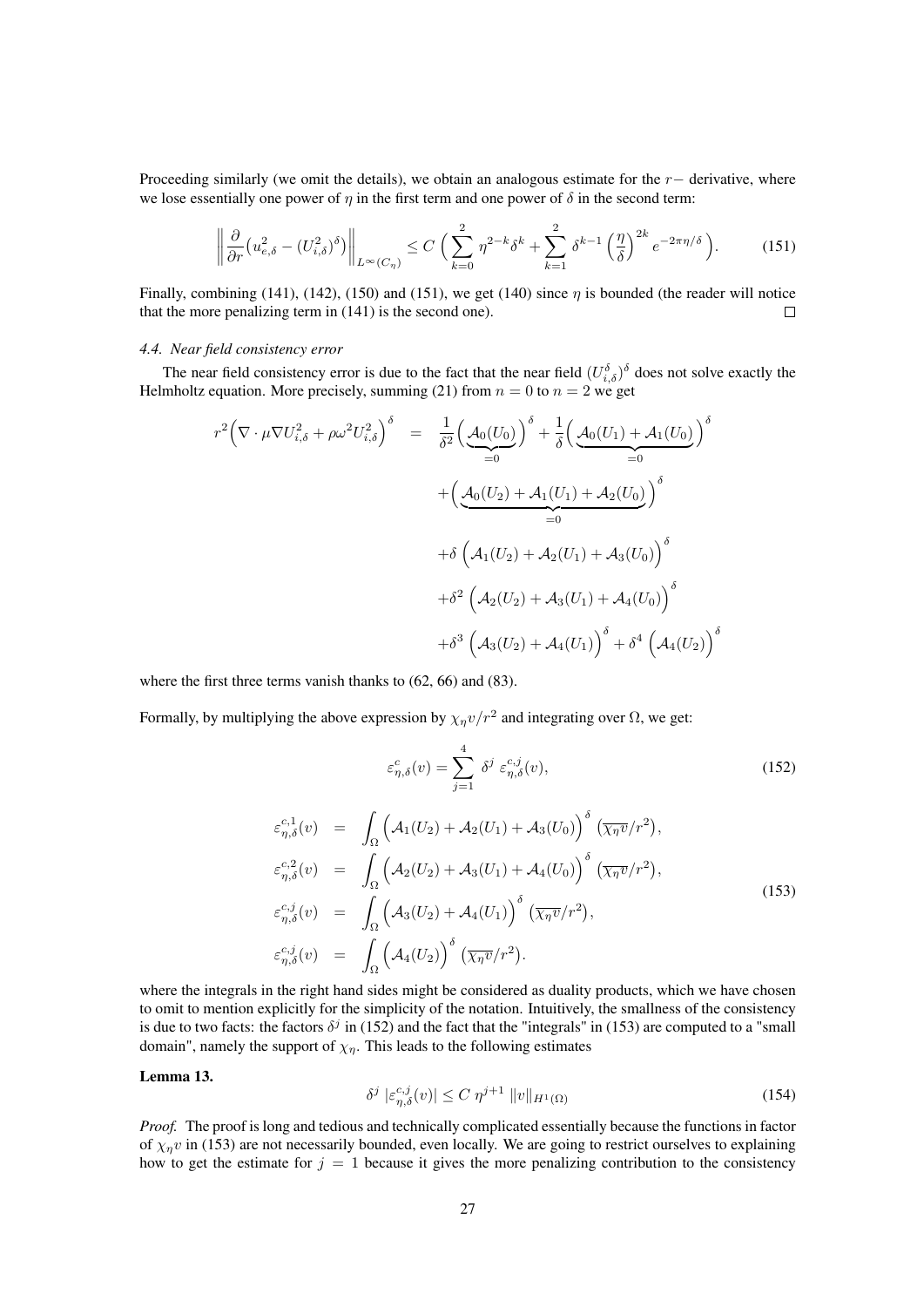error and however presents all the possible technical difficulties. More precisely, we shall even concentrate ourselves on the first term in the expression of  $\varepsilon_{\eta,\delta}^{c,1}(v)$ , namely

$$
\delta \int_{\Omega_{\eta}} \left( \mathcal{A}_1(U_2) \right)^{\delta} \left( \chi_{\eta} \overline{v}/r^2 \right) = \delta \int_{\Omega_{\eta}} \left( \mathcal{A}_1^0(U_2) \right)^{\delta} \left( \chi_{\eta} \overline{v}/r^2 \right) + \delta \int_{\Omega_{\eta}} \left( \mathcal{A}_1^1(\partial_{\theta} U_2) \right)^{\delta} \left( \chi_{\eta} \overline{v}/r^2 \right). \tag{155}
$$

where  $\Omega_\eta$  denotes the support of  $\chi_\eta\colon \Omega_\eta=\left\{(x,y)\in\mathbb{R}^2 \hbox{ such that } R-2\eta<\sqrt{x^2+y^2}< R+2\eta\right\}.$  The other terms, as well as the other values of  $j$  can be treated similarly.

**Step 1**: We prove that 
$$
\delta \left| \int_{\Omega_{\eta}} \left( \mathcal{A}_1^0(U_2) \right)^{\delta} (\chi_{\eta} \overline{v}/r^2) \right| \leq C \eta^2
$$
.

It appears useful to work in the  $(s, \nu)$  variables and thus to introduce a preliminary notation which is an equivalent in the variables ( $\nu$ , s) of the notation (17) in the variables (r,  $\theta$ ). For any function of 3 variables  $U(\nu, s; \theta)$ , we define

$$
\{U\}^{\delta}(\nu,s) := U(\nu,s;\frac{\delta s}{R}).\tag{156}
$$

Similarly, for any function  $v(r, \theta)$ , we introduce  $\{v\}^{\delta}(\nu, s) := v(R + \delta \nu, \frac{\delta s}{R})$ .

Using the change of variables  $s = R\theta/\delta$ ,  $\nu = (r - R)/\delta$ , we get, after integration by parts

$$
\int_{\Omega_{\eta}} \left( \mathcal{A}_1^0(U_2) \right)^{\delta} (\chi_{\eta} \overline{v}/r^2) = -\delta^2 \int_{\Omega_{\eta,\delta}} \left[ \left\{ 2\nu \mu \frac{\partial U_2}{\partial \nu} \right\}^{\delta} \frac{\partial}{\partial \nu} \left\{ \frac{\chi_{\eta} \overline{v}}{r} \right\}^{\delta} + \left\{ \mu \frac{\partial U_2}{\partial \nu} \right\}^{\delta} \left\{ \frac{\chi_{\eta} \overline{v}}{r} \right\}^{\delta} \right] dv ds. \tag{157}
$$

where, setting  $N_{\delta} = 2\pi R/\delta$ 

$$
\Omega_{\eta,\delta} := \bigcup_{j=0}^{N_{\delta}} \left\{ B_{\eta,\delta} + \begin{pmatrix} j+1/2\\ 0 \end{pmatrix} \right\}, \quad B_{\eta,\delta} = \left[ -\frac{1}{2}, \frac{1}{2} [\times] - \frac{2\eta}{\delta}, \frac{2\eta}{\delta} \right].
$$
 (158)

At this stage, it is useful to state a technical lemma whose proof is immediate:

**Lemma 14.** Let  $a(\theta) \in L^{\infty}(0, 2\pi)$ ,  $f(\nu, s) \in L^2_{loc}(\mathbb{R}^2)$ , 1– *periodic in* s and  $g \in L^2(\Omega_{\eta, \delta})$ , one has the *estimate:*

$$
\int_{\Omega_{\eta,\delta}} a(\frac{\delta s}{R}) f(\nu, s) g(\nu, s) ds d\nu \le \sqrt{\frac{2\pi R}{\delta}} \|a\|_{L^{\infty}} \|f\|_{L^{2}(B_{\eta,\delta})} \|g\|_{L^{2}(\Omega_{\eta,\delta})}
$$
(159)

At this point, we need to use the explicit expression (123) of  $U_2$  from which we deduce that we can write

$$
\left\{2\nu\mu\frac{\partial U_2}{\partial\nu}\right\}^\delta(s,\nu) = \sum_{\ell=1}^7 a_\ell(\frac{\delta s}{R}) f_\ell(\nu,s)
$$
\n(160)

where the  $a_\ell$ 's are defined in function of the far fields  $(u_0, u_1, u_2)$  and the  $f_\ell$ 's in function of the profiles  $\mathcal{N}, \mathcal{U}$  and  $\mathcal{U}_{jk}$ . Which is important is not the explicit expression of these functions but the properties:

$$
a_{\ell}(\theta) \in L^{\infty}(0, 2\pi), \quad f_{\ell}(\nu, s) \in L^{2}_{loc}(\mathbb{R}^{2}), \quad f_{\ell}(\nu, s+1) = f_{\ell}(\nu, s),
$$

as well as

$$
\exists C_{\ell} > 0 \ / \ \forall \nu > 1/2, \ \forall s \in ]\frac{1}{2}, \frac{1}{2}[, \ |f_{\ell}(\nu, s)| \le C_{\ell} \nu^{2}.
$$
 (161)

Then we can apply lemma 14 with  $(a, f, g) = (a_\ell, f_\ell, \frac{\partial}{\partial \nu} {\frac{x_n^{\overline{v}}}{r}})$  to obtain

$$
\Big| \int_{\Omega_{\eta,\delta}} \Big\{ 2\nu\mu \frac{\partial U_2}{\partial \nu} \Big\}^{\delta} \frac{\partial}{\partial \nu} \Big\{ \frac{\chi_{\eta} \overline{v}}{r} \Big\}^{\delta} \Big| \leq \frac{C}{\sqrt{\delta}} \sum_{\ell=1}^{7} \|a_{\ell}\|_{L^{\infty}} \|f_{\ell}\|_{L^{2}(B_{\eta,\delta})} \Big\| \frac{\partial}{\partial \nu} \Big\{ \frac{\chi_{\eta} \overline{v}}{r} \Big\}^{\delta} \Big\|_{L^{2}(\Omega_{\eta,\delta})} . \tag{162}
$$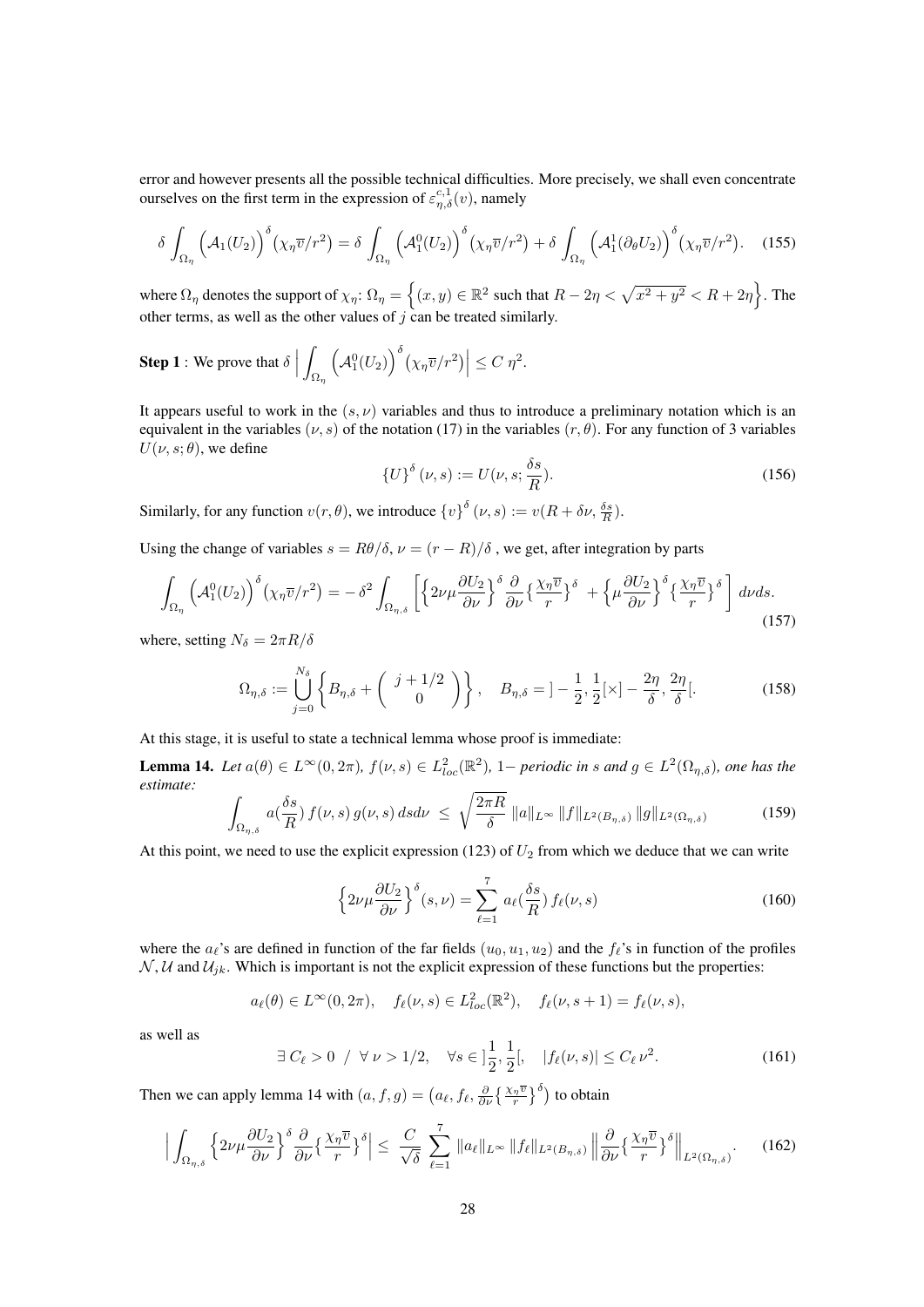From the estimate (161), it is straightforward to deduce that

$$
||f_{\ell}||_{L^{2}(B_{\eta,\delta})} \leq C_{\ell} \left(\frac{\eta}{\delta}\right)^{\frac{5}{2}}.
$$
\n(163)

On the other hand, using  $\frac{\partial}{\partial \nu} \left\{ \frac{X \eta \overline{v}}{r} \right\}^{\delta} = \delta \left\{ \frac{\partial}{\partial r} \left( \frac{X \eta \overline{v}}{r} \right) \right\}^{\delta}$  and the fact that  $1/r$  is bounded in  $\Omega_{\eta,\delta}$ , we get

$$
\left\|\frac{\partial}{\partial\nu}\left\{\frac{\chi_{\eta}\overline{v}}{r}\right\}^{\delta}\right\|_{L^{2}(\Omega_{\eta,\delta})} \leq C \,\delta\left(\left\|\left\{\chi_{\eta}v\right\}^{\delta}\right\|_{L^{2}(\Omega_{\eta,\delta})} + \left\|\left\{\frac{\partial}{\partial r}(\chi_{\eta}v)\right\}^{\delta}\right\|_{L^{2}(\Omega_{\eta,\delta})}\right). \tag{164}
$$

Next we use the following result, proven by using the change of variables  $(s, \nu) \to (r, \theta) = (R + \delta \nu, \delta s/R)$ **Lemma 15.** *There exists a constant*  $C > 0$  *such that for any*  $f \in L^2(\Omega_\eta)$ *,* 

$$
\|\{f\}^{\delta}\|_{L^2(\Omega_{\eta,\delta})} \le \frac{C}{\delta} \|f\|_{L^2(\Omega_{\eta})}
$$
\n(165)

Finally it suffices to apply lemma 15 and the following inequality (similar to (143))

$$
||v||_{L^{2}(\Omega_{\eta})} \leq C \eta^{\frac{1}{2}} ||v||_{H^{1}(\Omega)},
$$
\n(166)

to obtain after elementary manipulations (since  $\eta$  is bounded)

$$
\left\|\frac{\partial}{\partial\nu}\left\{\frac{\chi_{\eta}\overline{v}}{r}\right\}^{\delta}\right\|_{L^{2}(\Omega_{\eta,\delta})} \leq \frac{C}{\eta^{\frac{1}{2}}} \left\|v\right\|_{H^{1}(\Omega)}.
$$
\n(167)

Regrouping (162), (163), and (167), we obtain the desired estimate, namely

$$
\Big| \int_{\Omega_{\eta,\delta}} \Big\{ 2\nu\mu \frac{\partial U_2}{\partial \nu} \Big\}^{\delta} \frac{\partial}{\partial \nu} \Big\{ \frac{\chi_{\eta} \overline{v}}{r} \Big\}^{\delta} \Big| \leq C \frac{\eta^2}{\delta^3} \, \|v\|_{H^1(\Omega)} \tag{168}
$$

In the same manner, one can prove that

$$
\left| \int_{\Omega_{\eta,\delta}} \left\{ \mu \frac{\partial U_2}{\partial \nu} \right\}^{\delta} \left\{ \frac{\chi_{\eta} \overline{v}}{r} \right\}^{\delta} \right| \leq C \frac{\eta^2}{\delta^3} \, \|v\|_{H^1(\Omega)}.
$$
 (169)

Without entering the details, let us point out that, to prove (169), we remark that

$$
\left\{\mu\frac{\partial U_2}{\partial\nu}\right\}^\delta
$$

can also be written in the form (160), where, this time the  $f_{\ell}$ 's grow at most linearly in  $\nu$  instead of quadratically as in (161). Finally, the proof of step 1 is achieved by regrouping (157), (168) and (169).

**Step 2**: We prove that 
$$
\delta \Big| \int_{\Omega} \Big( A_1^1(\partial_{\theta} U_2) \Big)^{\delta} \left( \overline{\chi_{\eta} v}/r^2 \right) \Big| \leq C \eta \left( \eta^2 + \delta \right) ||v||_{H^1(\Omega)}
$$
.

Proceeding as for (157) we first obtain

$$
\int_{\Omega_{\eta}} \frac{1}{r^2} \left( \mathcal{A}_1^1 \left( \frac{\partial U_2}{\partial \theta} \right) \right)^{\delta} \overline{\chi_{\eta} v} = \delta^2 \int_{\Omega_{\eta,\delta}} \left\{ \frac{\partial}{\partial s} \left( \mu \frac{\partial U_2}{\partial \theta} \right) \right\}^{\delta} \left\{ \frac{\chi_{\eta} \overline{v}}{r} \right\}^{\delta} d\nu ds
$$
\n
$$
+ \delta^2 \int_{\Omega_{\eta,\delta}} \left\{ \mu \frac{\partial^2 U_2}{\partial \theta \partial s} \right\}^{\delta} \left\{ \frac{\chi_{\eta} \overline{v}}{r} \right\}^{\delta} d\nu ds. \tag{170}
$$

The second term in (170) is treated in the same manner as in step 1 (the details are left to the reader)

$$
\Big|\int_{\Omega_{\eta,\delta}}\left\{\mu\frac{\partial^2 U_2}{\partial\theta\partial s}\right\}^{\delta}\left\{\frac{\chi_{\eta}\overline{v}}{r}\right\}^{\delta}d\nu ds\Big|\leq C\,\frac{\eta}{\delta^2}\,\|v\|_{H^1(\Omega)}.
$$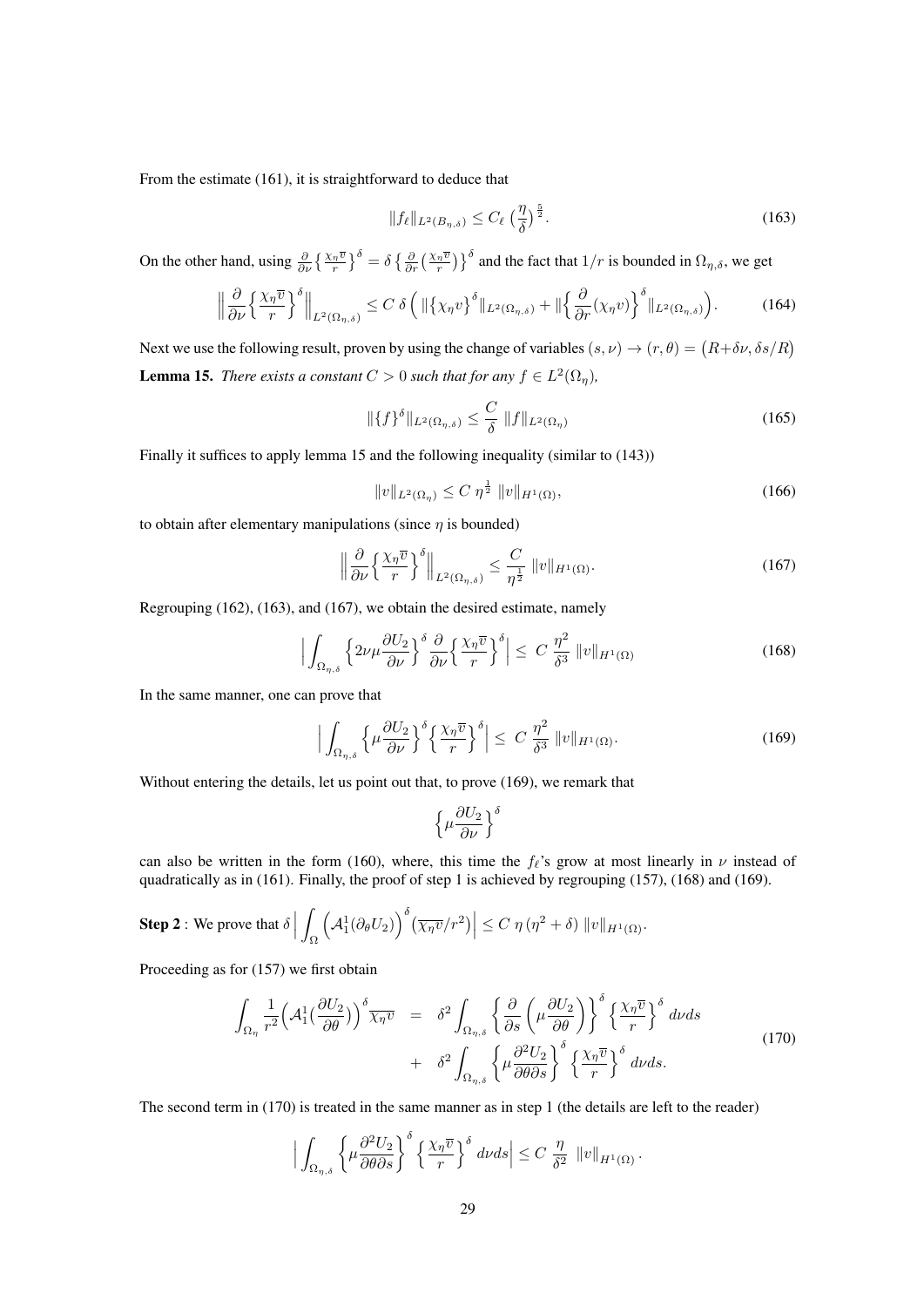The first term must be treated differently because  $\{\partial_s(\mu \partial_\theta U_2)\}^{\delta}$  is not in  $L^2(\Omega_{\eta,\delta})$ . That is why we have to transform this term using the following formula

$$
\left\{\frac{\partial}{\partial s}\left(\mu \frac{\partial U_2}{\partial \theta}\right)\right\}^\delta = \frac{\partial}{\partial s}\left\{\mu \frac{\partial U_2}{\partial \theta}\right\}^\delta - \frac{\delta}{R}\left\{\mu \frac{\partial^2 U_2}{\partial \theta^2}\right\}^\delta. \tag{171}
$$

Using the formula  $\frac{\partial}{\partial s} \left\{ \frac{\chi_{\eta} \overline{v}}{r} \right\}$  $\left(\frac{n\bar{v}}{r}\right)^{\delta} = \frac{\delta}{R} \left\{ \frac{\partial}{\partial \theta} \left(\frac{Xn\bar{v}}{r}\right) \right\}^{\delta}$ , we obtain, after "integration by parts"

$$
\int_{\Omega_{\eta,\delta}} \left\{ \frac{\partial}{\partial s} \left( \mu \frac{\partial U_2}{\partial \theta} \right) \right\}^{\delta} \left\{ \frac{\chi_{\eta} \overline{v}}{r} \right\}^{\delta} d\nu ds = -\delta \int_{\Omega_{\eta,\delta}} \frac{1}{R} \left\{ \mu \frac{\partial U_2}{\partial \theta} \right\}^{\delta} \left\{ \frac{\partial}{\partial \theta} \left( \frac{\chi_{\eta} \overline{v}}{r} \right) \right\}^{\delta} - \delta \int_{\Omega_{\eta,\delta}} \frac{1}{R} \left\{ \mu \frac{\partial^2 U_2}{\partial \theta^2} \right\}^{\delta} \left\{ \frac{\chi_{\eta} \overline{v}}{r} \right\}^{\delta} d\nu ds,
$$

Using the same method as in Step 1 gives

$$
\left| \int_{\Omega_{\eta,\delta}} \left\{ \frac{\partial}{\partial s} \left( \mu \frac{\partial U_2}{\partial \theta} \right) \right\}^{\delta} \left\{ \frac{\chi_{\eta} \overline{v}}{r} \right\}^{\delta} d\nu ds \right| \leq C \frac{\eta^3}{\delta^3} \|v\|_{H^1(\Omega)} \tag{172}
$$

 $\Box$ 

and one concludes by regrouping (169), (171) and (172).

Step 3: From the estimates of steps 1 and 2, we deduce, using (155), that

$$
\delta \left| \int_{\Omega_{\eta}} \left( \mathcal{A}_1(U_2) \right)^{\delta} \left( \chi_{\eta} \overline{v}/r^2 \right) \right| \le C \left( \eta^2 + \eta (\eta^2 + \delta^2) \right) \, \|v\|_{H^1(\Omega)} \le C \, \eta^2 \, \|v\|_{H^1(\Omega)}, \tag{173}
$$

since  $\delta < \eta$  and  $\eta$  is bounded, which concludes our proof.

## *4.5. Proof of the error estimate (130)*

Using (140), (152) and (154), we deduce from (136) and (137) that:

$$
\left\|u^{\delta}-u_{\eta,\delta}^{2}\right\|_{H^{1}(\Omega)} \leq C\left(\eta^{2} + \sum_{k=0}^{2} \eta^{2-k} \delta^{k} + \sum_{k=1}^{2} \delta^{k-1} \left(\frac{\eta}{\delta}\right)^{2k} e^{-2\pi\eta/\delta}\right) \tag{174}
$$

This is where we are going to choose  $\eta$  in function of  $\delta$ . If we ignore the third term with the exponentials, we see that choosing  $\eta$  proportional to  $\delta$  would provide an estimate in  $\delta^2$  which is the best that we can expect. Unfortunately, the last term is only in  $\delta^0$  because we do not exploit the exponentially decaying (in  $\eta/\delta$ ) terms. That is why we choose a slightly larger  $\eta$ , namely

$$
\eta = p \,\delta \,|\ln \, \delta|, \quad \text{for some } p > 0.
$$

The first two terms in the right hand side of (174) are bounded by a constant times  $\delta^2 |\ln \delta|^2$  while the third term is bounded by a constant times  $|\ln \delta|^2 \delta^{2p\pi}$ . Therefore, we optimize our global error estimate by choosing  $p = 1/\pi$ . In summary, if we introduce the global approximate solution

$$
u_{\chi,\delta}^2 := u_{\eta(\delta),\delta}^2 \quad \text{with} \quad \eta(\delta) := \frac{\delta |\ln \delta|}{\pi}.\tag{175}
$$

(we recall that  $u_{\eta,\delta}^2$  is defined by (135)), we obtain

$$
||u^{\delta} - u_{\chi,\delta}^2||_{H^1(\Omega)} \le C \delta^2 |\ln \delta|^2. \tag{176}
$$

The estimate (130) follows easily since,  $\gamma > 0$  being fixed (arbitrarily small),  $\Omega_{\gamma} \subset \Omega$  and  $u_{\chi,\delta}^2 \equiv u_{e,\delta}^2$  in  $\Omega_{\gamma}$  as soon as  $\eta(\delta) < \gamma/2$ .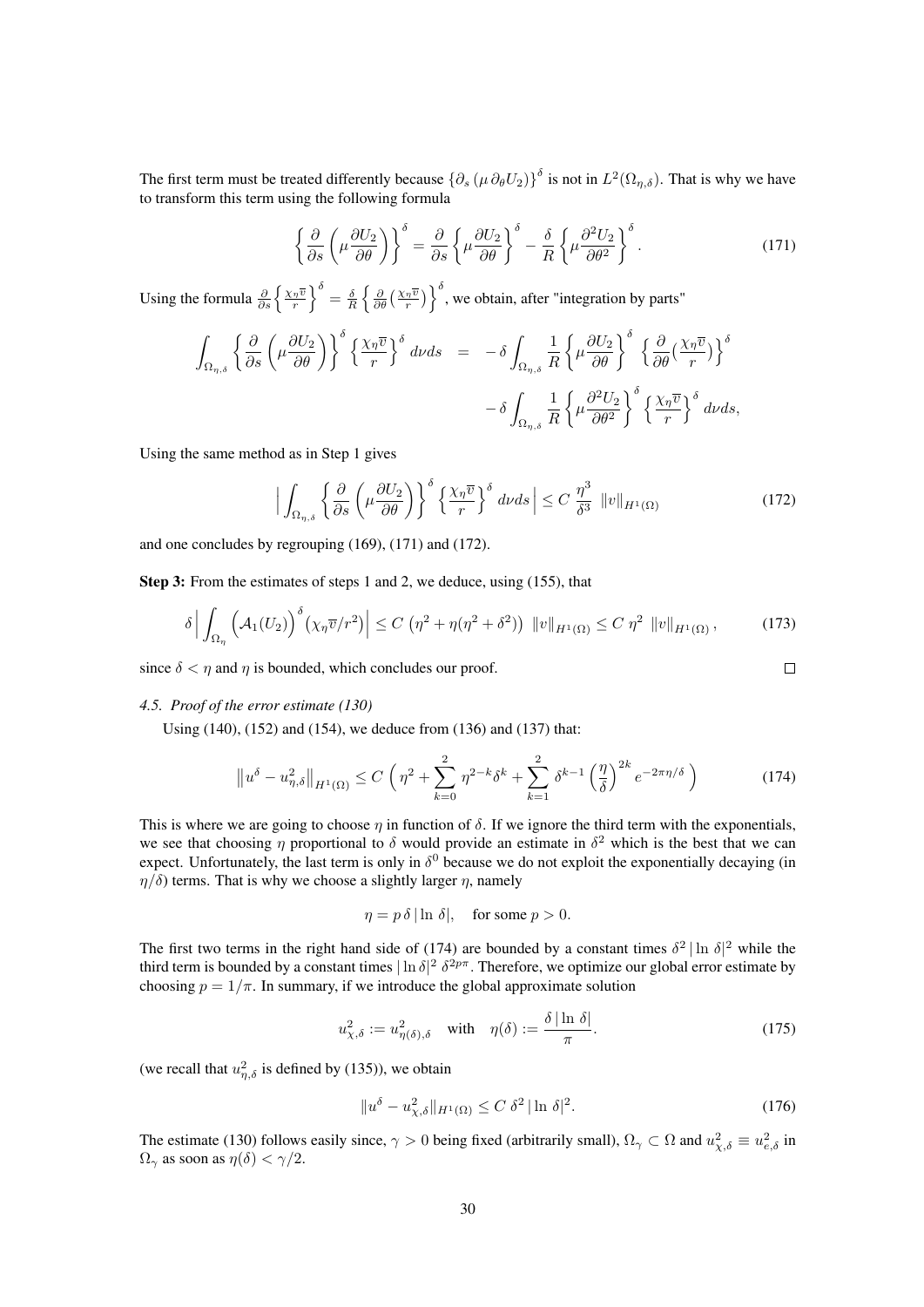#### 5. Construction and analysis of approximate transmission conditions

We are now in a position to build and analyze approximate transmission conditions (ATC ) using the explicit expressions of transmission conditions for  $u_0$ ,  $u_1$ , and  $u_2$  respectively given by (78), (118) and (127). The main idea behind the formal construction of these approximate models is the following: In order to obtain an approximate field  $u_k^{\delta}$  that approaches the exact one up to  $O(\delta^{k+1})$  error terms, it is sufficient that  $u_k^{\delta}$  approximates  $\sum_{j=0}^{k} \delta^{j} u_j$  up to  $O(\delta^{k+1})$  error terms. In order to guarantee the latter it w to write a set of equations for  $u_k^{\delta}$  that are satisfied by  $\sum_{j=0}^k \delta^j u_j$  up to  $O(\delta^{k+1})$  error terms. This is the first step that ensures consistency of the approximate models.

In order to guarantee convergence with predicted rates, one has to make sure that the identified approximate model is well posed and provide stability estimates uniformly with respect to  $\delta$ . As we shall see, the latter considerations lead us to propose more than one family of ATC.

We shall denote in this section the unit circle by  $\Gamma$  and a function defined on  $\Gamma$  can be expressed in terms of the curvilinear abscissa  $\theta$ . We choose this notation since the analysis of the problems related to (ATC) remains valid if  $\Gamma = \overline{\Omega^{-}} \cap \overline{\Omega^{+}}$  is an arbitrary regular non intersecting curve.

## *5.1. A "natural" family of* ATC

A first family of ATC corresponds with the natural expressions provided by (78), (118) and (127). The associated approximate models can be written in the form

$$
\mu_{\infty} \Delta u_k^{\delta} + \omega^2 \rho_{\infty} u_k^{\delta} = f, \qquad \text{in } \Omega^+ \cup \Omega^-,
$$
\n
$$
\left[u_k^{\delta}\right] = S^{\delta,k} \left\langle r \frac{\partial u_k^{\delta}}{\partial r} \right\rangle + \mathcal{K}^{\delta,k} \left\langle u_k^{\delta} \right\rangle \qquad \text{on } \Gamma
$$
\n
$$
\left[r \frac{\partial u_k^{\delta}}{\partial r}\right] = \mathcal{D}^{\delta,k} \left\langle u_k^{\delta} \right\rangle - \mathcal{K}^{\delta,k} \left\langle r \frac{\partial u_k^{\delta}}{\partial r} \right\rangle \qquad \text{on } \Gamma
$$
\n
$$
\frac{\partial u_k^{\delta}}{\partial r} + i\omega u_k^{\delta} = 0, \qquad \text{on } S_{R_e}, \qquad (177)
$$

where  $S^{\delta,k}$ ,  $K^{\delta,k}$ ,  $\mathcal{D}^{\delta,k}$  are given local operators on  $\Gamma$  and where  ${}^*\mathcal{K}$  denotes the adjoint of  $\mathcal{K}$ , i.e.

$$
\int_{\Gamma} \overline{\psi} \, ^* \mathcal{K} \phi \, d\theta = \int_{\Gamma} \phi \, \overline{\mathcal{K} \psi} \, d\theta
$$

for all regular functions  $\phi$  and  $\psi$  defined on Γ. One can easily check from (78), (118) and (127) that the consistency requirements explained above are satisfied for

$$
\mathcal{S}^{\delta,0} = \mathcal{K}^{\delta,0} = \mathcal{D}^{\delta,0} = 0
$$

$$
\left\{\begin{array}{ll}\mathcal{S}^{\delta,1}=2\delta\frac{\mathcal{N}_{\infty}}{R}, & \mathcal{S}^{\delta,2}=\mathcal{S}^{\delta,1}+2\delta^2\frac{\mathcal{U}_{1,0}^{\infty}}{R},\\ & \mathcal{K}^{\delta,1}=2\delta\mathcal{U}_{\infty}\frac{\partial}{\partial\theta}, & \mathcal{K}^{\delta,2}=\mathcal{K}^{\delta,1}+2\delta^2(\omega^2\tilde{\mathcal{U}}_{0,0}^{\infty}+\mathcal{U}_{0,1}^{\infty}\frac{\partial}{\partial\theta}+\mathcal{U}_{0,2}^{\infty}\frac{\partial^2}{\partial\theta^2}),\\ & \mathcal{D}^{\delta,1}=2\delta R\left(\omega^2\tilde{C}_{00}+C_{02}\frac{\partial^2}{\partial\theta^2}\right), & \mathcal{D}^{\delta,2}=\mathcal{D}^{\delta,1}+2\delta^2 R(\omega^2\tilde{D}_{00}+D_{01}\frac{\partial}{\partial\theta}+D_{02}\frac{\partial^2}{\partial\theta^2}).\end{array}\right.
$$

where  $\tilde{C}_{00}$ ,  $\tilde{D}_{00}$  and  $\tilde{U}_{0,0}^{\infty}$  are respectively equal to  $C_{00}/\omega^2$ ,  $D_{00}/\omega^2$  and  $\tilde{U}_{0,0}^{\infty}/\omega^2$  so that constants which appear in  $\mathcal{K}^{\delta,k}$ ,  $\mathcal{S}^{\delta,k}$  and  $\mathcal{D}^{\delta,k}$  are independent of  $\omega$ .

As we shall see later, one needs  $C_{02}$  to be non positive in order ensure existence and uniqueness of variational solutions to problems of type (177). However, this condition on the sign of  $C_{02}$  cannot be guaranteed in general (see for instance Remark 16, the case of constant coefficients).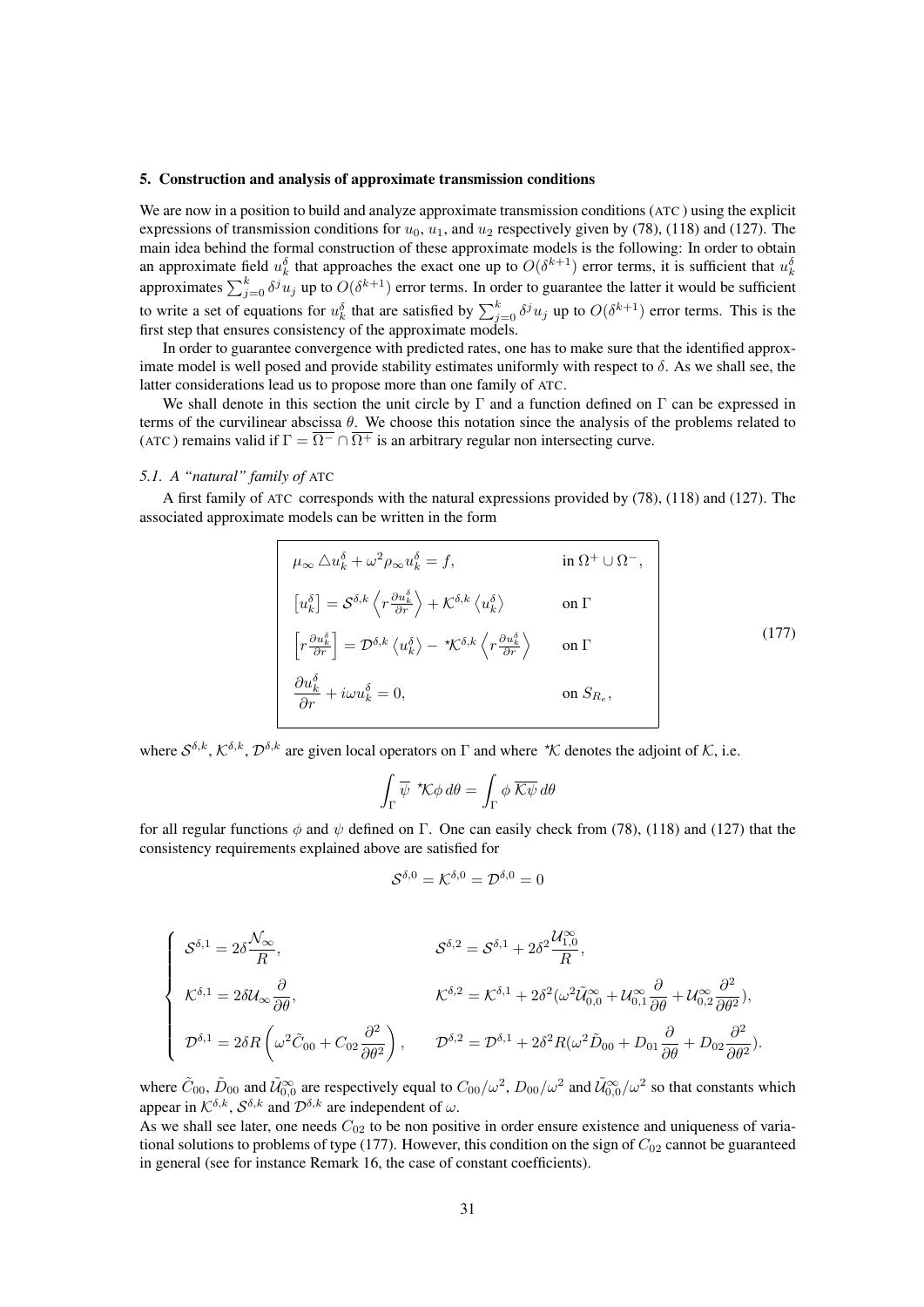Remark 16. *Following Remark 10, the expression of* ATC *can be simplified when* µ *and* ρ *have some symmetries. For instance, if*

$$
\begin{cases}\n\mu(s,\nu) = \mu(-s,\nu) & \text{and} \quad \mu(s,\nu) = \mu(s,-\nu), \\
\rho(s,\nu) = \rho(-s,\nu) & \text{and} \quad \rho(s,\nu) = \rho(s,-\nu),\n\end{cases}
$$

*then*

$$
\mathcal{U}_{\infty} = 0 \quad \text{and} \quad \mathcal{U}_{i,\ell}^{\infty} = 0 \quad \text{for all } i,\ell.
$$

*In particular the* ATC *of order 1 and 2 have the same expressions.*

*In the case where*  $\mu = \mu_0$  *and*  $\rho = \rho_0$  *are constant, then we further have* 

$$
\mathcal{N}_{\infty} = \frac{\mu_{\infty} - \mu_0}{\mu_0}, \qquad \tilde{C}_{00} = \frac{1}{\mu_{\infty}} (\rho_{\infty} - \rho_0) \quad \text{and} \quad C_{02} = \frac{\mu_{\infty} - \mu_0}{\mu_{\infty} R^2}.
$$

## *5.2. A larger family of* ATC

To overcome the problem encountered with the first family of ATC, we propose a larger class of ATC obtained by writing an approximate problem on the domain  $\Omega_{\alpha\delta} = \Omega_{\alpha\delta}^+ \cup \Omega_{\alpha\delta}^-$  where  $\alpha \ge 0$  is a given parameter and

$$
\Omega^+_{\alpha\delta} := \{ R + \alpha\delta \le r \le R_e \} \quad \text{and} \quad \Omega^-_{\alpha\delta} := \{ 0 \le r \le R - \alpha\delta \}.
$$

We shall assume that the support of f is strictly contained in  $\Omega_{\alpha\delta}$ . In this case the ATC would be interface conditions that couple boundary terms at  $r = R + \alpha \delta$  and  $r = R - \alpha \delta$ . For u defined on  $\Omega_{\alpha\delta}$  we shall denote

$$
u_\alpha^\pm:=u|_{r=R\pm\alpha\delta},\quad \langle u\rangle_\alpha:=\frac{1}{2}(u_\alpha^++u_\alpha^-)\quad\text{and}\quad [u]_\alpha:=u_\alpha^+-u_\alpha^-.
$$

The new family of ATC can be derived from (177) by observing that if  $u = \sum_{j=0}^{k} \delta^{j} u_j$  for  $k = 0, 1$  or 2, then

$$
[u] = O(\delta) ; \qquad \left[ r \frac{\partial u}{\partial r} \right] = O(\delta) ;
$$

and

$$
\frac{\partial^2 u}{\partial r^2} = -\frac{1}{r}\frac{\partial u}{\partial r} - \frac{1}{r^2}\frac{\partial^2 u}{\partial \theta^2} - \frac{\omega^2 \rho_{\infty}}{\mu_{\infty}}u \quad \text{at} \quad r = R \pm \alpha \delta.
$$

Therefore, using Taylor expansions, one can check that

$$
[u] = [u]_{\alpha} - \frac{2\alpha\delta}{R} \left\langle r \frac{\partial u}{\partial r} \right\rangle_{\alpha} + O(\delta^3),
$$

$$
\left[ r \frac{\partial u}{\partial r} \right] = \left[ r \frac{\partial u}{\partial r} \right]_{\alpha} + 2\alpha\delta R \left( \frac{1}{R^2} \frac{\partial^2}{\partial \theta^2} + \frac{\omega^2 \rho_{\infty}}{\mu_{\infty}} \right) \langle u \rangle_{\alpha} + O(\delta^3),
$$

$$
\langle u \rangle = \langle u \rangle_{\alpha} + O(\delta^2) \quad \text{and} \quad \left\langle r \frac{\partial u}{\partial r} \right\rangle = \left\langle r \frac{\partial u}{\partial r} \right\rangle_{\alpha} + O(\delta^2).
$$

Remembering that  $u_{\delta}^{k} = \sum_{j=0}^{k} \delta^{j} u_{j} + O(\delta^{k+1})$  and using previous observations, it is easily seen from (177) that the following family of approximate problems have the same consistency properties as (177), i.e. they are verified by  $\sum_{j=0}^{k} \delta^j u_j$  up to  $O(\delta^{k+1})$  terms. These problems can be written as (in order to avoid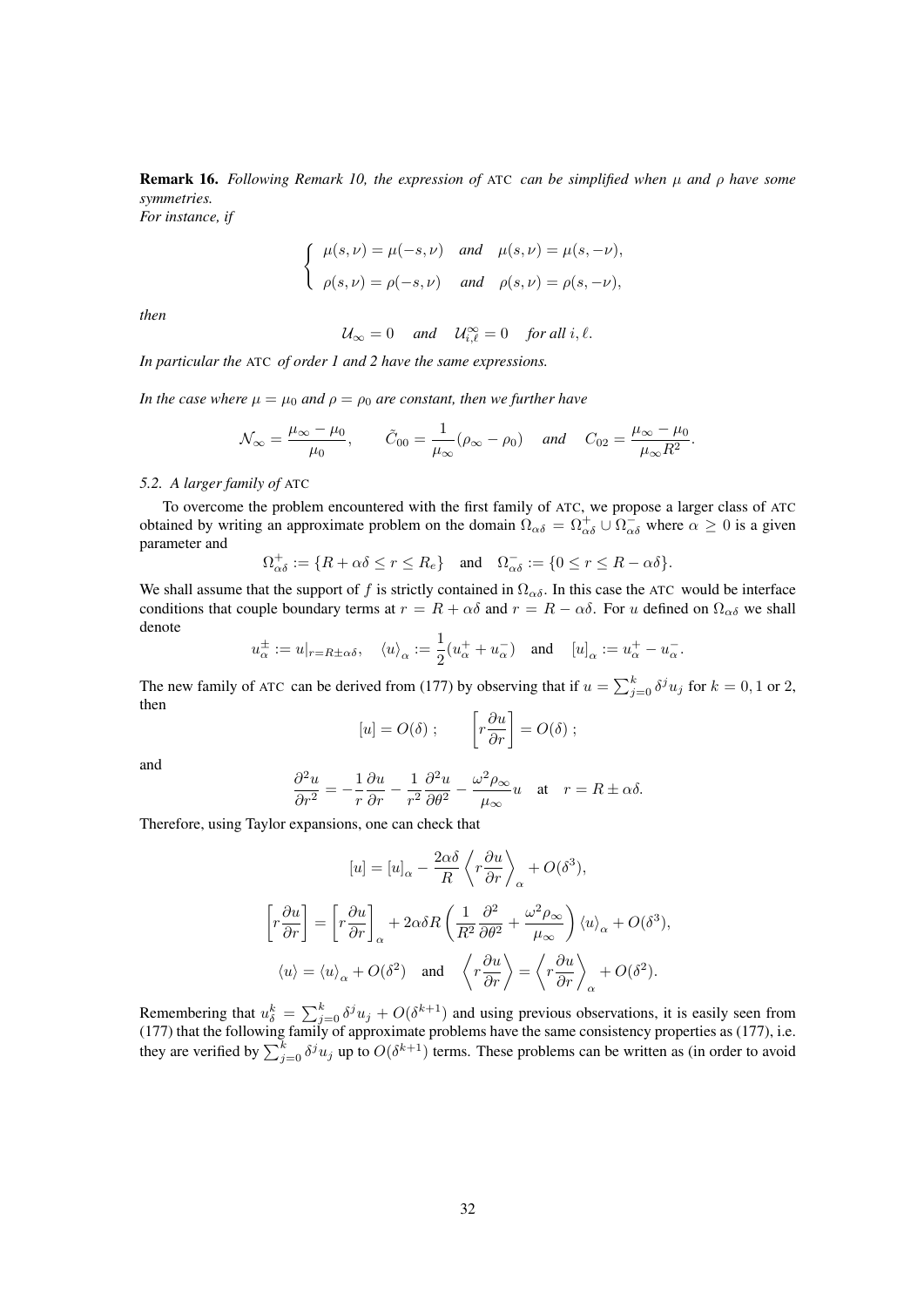introducing new notation we shall still denote by  $u_{\delta}^{k}$  the solution to an approximate problem of order k)

$$
\mu_{\infty} \Delta u_k^{\delta} + \omega^2 \rho_{\infty} u_k^{\delta} = f, \qquad \text{in } \Omega_{\alpha\delta}^+ \cup \Omega_{\alpha\delta}^-,
$$
\n
$$
\left[u_k^{\delta}\right]_{\alpha} = \mathcal{S}_{\alpha}^{\delta,k} \left\langle r \frac{\partial u_k^{\delta}}{\partial r} \right\rangle_{\alpha} + \mathcal{K}_{\alpha}^{\delta,k} \left\langle u_k^{\delta} \right\rangle_{\alpha},
$$
\n
$$
\left[r \frac{\partial u_k^{\delta}}{\partial r}\right]_{\alpha} = \mathcal{D}_{\alpha}^{\delta,k} \left\langle u_k^{\delta} \right\rangle_{\alpha} - \mathcal{K}_{\alpha}^{\delta,k} \left\langle r \frac{\partial u_k^{\delta}}{\partial r} \right\rangle_{\alpha},
$$
\n
$$
\frac{\partial u_k^{\delta}}{\partial r} + i\omega u_k^{\delta} = 0, \qquad \text{on } S_{R_e},
$$
\n(178)

where

$$
\mathcal{S}_{\alpha}^{\delta,0} = \mathcal{K}_{\alpha}^{\delta,0} = \mathcal{D}_{\alpha}^{\delta,0} = 0
$$
\n
$$
\begin{cases}\n\mathcal{S}_{\alpha}^{\delta,1} = 2\delta \frac{\mathcal{N}_{\infty} + \alpha}{R}, & \mathcal{K}_{\alpha}^{\delta,1} = 2\delta \mathcal{U}_{\infty} \frac{\partial}{\partial \theta}, \\
\mathcal{D}_{\alpha}^{\delta,1} = 2\delta R \left( \omega^{2} (\tilde{C}_{00} - \alpha \frac{\rho_{\infty}}{\mu_{\infty}}) + (C_{02} - \frac{\alpha}{R^{2}}) \frac{\partial^{2}}{\partial \theta^{2}} \right), \\
\mathcal{S}_{\alpha}^{\delta,2} = \mathcal{S}_{\alpha}^{\delta,1} + 2\delta^{2} \frac{\mathcal{U}_{1,0}^{\infty}}{R}, & \mathcal{K}_{\alpha}^{\delta,2} = \mathcal{K}_{\alpha}^{\delta,1} + 2\delta^{2} (\omega^{2} \tilde{\mathcal{U}}_{0,0}^{\infty} + \mathcal{U}_{0,1}^{\infty} \frac{\partial}{\partial \theta} + \mathcal{U}_{0,2}^{\infty} \frac{\partial^{2}}{\partial \theta^{2}}), \\
\mathcal{D}_{\alpha}^{\delta,2} = \mathcal{D}_{\alpha}^{\delta,1} + 2\delta^{2} R(\omega^{2} \tilde{D}_{00} + D_{01} \frac{\partial}{\partial \theta} + D_{02} \frac{\partial^{2}}{\partial \theta^{2}}).\n\end{cases}
$$

Note that, for  $\alpha = 0$  one indeed retrieve the same expressions as in (177).

Unfortunately the stability properties of the obtained problems are not completely satisfactory. To illustrate this fact let us consider the symmetric case described in Remark 16. In this case the expressions of the conditions of order 1 and 2 coincide. As shown in appendix Appendix A, if one chose  $\alpha$  such that

$$
C_{02} - \frac{\alpha}{R^2} < 0 \quad \text{and} \quad \mathcal{N}_{\infty} + \alpha > 0
$$

then the approximate problems are well posed and one obtain stability estimates that are uniform with respect to sufficiently small δ. However, contrary to the case of the exact problem, for a given δ (sufficiently small) the uniqueness of the solution does not hold for all frequencies  $\omega$  (see Proposition 25). Even if this fact may not be essential for approximate problems at a given frequency, we found it desirable to see whether approximate problems that are well posed for all frequencies can be derived. This is why we propose and analyze in the following non centered formulations of the ATC. Let us remark that the uniform stability with respect to  $\delta$  and the frequency  $\omega$  has more impact on time-dependent problems since a lack of it may lead to severe instability of any (explicit) time-dicretization scheme associated with the approximate problem (see for instance [29, 30]).

#### *5.3. A family of non centered* ATC

We shall propose here another family of ATC for which the stability properties in terms of the small parameter  $\delta$  and the frequency  $\omega$  are similar to the exact one. However this will be done at the expense of breaking the symmetry of the roles played the boundary terms at each side of Γ. The idea of proposing such condition has been inspired by the encountered difficulties in the uniqueness proof: namely, for the centered conditions, if the solution vanishes in one domain, this does not automatically implies that it is also zero in the other one (for all values of  $\delta$ ).

Since the treatment of the second order condition requires an extra work as compared to the first order one, we separate the two cases.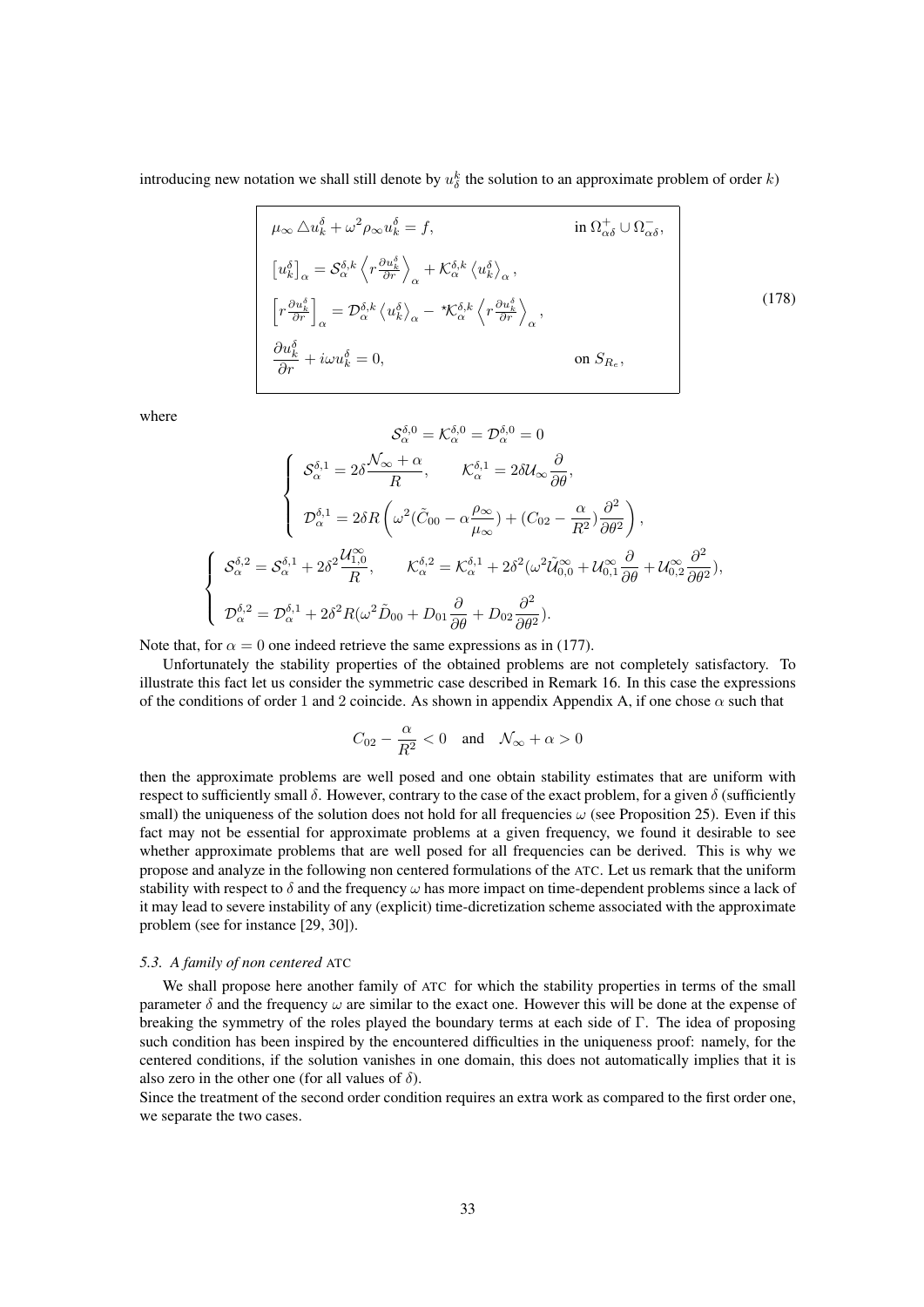## *5.3.1. Non centered first order approximate condition*

The derivation of the non centered expressions relies on the observation that for a given function  $u$ ,

$$
\langle u \rangle_{\alpha} = (u)_{\alpha}^{+} - \frac{1}{2} [u]_{\alpha} \quad \text{and} \quad \langle u \rangle_{\alpha} = (u)_{\alpha}^{-} + \frac{1}{2} [u]_{\alpha}.
$$
 (179)

Therefore, from (178) with  $k = 1$  one easily deduces that the approximate problem defined by

$$
\mu_{\infty} \Delta u_1^{\delta} + \omega^2 \rho_{\infty} u_1^{\delta} = f, \qquad \text{in } \Omega_{\alpha\delta}^+ \cup \Omega_{\alpha\delta}^-,
$$
  
\n
$$
\left[ u_1^{\delta} \right]_{\alpha} = S_{\alpha}^{\delta,1} \left( r \frac{\partial u_1^{\delta}}{\partial r} \right)_{\alpha}^+ + \mathcal{K}_{\alpha}^{\delta,1} \left( u_1^{\delta} \right)_{\alpha}^- ,
$$
  
\n
$$
\left[ r \frac{\partial u_1^{\delta}}{\partial r} \right]_{\alpha} = \mathcal{D}_{\alpha}^{\delta,1} \left( u_1^{\delta} \right)_{\alpha}^- - \mathcal{K}_{\alpha}^{\delta,1} \left( r \frac{\partial u_1^{\delta}}{\partial r} \right)_{\alpha}^+ ,
$$
  
\n
$$
\frac{\partial u_1^{\delta}}{\partial r} + i \omega u_1^{\delta} = 0, \qquad \text{on } S_{R_e},
$$
  
\n(180)

also constitutes an approximation of the exact problem up to  $O(\delta^2)$  terms. Indeed, another condition (that admits similar properties) can be obtained by interchanging the plus and minus signs in the previous expression.

#### *5.3.2. Non centered second order approximate condition*

The derivation the second order condition is more technical and needs two steps. The first step is similar to the previous case and relies on the use of the identities (179) in order to transform the transmission conditions in (178). After straightforward calculations one obtain that, if  $u_2^{\delta} = u_0 + \delta u_1 + \delta^2 u_2 + O(\delta^3)$ and satisfies (178), then

$$
\begin{aligned}\n\left[u_2^{\delta}\right]_{\alpha} &= \mathcal{S}_{\alpha}^{\delta,2} \left(r \frac{\partial u_2^{\delta}}{\partial r}\right)_{\alpha}^{+} + \left(\mathcal{K}_{\alpha}^{\delta,2} + \delta^2 \mathcal{M}\right) \left(u_2^{\delta}\right)_{\alpha}^{-} + O(\delta^3) \\
\left[r \frac{\partial u_2^{\delta}}{\partial r}\right]_{\alpha} &= \mathcal{D}_{\alpha}^{\delta,2} \left(u_2^{\delta}\right)_{\alpha}^{-} - \left(\mathcal{K}_{\alpha}^{\delta,2} + \delta^2 \mathcal{M}\right) \left(r \frac{\partial u_2^{\delta}}{\partial r}\right)_{\alpha}^{+} + O(\delta^3),\n\end{aligned}
$$

where

$$
\mathcal{M} := -2\omega^2 \mathcal{N}_{\infty}^{\alpha} \tilde{C}_{00}^{\alpha} + \left(2(\mathcal{U}_{\infty})^2 - 2\mathcal{N}_{\infty}^{\alpha} C_{02}^{\alpha}\right) \frac{\partial^2}{\partial \theta^2}
$$
(181)

and

$$
\tilde{C}_{00}^{\alpha} := \tilde{C}_{00} - \alpha \frac{\rho_{\infty}}{\mu_{\infty}}, \quad C_{02}^{\alpha} := C_{02} - \frac{\alpha}{R^2}, \quad \mathcal{N}_{\infty}^{\alpha} = \mathcal{N}^{\infty} + \alpha.
$$
\n(182)

Neglecting the  $O(\delta^3)$  term would provide an ATC that has similar structure as in (180). However, variational analysis of the associated problem (see Section 5.4) show that one needs the boundary operator on Γ to be elliptic with respect to  $H^2(Γ)$  norm. This is required by the second order derivatives present in  $K_{\alpha}^{\delta,2} + \delta^2 \mathcal{M}$ , but cannot be guaranteed from the variational formulation of the problem. This is why we shall modify the expression of this condition in a consistent way (i.e. preserving the  $O(\delta^3)$  accuracy) by replacing the operator  $\mathcal{K}^{\delta,2}_\alpha+\delta^2\mathcal{M}$  with a pseudo-differential operator of order  $\leq 1$ . The adopted (classical [10, 30]) technique is based on the use of so called Padé approximations and indeed this can be done in a number of different manners. One possibility would be to write

$$
\mathcal{K}_{\alpha}^{\delta,2} + \delta^2 \mathcal{M} = -1 + 2(\delta \mathcal{U}_{\infty} + \delta^2 \mathcal{U}_{0,1}^{\infty}) \frac{\partial}{\partial \theta} + 2\delta^2 \omega^2 \left( \tilde{\mathcal{U}}_{0,0}^{\infty} - \mathcal{N}_{\infty}^{\alpha} \tilde{C}_{00}^{\alpha} \right) + \left( 1 + 2\delta^2 \left( \mathcal{U}_{\infty}^2 + \mathcal{U}_{0,2}^{\infty} - \mathcal{N}_{\infty}^{\alpha} C_{02}^{\alpha} \right) \frac{\partial^2}{\partial \theta^2} \right)
$$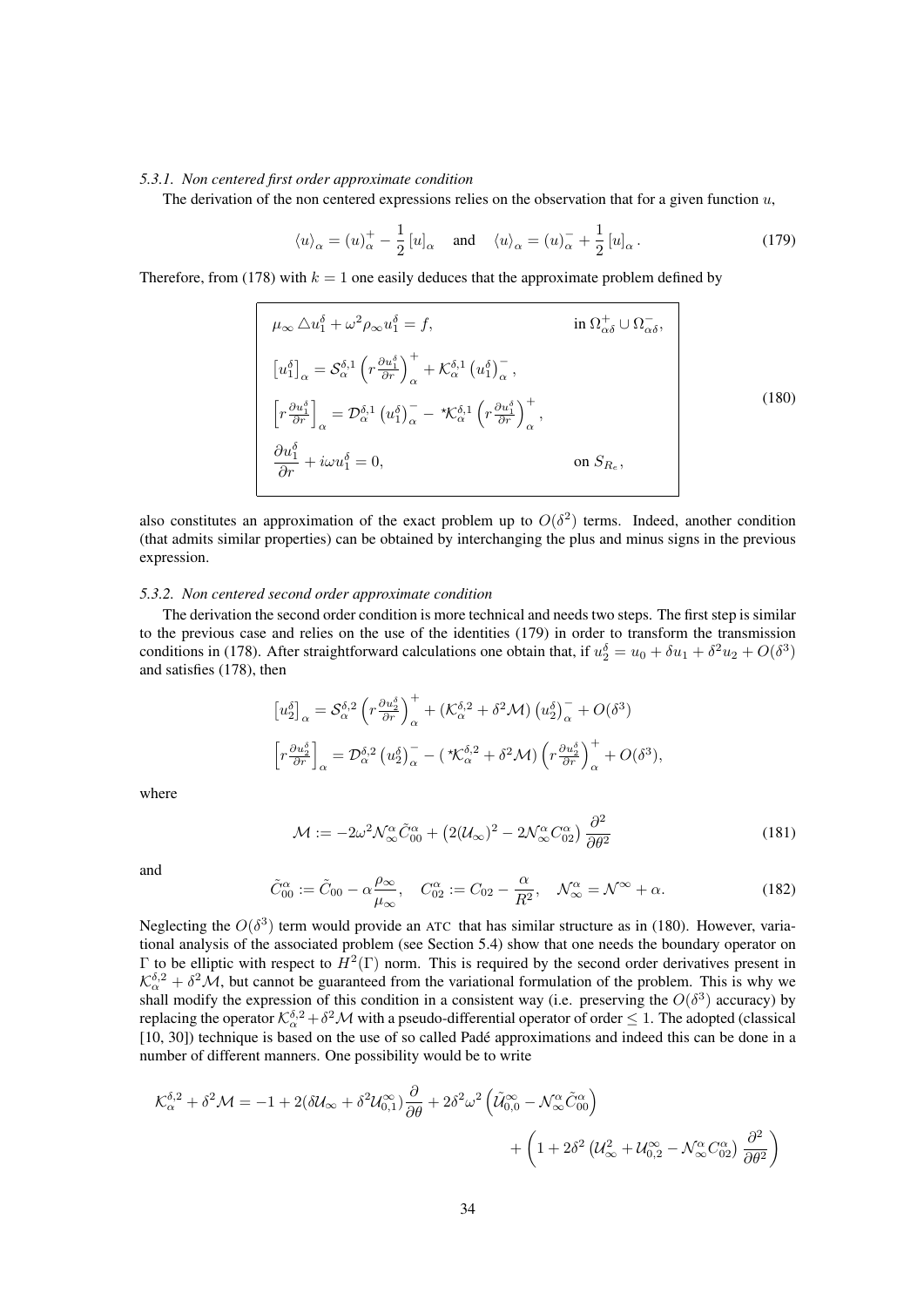We then remark that (at least formally)

$$
\left(1+2\delta^2\left(\mathcal{U}_{\infty}^2+\mathcal{U}_{0,2}^{\infty}-\mathcal{N}_{\infty}^{\alpha}C_{02}^{\alpha}\right)\frac{\partial^2}{\partial\theta^2}\right)=\left(1-2\delta^2\left(\mathcal{U}_{\infty}^2+\mathcal{U}_{0,2}^{\infty}-\mathcal{N}_{\infty}^{\alpha}C_{02}^{\alpha}\right)\frac{\partial^2}{\partial\theta^2}\right)^{-1}+O(\delta^4). \tag{183}
$$

Let us set

$$
\tilde{\mathcal{K}}_{\alpha}^{\delta,2} := -1 + 2(\delta \mathcal{U}_{\infty} + \delta^2 \mathcal{U}_{0,1}^{\infty}) \frac{\partial}{\partial \theta} + 2\delta^2 \omega^2 \left( \tilde{\mathcal{U}}_{0,0}^{\infty} - \mathcal{N}_{\infty}^{\alpha} \tilde{C}_{00}^{\alpha} \right) \n+ \left( 1 - 2\delta^2 \left( \mathcal{U}_{\infty}^2 + \mathcal{U}_{0,2}^{\infty} - \mathcal{N}_{\infty}^{\alpha} C_{02}^{\alpha} \right) \frac{\partial^2}{\partial \theta^2} \right)^{-1} .
$$
\n(184)

Observing that

$$
\mathcal{K}_{\alpha}^{\delta,2} + \delta^2 \mathcal{M} = \tilde{\mathcal{K}}_{\alpha}^{\delta,2} + O(\delta^4) \quad \text{and} \quad {}^{\star}\mathcal{K}_{\alpha}^{\delta,2} + \delta^2 \mathcal{M} = {}^{\star}\tilde{\mathcal{K}}_{\alpha}^{\delta,2} + O(\delta^4)
$$

we conclude that the system of equations

$$
\mu_{\infty} \Delta u_2^{\delta} + \omega^2 \rho_{\infty} u_2^{\delta} = f, \qquad \text{in } \Omega_{\alpha\delta}^+ \cup \Omega_{\alpha\delta}^-,
$$
\n
$$
\left[u_2^{\delta}\right]_{\alpha} = S_{\alpha}^{\delta,2} \left(r \frac{\partial u_2^{\delta}}{\partial r}\right)_{\alpha}^+ + \tilde{\mathcal{K}}_{\alpha}^{\delta,2} \left(u_2^{\delta}\right)_{\alpha}^- ,
$$
\n
$$
\left[r \frac{\partial u_2^{\delta}}{\partial r}\right]_{\alpha} = \mathcal{D}_{\alpha}^{\delta,2} \left(u_2^{\delta}\right)_{\alpha}^- - \tilde{\mathcal{K}}_{\alpha}^{\delta,2} \left(r \frac{\partial u_2^{\delta}}{\partial r}\right)_{\alpha}^+ ,
$$
\n
$$
\frac{\partial u_2^{\delta}}{\partial r} + i\omega u_2^{\delta} = 0, \qquad \text{on } S_{R_{\epsilon}},
$$
\n(185)

would be consistent up to  $O(\delta^3)$  error terms. This is the family of non centered second order conditions that we shall consider in the sequel.

## *5.4. Analysis of a model problem related to non centered* ATC

This section is devoted to proving well posedness of the problems associated ATC and prove uniform stability with respect to  $\delta$  and  $\omega$ . In fact we shall provide here a general framework that encompass both first and second order conditions. We consider problems of the form

$$
\mu_{\infty} \Delta w^{\delta} + \omega^{2} \rho_{\infty} w^{\delta} = f, \qquad \text{in } \Omega_{\alpha\delta}^{+} \cup \Omega_{\alpha\delta}^{-},
$$
\n
$$
\left[w^{\delta}\right]_{\alpha} = \mathcal{S}^{\delta} \left(r \frac{\partial w^{\delta}}{\partial r}\right)_{\alpha}^{+} + \mathcal{K}^{\delta} \left(w^{\delta}\right)_{\alpha}^{-} + h,
$$
\n
$$
\left[r \frac{\partial w^{\delta}}{\partial r}\right]_{\alpha} = \mathcal{D}^{\delta} \left(w^{\delta}\right)_{\alpha}^{-} - \mathcal{K}^{\delta} \left(r \frac{\partial w^{\delta}}{\partial r}\right)_{\alpha}^{+} + g,
$$
\n
$$
\frac{\partial w^{\delta}}{\partial r} + i\omega w^{\delta} = 0, \qquad \text{on } S_{R_{e}},
$$
\n(186)

where f, g and h are given data and where the boundary operators  $S^{\delta}$ ,  $K^{\delta}$  and  $\mathcal{D}^{\delta}$  have the following properties.

We shall denote by  $\langle \cdot, \cdot \rangle$  the duality pairing between spaces defined on  $\Gamma$  that extends the  $L^2(\Gamma)$  scalar product.

## Hypothesis 17.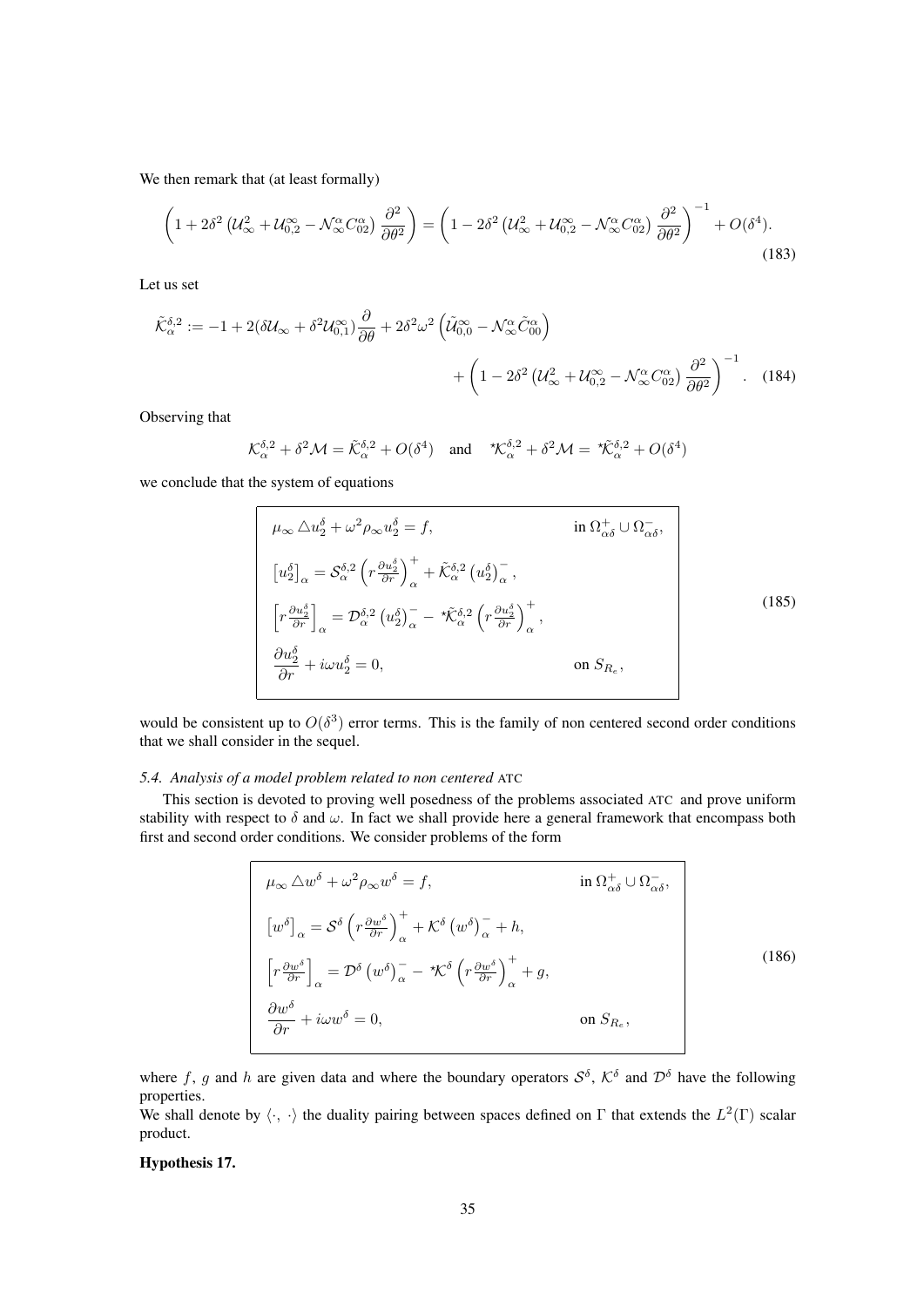- 1.  $S^{\delta}: L^2(\Gamma) \to L^2(\Gamma)$  is a positive definite and selfadjoint isomorphism.
- 2.  $\mathcal{D}^{\delta}: H^1(\Gamma) \to H^{-1}(\Gamma)$  is a continuous and selfadjoint operator.
- 3.  $I + \mathcal{K}^{\delta}: H^1(\Gamma) \to L^2(\Gamma)$  is a continuous and injective operator.

We first derive the variational formulation associated with (186). Multiplying the first equation with a test function v and integrating over  $\tilde{\Omega}_{\alpha\delta} := \Omega_{\alpha\delta}^+ \cup \Omega_{\alpha\delta}^-$  shows that (using the boundary conditions on  $S_{R_e}$ )

$$
\int_{\tilde{\Omega}_{\alpha\delta}} \nabla w^{\delta} \nabla \bar{v} - w^{2} \rho_{\infty} / \mu_{\infty} w^{\delta} \bar{v} \, dx + i\omega \int_{S_{R_{e}}} w^{\delta} \bar{v} \, ds
$$
\n
$$
+ \left\langle \left( r \frac{\partial w^{\delta}}{\partial r} \right)_{\alpha}^{+}, \left( v \right)_{\alpha}^{+} \right\rangle - \left\langle \left( r \frac{\partial w^{\delta}}{\partial r} \right)_{\alpha}^{-}, \left( v \right)_{\alpha}^{-} \right\rangle = - \int_{\tilde{\Omega}_{\alpha\delta}} (f / \mu_{\infty}) \bar{v} dx
$$

Algebraic transformations show that

$$
\left\langle \left(r\frac{\partial w^{\delta}}{\partial r}\right)_{\alpha}^{+},\ (v)_{\alpha}^{+}\right\rangle - \left\langle \left(r\frac{\partial w^{\delta}}{\partial r}\right)_{\alpha}^{-},\ (v)_{\alpha}^{-}\right\rangle = \left\langle \left(I + \sqrt{\hat{N}^{\delta}}\right)\left(r\frac{\partial w^{\delta}}{\partial r}\right)_{\alpha}^{+} - \left(r\frac{\partial w^{\delta}}{\partial r}\right)_{\alpha}^{-},\ (v)_{\alpha}^{-}\right\rangle
$$

$$
+ \left\langle \left(r\frac{\partial w^{\delta}}{\partial r}\right)_{\alpha}^{+},\ (v)_{\alpha}^{+} - \left(I + \hat{K}^{\delta}\right)(v)_{\alpha}^{-}\right\rangle
$$

Let

$$
V^{\alpha\delta} := \{ v \in H^1(\Omega_{\alpha\delta}^+ \cup \Omega_{\alpha\delta}^-) \text{ such that } (v)_{\alpha}^- \in H^1(\Gamma) \}.
$$

Using the boundary conditions we end up with a variational formulation of the form:  $w^{\delta} \in V^{\alpha\delta}$  and

$$
a_{\alpha\delta}(w^{\delta}, v) + b_{\delta}\left(\left(\left(w^{\delta}\right)^{+}_{\alpha}, \left(w^{\delta}\right)^{-}_{\alpha}\right), \left(\left(v\right)^{+}_{\alpha}, \left(v\right)^{-}_{\alpha}\right)\right) = \ell_{\alpha\delta}(v) \tag{187}
$$

for all  $v \in V^{\alpha\delta}$ , where

$$
a_{\alpha\delta}(w,v) := \int_{\tilde{\Omega}_{\alpha\delta}} \nabla w \nabla \bar{v} - w^2 \rho_{\infty} / \mu_{\infty} w \, \bar{v} \, dx + i\omega \int_{S_{R_e}} w \, \bar{v} \, ds
$$

for all w and v in  $H^1(\Omega_{\alpha\delta}^+\cup \Omega_{\alpha\delta}^-)$ ,

$$
b_{\delta}((\phi^+,\phi^-),(\psi^+,\psi^-)):=\left\langle \mathcal{D}^{\delta}\phi^-,\ \psi^-\right\rangle+\left\langle (\mathcal{S}^{\delta})^{-1}(\phi^+-(I+\mathcal{K}^{\delta})\phi^-),\ \psi^+-(I+\mathcal{K}^{\delta})\psi^-\right\rangle
$$

for all  $(\phi^+, \phi^-)$  and  $(\psi^+, \psi^-)$  in  $L^2(\Gamma) \times H^1(\Gamma)$  and

$$
\ell_{\alpha\delta}(v) := -\int_{\tilde{\Omega}_{\alpha\delta}} (f/\mu_{\infty}) \bar{v} dx - \langle g, (v)_{\alpha}^{-} \rangle - \langle (\mathcal{S}^{\delta})^{-1} h, (v)_{\alpha}^{+} - (I + \mathcal{K}^{\delta})(v)_{\alpha}^{-} \rangle
$$

for all  $v \in V^{\alpha\delta}$ .

**Theorem 18.** Let  $f \in L^2(\tilde{\Omega}_{\alpha\delta})$ ,  $g \in H^{-1}(\Gamma)$  and  $h \in L^2(\Gamma)$  and assume that Hypothesis 17 holds. Then:

- $w^{\delta} \in V^{\alpha\delta}$  satisfies (187) if and only if  $w^{\delta} \in V^{\alpha\delta}$  satisfies (186) in the distributional sense for the equations in  $\tilde{\Omega}_{\alpha\delta}$  and in the sense of traces for the boundary or interface conditions. The first *interface conditions is an equality between functions in* L 2 (Γ)*. The second interface conditions is*  $a$ n equality between functions in  $H^{-1}(\Gamma).$
- *Problem (186)* has at most one solution  $w^{\delta} \in V^{\alpha\delta}$ .

*Proof.* Given the derivation of the variational formulation explained above, the first point became a simple exercise on the interpretation of the variational formulations in the distributional sense.

For the uniqueness, assume that  $\ell_{\alpha\delta} = 0$ , then taking  $v = w^\delta$  in (187) and considering the imaginary part, on deduces that  $w^{\delta} = 0$  on  $S_{R_e}$ . The boundary condition on  $S_{R_e}$  then implies that the normal derivative vanishes on  $S_{R_e}$ . This implies that  $w^\delta = 0$  in  $\Omega^+_{\alpha\delta}$ . The first interface condition then implies that  $(I + K^{\delta})(w^{\delta})_{\alpha}^{-} = 0$  and therefore  $(w^{\delta})_{\alpha}^{-} = 0$ . Then the second interface condition implies that  $\left(\frac{\partial w^{\delta}}{\partial r}\right)_{\alpha}^{-} = 0$ . This proves that we also have  $w^{\delta} = 0$  in  $\Omega_{\alpha\delta}^{-}$ .  $\Box$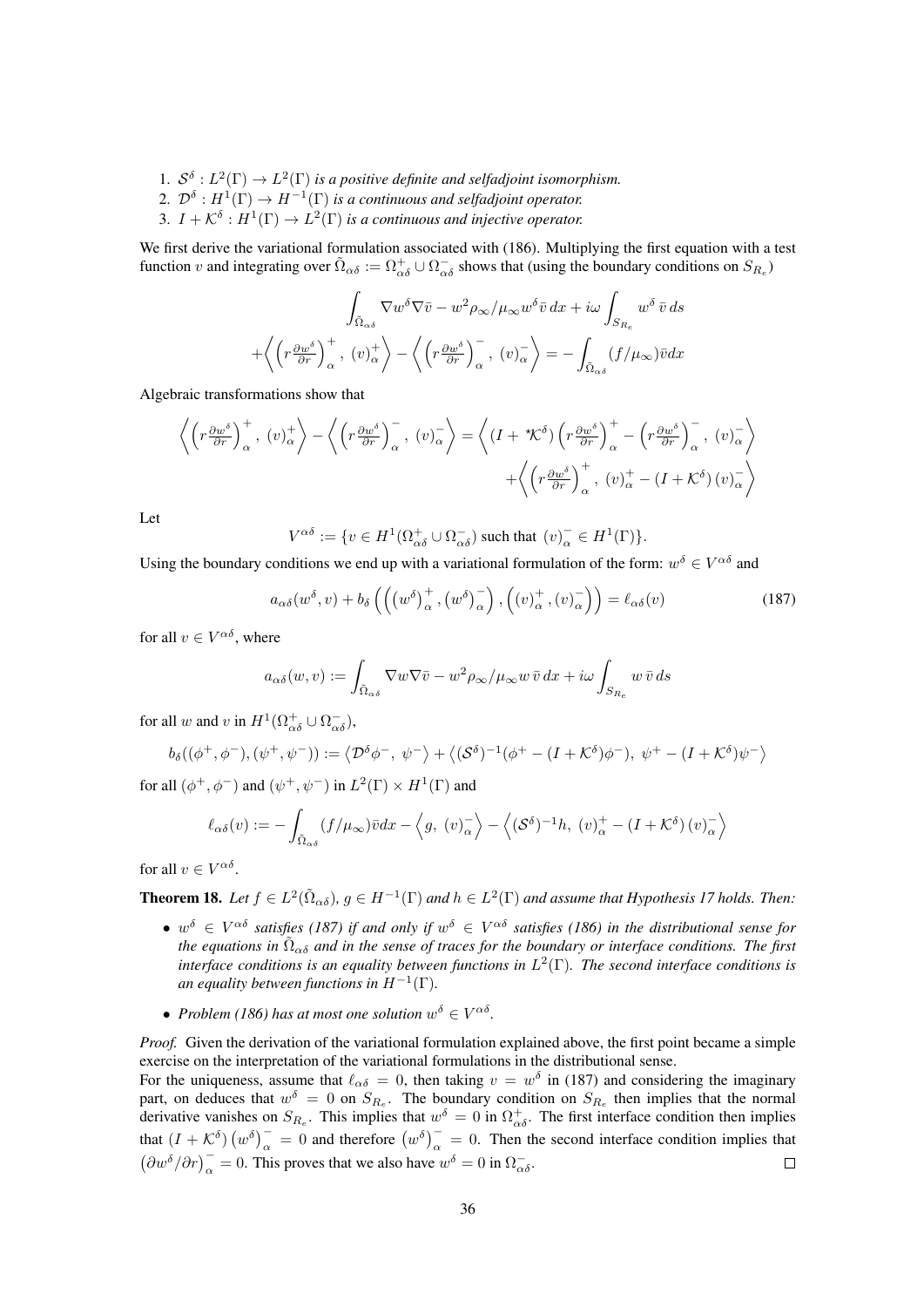We now consider the issue of existence and stability. One needs further assumptions on the operators  $S^{\delta}$ ,  $\mathcal{K}^{\delta}$  and  $\mathcal{D}^{\delta}$ .

## Hypothesis 19.

- 1. *The operators*  $S^{\delta}$  :  $L^2(\Gamma) \to L^2(\Gamma)$ ,  $\mathcal{D}^{\delta}$  :  $H^1(\Gamma) \to H^{-1}(\Gamma)$ ,  $\mathcal{K}^{\delta}$  :  $H^1(\Gamma) \to L^2(\Gamma)$  depend *continuously on*  $\delta > 0$ *.*
- 2. *There exist two constants*  $c_1 > 0$  *and*  $c_2 \geq 0$  *independent of*  $\delta$  *such that*

$$
c_1\delta \|\phi\|_{L^2(\Gamma)}^2 \le \langle \mathcal{S}^\delta \phi, \phi \rangle
$$
 and  $\|\mathcal{S}\phi\|_{L^2(\Gamma)} \le c_2\delta \|\phi\|_{L^2(\Gamma)}$  for all  $\phi \in L^2(\Gamma)$ .

3. *There exist three constants*  $c_1 > 0$ ,  $c_2 \ge 0$  *and*  $c_3 \ge 0$  *independent of*  $\delta$  *such that* 

$$
\langle \mathcal{D}^{\delta}\phi, \phi \rangle \geq \delta(c_1 \|\phi\|_{H^1(\Gamma)}^2 - c_2 \|\phi\|_{L^2(\Gamma)}^2) \quad \text{and} \quad \|\mathcal{D}^{\delta}\phi\|_{H^{-1}(\Gamma)} \leq c_3 \delta \|\phi\|_{H^1(\Gamma)}
$$

*for all*  $\phi \in H^1(\Gamma)$ .

4. *There exists a constant* c > 0 *independent of* δ *such that*

$$
\|\mathcal{K}^{\delta}\phi\|_{L^2(\Gamma)} \le c\delta \|\phi\|_{H^1(\Gamma)} \quad \text{for all} \quad \phi \in H^1(\Gamma).
$$

Theorem 20. *Under the hypothesis of Theorem 18, and assuming that Hypothesis 19 holds, problem (187) has a unique solution* w <sup>δ</sup> <sup>∈</sup> <sup>V</sup> αδ*. Moreover, for all* δ<sup>0</sup> > *there exists a constant* c *independent of* δ *such that*

$$
||w^{\delta}||_{H^{1}(\tilde{\Omega}_{\alpha\delta})} \leq c \left( ||f||_{L^{2}(\tilde{\Omega}_{\alpha\delta})} + \delta^{-1/2} ||g||_{H^{-1}(\Gamma)} + \delta^{-1/2} ||h||_{L^{2}(\Gamma)} \right).
$$
 (188)

*for all*  $\delta \in ]0, \delta_0]$ *.* 

*Proof.* The space  $V^{\alpha\delta}$  equipped with the norm  $||w^{\delta}||_{V^{\alpha\delta}}^2 := ||w^{\delta}||_{H^1(\tilde{\Omega}_{\alpha\delta})}^2 + ||(w^{\delta})_{\alpha}^{-}||_{H^1(\Gamma)}^2$  is a Hilbert space. Using Hypothesis 19 one easily observes that for fixed  $\delta > 0$ , the variational problem (187) is of Fredholm type. Then, existence of solutions immediately follows from the uniqueness result of Theorem 18.

For the stability estimate we shall consider only the case of  $\alpha = 0$ . The proof in the case  $\alpha \neq 0$ follows the same lines as in the case  $\alpha = 0$  after operating the change of variables (A.5) in  $\Omega_{\alpha\delta}^+$  and  $\Omega_{\alpha\delta}^-$  (transforming them into  $\Omega_0^+$  and  $\Omega_0^-$  respectively). To shorten notation we shall denote

Let  $\delta_0 > 0$  be given and let  $\mathcal{T}_{\delta}: V^0 \to V^0$  be the operator associated with the sesquilinear form in (187). The first point in Hypothesis 19 shows that  $\mathcal{T}_{\delta}$  depends continuously on  $\delta \in [\delta_1, \delta_0]$  for all  $\delta_1 > 0$ . The invertibility of this operator for all values of  $\delta \in [\delta_1, \delta_0]$  then implies that  $\mathcal{T}_{\delta}^{-1}$  is uniformly bounded with respect to  $\delta \in [\delta_1, \delta_0]$ . Inequality (188) is then verified for all  $\delta \in [\delta_1, \delta_0]$  for a constant c that may depend on  $\delta_1$ . We shall know prove that this constant remains bounded as  $\delta_1 \to 0$ . The proof of such result can be done by a contradiction argument. The main ingredient is the following a priori estimate that can be easily deduced from (187) by taking  $v = w^{\delta}$  and by using Hypothesis 19: setting

$$
\mathcal{N}^{\delta}(w) := \|w\|_{H^1(\tilde{\Omega})}^2 + \delta \| (w)^- \|_{H^1(\Gamma)}^2 + \delta^{-1} \| (w)^+ - (I + \mathcal{K}^{\delta})(w)^- \|_{L^2(\Gamma)}^2
$$

and

$$
\ell^{\delta} := \|f\|_{L^{2}(\tilde{\Omega}_{\alpha\delta})} + \delta^{-1/2} \|g\|_{H^{-1}(\Gamma)} + \delta^{-1/2} \|h\|_{L^{2}(\Gamma)}
$$

there exists two constants  $C_1$  and  $C_2$  independent of  $\delta$  such that,

$$
\mathcal{N}^{\delta}(w^{\delta}) \le C_1 \left( \|w^{\delta}\|_{L^2(\tilde{\Omega})}^2 + \delta \| (w^{\delta})^{-} \|_{L^2(\Gamma)}^2 \right) + C_2 \ell^{\delta} \sqrt{\mathcal{N}^{\delta}(w^{\delta})}.
$$
 (189)

We first assume that there exists a sequence  $\delta_n \to 0$  as  $n \to \infty$  such that

 $\left(\|w^{\delta_n}\|_{L^2(\tilde{\Omega})}+\delta_n^{1/2}\|\left(w^{\delta_n}\right)_{\alpha}^-\|_{L^2(\Gamma)}\right)/\ell^{\delta_n}\to\infty.$ 

Setting

$$
w_n = w^{\delta_n} / \left( \|w^{\delta_n}\|_{L^2(\tilde{\Omega})} + \delta_n^{1/2} \| (w^{\delta_n})_\alpha^- \|_{L^2(\Gamma)} \right)
$$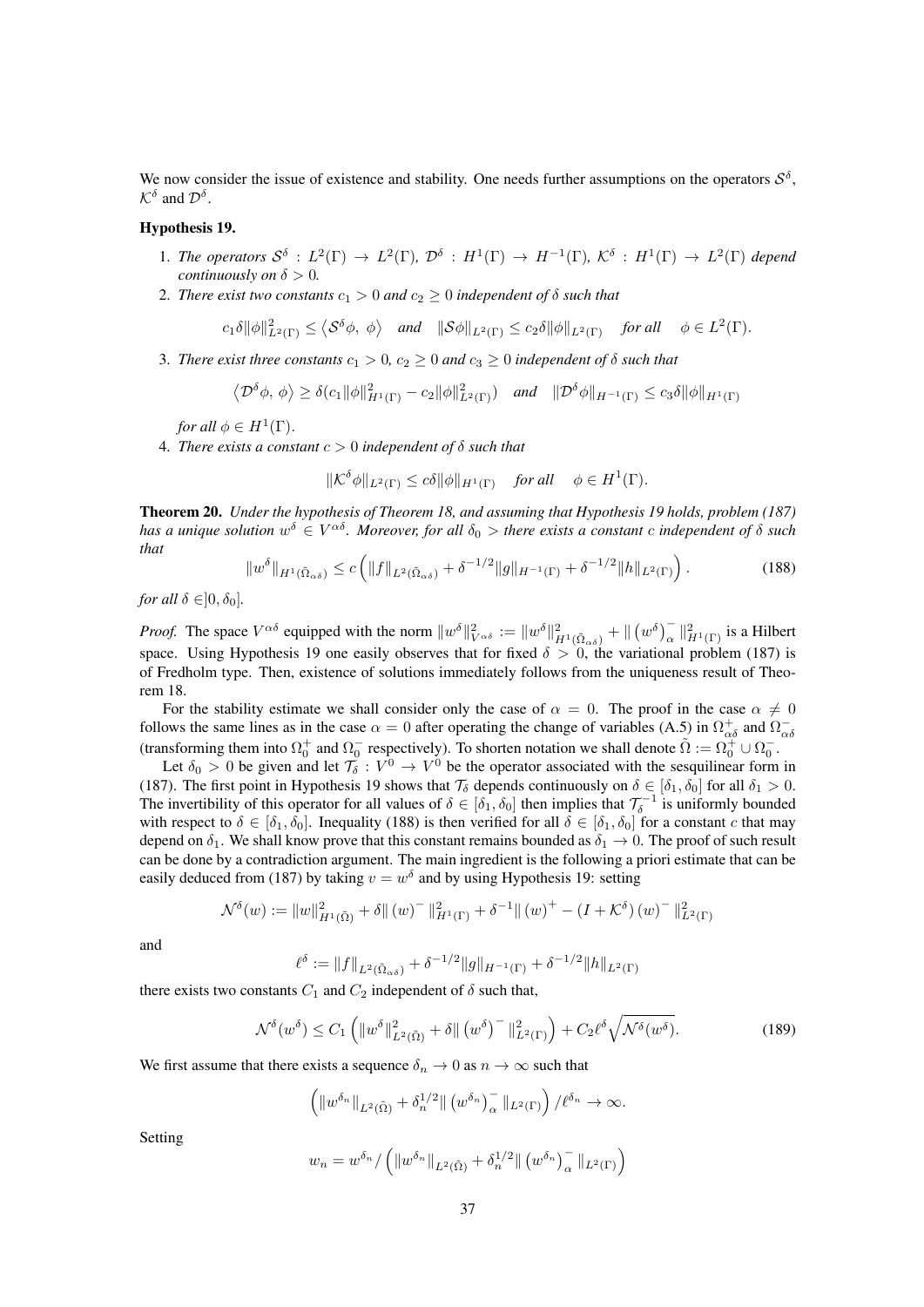We deduce from (189) that  $(w_n)$  is bounded in  $H^1(\tilde{\Omega})$ . Up to an extracted sub-sequence one can assume that  $(w_n)$  weakly converges to some  $w \in H^1(\tilde{\Omega})$  and that the convergence is strong in  $L^2(\tilde{\Omega})$ . We can also assume that  $(w_n)^-$  and  $(w_n)^+$  strongly converge to  $(w)^-$  and  $(w)^+$  in  $L^2(\Gamma)$ . Moreover,  $w_n$  satisfies (186) with data  $f = f_n$ ,  $h = h_n$  and  $g = g_n$  going to 0 as  $n \to \infty$  respectively in  $L^2(\tilde{\Omega})$ ,  $L^2(\Gamma)$  and  $H^{-1}(\Gamma)$ . The first equation in (186) implies in particular that  $(\Delta w_n)$  is bounded in  $L^2(\tilde{\Omega})$ . This shows that  $(\partial w_n/\partial_r)^+$  and  $(\partial w_n/\partial_r)^-$  are bounded in  $H^{-1/2}(\Gamma)$  and therefore can be assumed to be weakly convergent to  $(\partial w/\partial r)^+$  and  $(\partial w/\partial r)^-$  in  $H^{-1/2}(\Gamma)$ . Taking the limit in the first and the last equation in (186) we observe that

$$
\begin{cases}\n\mu_{\infty} \Delta w + \omega^2 \rho_{\infty} w = 0, & \text{in } \tilde{\Omega}, \\
\frac{\partial w}{\partial r} + i\omega w = 0, & \text{on } S_{R_e}.\n\end{cases}
$$
\n(190)

Estimate (189) also implies that  $((w_n)^+ - (I + \mathcal{K}^{\delta_n})(w_n)^-) \to 0$  in  $L^2(\Gamma)$  as  $n \to \infty$ . Therefore, from the last property in Hypothesis 19 one concludes that

$$
[w] = 0 \quad \text{on} \quad \Gamma. \tag{191}
$$

We also have from (189) that  $\delta_n^{1/2}(w_n)$ <sup>-</sup> is bounded in  $H^1(\Gamma)$ . One concludes that  $\mathcal{D}^{\delta_n}(w_n)$ <sup>-</sup>  $\to 0$  in  $H^{-1}(\Gamma)$ . The last property in Hypothesis 19 implies that  $\mathcal{K}^{\delta}(r\frac{\partial w_n}{\partial r})^+ \to 0$  in  $H^{-1}(\Gamma)$ . Consequently, taking the limit in the second interface condition of (186) shows that

$$
\left[r\frac{\partial w}{\partial r}\right] = 0 \quad \text{on} \quad \Gamma. \tag{192}
$$

The uniqueness of solutions to (190)-(192) in  $H^1(\tilde{\Omega})$  implies that  $w = 0$  which contradicts  $||w||_{L^2(\Omega)} = 1$ . We therefore deduce that there exist  $\delta_1 > 0$  and  $c > 0$  such that

$$
\left(\|w^\delta\|_{L^2(\tilde{\Omega})} + \delta^{1/2} \|\left(w^\delta\right)^-_{\alpha}\|_{L^2(\Gamma)}\right) \leq c\ell^\delta
$$

for all  $0 < \delta < \delta_1$ . Inequality (188) becomes then a simple consequence of (189) and of the first part of proof.  $\Box$ 

#### *5.5. Error estimates for non centered* ATC

We first observe:

#### Theorem 21.

• *Assume that* α *is chosen such that*

$$
C_{02}^{\alpha} < 0 \quad \text{and} \quad \mathcal{N}_{\infty}^{\alpha} > 0,
$$

*then*  $S^{\delta} = S^{\delta,1}_{\alpha}$ ,  $K^{\delta} = K^{\delta,1}_{\alpha}$  and  $\mathcal{D}^{\delta} = \mathcal{D}^{\delta,1}_{\alpha}$  satisfy Hypothesis 17 and 19 for all  $\delta > 0$ .

• *Further assume that* α *is chosen such that*

$$
(\mathcal{U}_{\infty})^2 + \mathcal{U}_{0,2}^{\infty} - \mathcal{N}_{\infty}^{\alpha} C_{02}^{\alpha} > 0 \quad \text{and} \quad \tilde{U}_{0,0}^{\infty} - \mathcal{N}_{\infty}^{\alpha} \tilde{C}_{00}^{\alpha} > 0,
$$

*then*  $S^{\delta} = S^{\delta,2}_{\alpha}$ ,  $K^{\delta} = \tilde{\mathcal{K}}^{\delta,2}_{\alpha}$  and  $\mathcal{D}^{\delta} = \mathcal{D}^{\delta,2}_{\alpha}$  satisfy Hypothesis 17 and 19 for all  $0 < \delta < \delta_0$  where

$$
\delta_0 := \min(\mathcal{N}^{\alpha}_{\infty}/|\mathcal{U}^{\infty}_{1,0}|, |C^{\alpha}_{02}|/|D_{02}|)
$$

The proof of this theorem is straightforward and is left to the reader. Let us remark that in the case of a thin layer with constant coefficients,  $\alpha = 1/2$  would be convenient and  $\delta_0 = \infty$ .

We then deduce the following result on solutions to non centered ATC and the order of approximation provided by them. For  $0 < \gamma < R$ , we set  $\Omega_{\gamma} := \{ (x, y) \in \mathbb{R}^2, |\sqrt{x^2 + y^2} - R| > \gamma \}.$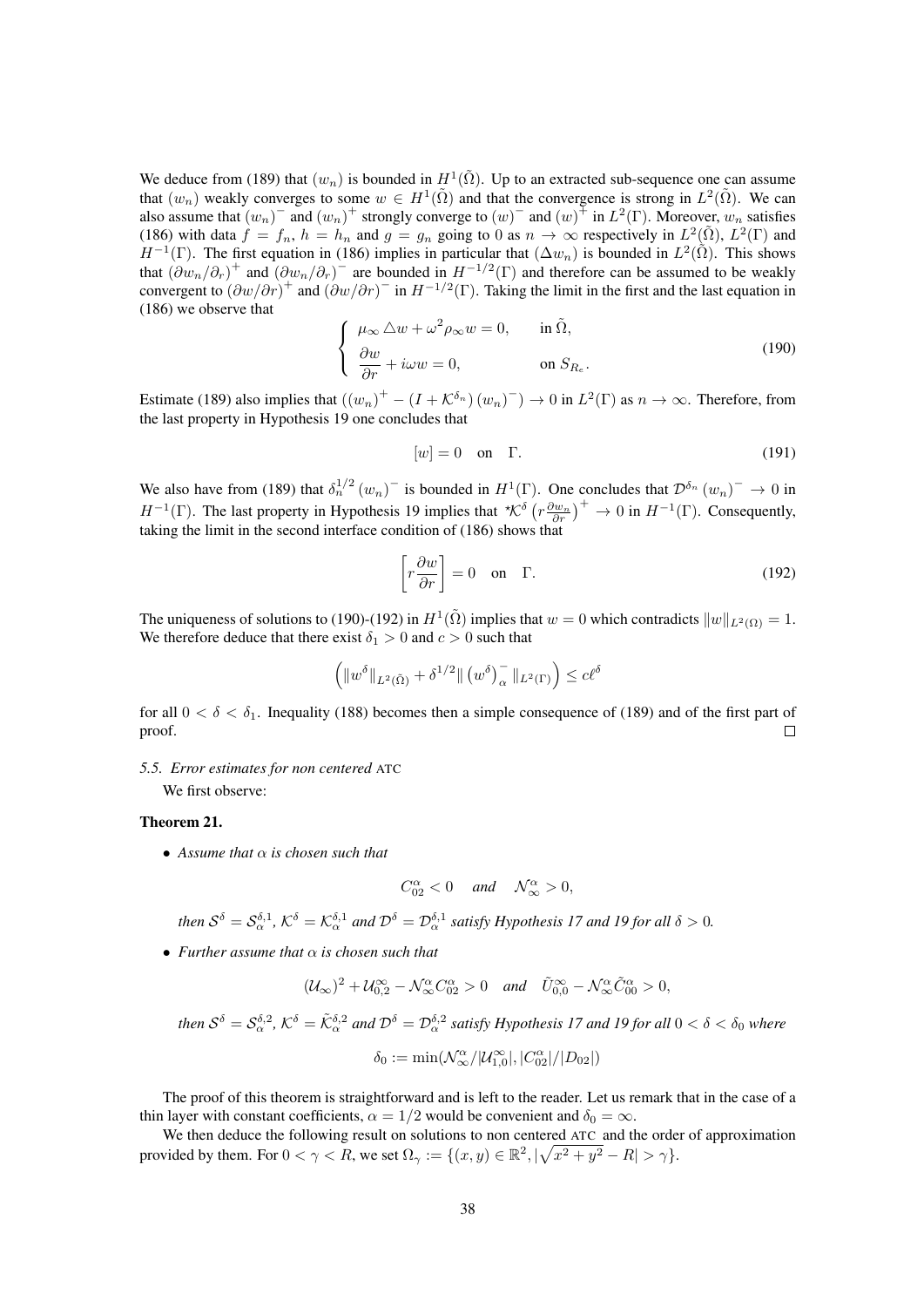#### Theorem 22.

• Assume that the first part of Theorem 21 holds. Then problem (180) has a unique solution  $u_1^{\delta}$  for all δ > 0*. There exists a constant* C > 0 *and, for each* 0 < γ < R*, a constant* δ<sup>γ</sup> > 0 *such that*

$$
\forall \delta < \delta_{\gamma}, \quad \|u^{\delta} - u_1^{\delta}\|_{H^1(\Omega^{\pm}_{\gamma})} \le C \delta^2. \tag{193}
$$

• Assume that the second part of Theorem 21 holds. Then problem (180) has a unique solution  $u_2^{\delta}$  for *all*  $0 < \delta < \delta_0$ *. There exists a constant*  $C > 0$  *and, for each*  $0 < \gamma < R$ *, a constant*  $\delta_{\gamma} > 0$  *and*  $\delta_{\gamma} < \delta_0$  such that

$$
\forall \delta < \delta_{\gamma}, \quad \|u^{\delta} - u_2^{\delta}\|_{H^1(\Omega^{\pm}_{\gamma})} \le C \delta^3 (\ln \delta)^2. \tag{194}
$$

*Proof.* Existence and uniqueness results are immediate consequences of Theorems 20 and 21. Concerning error estimates, we shall not give the entire details but only explain the main steps (which are classical). Thanks to the stability result of Theorem 20 one can prove (for  $k = 1$  and  $k = 2$ ) that

$$
u_k^\delta = \sum_{j=0} \delta^j \tilde{u}_k^j \quad \text{in} \Omega^{\pm}_{\alpha\delta}
$$

for some regular functions  $\tilde{u}_k^j$  defined on  $\Omega^{\pm}$ . The consistency of ATC would show that  $\tilde{u}_k^j = u^j$  for  $j = 0, \ldots, k$ : practically one formally obtain the same set of equations for  $\tilde{u}_k^j$  as for  $u^j$  (see (78), (118) and (127)). The error estimate is then obtained as consequence of Proposition 11.  $\Box$ 

#### Appendix A. Analysis of a model problem related to centered ATC

A model problem corresponding to centered ATC of order 1 would be

$$
\begin{cases}\n\Delta w^{\delta} + \omega^{2} \frac{\rho_{\infty}}{\mu_{\infty}} w^{\delta} = \frac{f}{\mu_{\infty}} & \text{in } \Omega_{\alpha\delta}^{+} \cup \Omega_{\alpha\delta}^{-}, \\
\left[w^{\delta}\right]_{\alpha} = \delta A_{0} \left\langle r \frac{\partial w^{\delta}}{\partial r} \right\rangle_{\alpha}, \\
\left[r \frac{\partial w^{\delta}}{\partial r}\right]_{\alpha} = \delta \left(B_{0} \omega^{2} \left\langle w^{\delta}\right\rangle_{\alpha} + B_{2} \frac{\partial^{2}}{\partial \theta^{2}} \left\langle w^{\delta}\right\rangle_{\alpha}\right), \\
\frac{\partial w^{\delta}}{\partial r} + i\omega w^{\delta} = 0 & \text{on } S_{R_{e}},\n\end{cases} (A.1)
$$

where  $A_0 > 0$ ,  $B_2 < 0$  and  $B_0$  are given constants and where  $f \in L^2(\Omega_{\alpha\delta}^+ \cup \Omega_{\alpha\delta}^-)$  is a given function.

Remark 23. *Following the analysis of Section 5.4 in the derivation of variational formulation, the reader can easily verify that Theorem 24 also applies to a more general framework for centered* ATC*, namely transmission conditions of the form*

$$
\begin{aligned}\n\left[w^{\delta}\right]_{\alpha} &= \mathcal{S}^{\delta}\left\langle r\frac{\partial w^{\delta}}{\partial r}\right\rangle + \mathcal{K}^{\delta}\left\langle w^{\delta}\right\rangle, \\
\left[r\frac{\partial w^{\delta}}{\partial r}\right]_{\alpha} &= \mathcal{D}^{\delta}\left\langle w^{\delta}\right\rangle - \mathcal{K}^{\delta}\left\langle r\frac{\partial w^{\delta}}{\partial r}\right\rangle\n\end{aligned} \tag{A.2}
$$

where the operators  $S^{\delta}$ ,  $K^{\delta}$  and  $\mathcal{D}^{\delta}$  satisfy Hypothesis 17 and 19. A similar technique as in section 5.3.2 *can be used to propose a second order centered* ATC *technique that enter into this framework providing* that  $\mathcal{U}_{0,2}^{\infty}$  is non negative.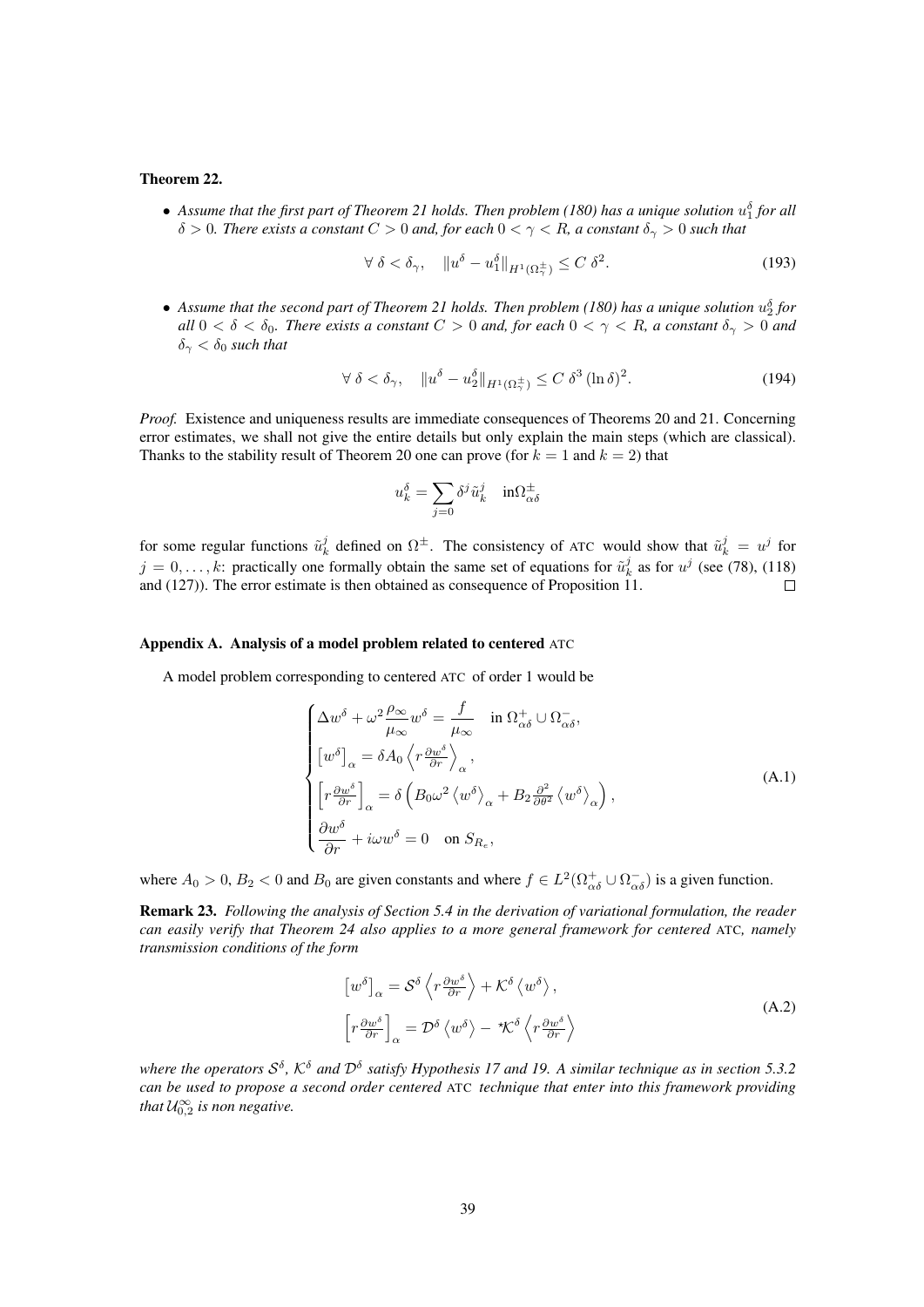We consider the Hilbert space,

$$
\tilde{V}^{\alpha\delta} = \left\{ u \in H^1(\Omega_{\alpha\delta}^+ \cup \Omega_{\alpha\delta}^-), \text{ such that } \langle u \rangle_\alpha \in H^1(\Gamma)) \right\},\,
$$

equipped with the norm

$$
||v||_{\tilde{V}^{\alpha\delta}} = ||v||^2_{H_1(\Omega_{\alpha\delta}^+ \cup \Omega_{\alpha\delta}^-)} + \frac{1}{\delta A_0} \int_0^{2\pi} |[v]_{\alpha}|^2 d\theta + \delta |B_2| \mu_{\infty} \int_0^{2\pi} \left( |\langle v \rangle_{\alpha}|^2 + \left| \frac{\partial \langle v \rangle_{\alpha}}{\partial \theta} \right|^2 \right) d\theta.
$$

The variational formulation associated with this problem can be written in the form: find  $w^{\delta} \in \tilde{V}^{\alpha\delta}$  such that

$$
a^{\delta}(w^{\delta}, v) = -\int_{\Omega_{\alpha\delta}^{+} \cup \Omega_{\alpha\delta}^{-}} \frac{f}{\mu_{\infty}} \bar{v} \quad \forall v \in \tilde{V}^{\alpha\delta},
$$

where,

$$
\begin{split} a^{\delta}(u,v) =& \int_{\Omega_{\alpha\delta}^{+}\cup \Omega_{\alpha\delta}^{-}}\left(\nabla u\cdot\nabla\bar{v}-\frac{\omega^{2}\rho_{\infty}}{\mu_{\infty}}u\bar{v}\right)+i\omega\int_{S_{R_{e}}}u\bar{v} \\ &+\frac{1}{A_{0}\delta}\int_{0}^{2\pi}\left[u\right]_{\alpha}\left[\bar{v}\right]_{\alpha}+\delta B_{0}\omega^{2}\int_{0}^{2\pi}\left\langle u\right\rangle_{\alpha}\left\langle\bar{v}\right\rangle_{\alpha}d\theta-\delta B_{2}\int_{0}^{2\pi}\frac{\partial}{\partial\theta}\left\langle u\right\rangle_{\alpha}\frac{\partial}{\partial\theta}\left\langle\bar{v}\right\rangle_{\alpha}d\theta. \end{split}
$$

It is easily seen that  $a^{\delta}$  can be split into a compact part and and a coercive one and therefore the problem is of Fredholm type.

We can now prove that problem (A.1) is well-posed and is stable uniformly with respect to  $\delta$ .

**Theorem 24.** *There exist*  $C_{\omega} > 0$  *and*  $\delta_0 > 0$  *such that, for any*  $\delta < \delta_0$ *, for any*  $u \in \tilde{V}^{\alpha\delta}$ *.* 

$$
||u||_{\tilde{V}^{\alpha\delta}} \leq C_{\omega} \sup_{v \in \tilde{V}^{\alpha\delta}, v \neq 0} \frac{a^{\delta}(u, v)}{||v||_{\tilde{V}^{\alpha\delta}}}.
$$
 (A.3)

*Proof.* The proof is done by contradiction: let  $\delta_n$  be a sequence which tends to 0 when n tends to + $\infty$ . We assume that there exists a sequence  $(u_n)_{n\in\mathbb{N}}$  such that:

$$
||u_n||_{\tilde{V}^{\alpha\delta_n}} = 1 \quad \text{and} \quad \lim_{n \to \infty} \sup_{v \in V^{\alpha\delta_n}, v \neq 0} \frac{a^{\delta_n}(u_n, v)}{||v||_{\tilde{V}^{\alpha\delta_n}}} = 0. \tag{A.4}
$$

In order to work in a fix domain (independent of  $\delta$ ), we shall consider  $F^{\delta-}$  and  $F^{\delta+}$ :

$$
F^{\delta-} := \begin{cases} [0,R] \to [0,R-\alpha\delta], \\ \hat{x} \mapsto \frac{R-\alpha\delta}{R}\hat{x}, \end{cases} F^{\delta+} := \begin{cases} [R,R_e] \to [R+\alpha\delta,R_e], \\ \hat{x} \mapsto \left(\frac{R_e - R - \alpha\delta}{R_e - R}\left|\hat{x}\right| + \frac{\alpha\delta R_e}{R_e - R}\right)\frac{\hat{x}}{\left|\hat{x}\right|}. \end{cases}
$$
(A.5)

Since  $DF^{\delta+}(\hat{x}) = \frac{R_e - R - \alpha \delta}{R_e}$  $R_e - R$ *I* and  $DF^{\delta-}(\hat{x}) = \frac{R - \alpha \delta}{R}I$ ,  $DF^{\pm}$  uniformly tends to the identity matrix when  $\delta$  tends to 0. The same is true of  $\left|\det(DF^{\delta\pm})\right|$  which tends to 1. Moreover there are  $C_1^{\pm}$  and  $C_2^{\pm}$  independent of  $\delta$  such that

$$
C_1^{\pm} \left| \hat{h} \right| < \left| DF^{\delta \pm} \hat{h} \right| < C_2^{\pm} \left| \hat{h} \right| \quad \forall \hat{h} \in \mathbb{R}^2,
$$
\n
$$
C_1^{\pm} < \left| \det(DF^{\delta \pm}) \right| < C_2^{\pm}.
$$

We also introduce three open sets independent of  $\delta$ ,

$$
\Omega^+ = B(0, R_e) \setminus \overline{B}(0, R), \qquad \Omega^- = B(0, R), \qquad \Omega = \Omega^+ \cup \Omega^-,
$$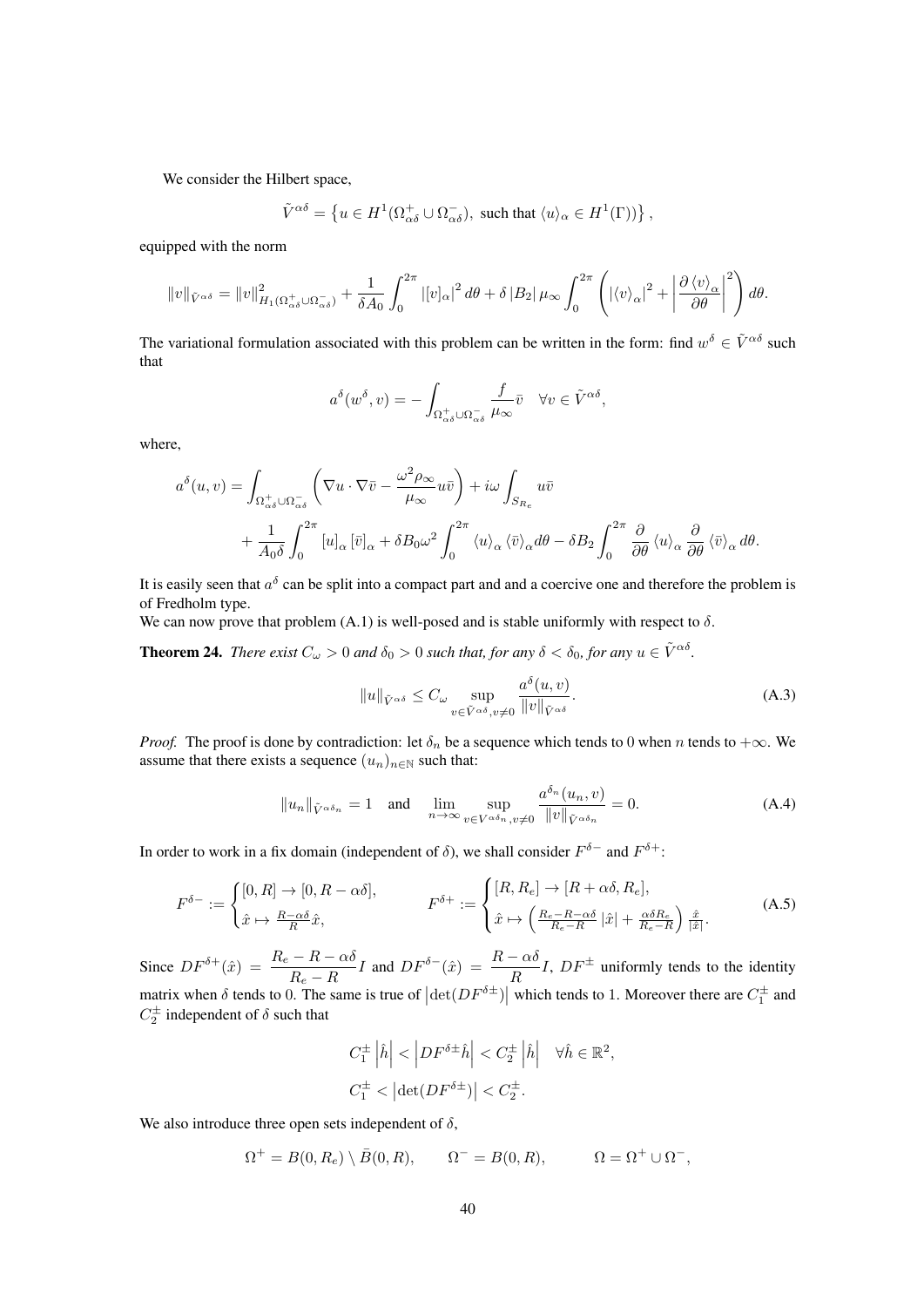and the Hilbert space  $\tilde{V}^0$ 

$$
\tilde{V}^0 = \left\{ v \in H^1(\Omega^+) \cap H^1(\Omega^-), \langle v \rangle \in H^1(\Gamma) \right\},\
$$

equipped with the norm

$$
||v||_{\tilde{V}^0} = ||v||_{H_1(\Omega^+\cup\Omega^-)}^2 + \frac{1}{\delta A_0} \int_0^{2\pi} |[v]|^2 d\theta + \delta |B_2| \mu_\infty \int_0^{2\pi} \left( |\langle v \rangle|^2 + \left| \frac{\partial \langle v \rangle}{\partial \theta} \right|^2 \right) d\theta. \tag{A.6}
$$

Note that  $F^{\pm\delta}$  transforms  $\Omega_{\alpha\delta}^{\pm}$  into  $\Omega^{\pm}$ . Then we define  $\hat{u}_n$ 

$$
\hat{u}_n(\hat{x}) := \begin{cases} u_n \circ F^{\delta+}(\hat{x}) & \text{if } |\hat{x}| < R, \\ u_n \circ F^{\delta-}(\hat{x}) & \text{if } |\hat{x}| > R, \end{cases}
$$

and the bilinear form  $\hat{a}^{\delta_n}$ 

$$
\hat{a}^{\delta_n}(\hat{u}_n, \hat{v}) := a^{\delta_n}(u_n, v),
$$
  
\n
$$
:= \int_{\Omega^+} (DF^{\delta+}(\hat{x})^{-1})(DF^{\delta+}(\hat{x})^{-1*})\mu_{\infty}\hat{\nabla}\hat{u}_n \cdot \overline{\hat{\nabla} \hat{v}} \left| \det(DF^{\delta+}) \right| + \int_{S_{R_e}} i\omega\mu_{\infty}\hat{u}_n \bar{v} d\sigma
$$
  
\n
$$
+ \int_{\Omega^-} (DF^{\delta-}(\hat{x})^{-1})(DF^{\delta-}(\hat{x})^{-1*})\mu_{\infty}\hat{\nabla}\hat{u}_n \cdot \overline{\hat{\nabla} \hat{v}} \left| \det(DF^{\delta-}) \right|
$$
  
\n
$$
- \int_{\Omega^+} \rho_{\infty}\omega^2 \hat{u}_n \bar{\hat{v}} \left| \det(DF^{\delta+}) \right| - \int_{\Omega^-} \rho_{\infty}\omega^2 \hat{u}_n \bar{\hat{v}} \left| \det(DF^{\delta-}) \right|
$$
  
\n
$$
- \delta B_2 \mu_{\infty} \int_0^{2\pi} \frac{\partial \langle \hat{u}_n \rangle}{\partial \theta} \frac{\partial \langle \bar{\hat{v}} \rangle}{\partial \theta} d\theta + \delta \omega^2 B_0 \mu_{\infty} \int_0^{2\pi} \langle \hat{u}_n \rangle \langle \hat{v} \rangle d\theta
$$
  
\n
$$
+ \frac{\mu_{\infty}}{\delta A_0} \int_0^{2\pi} [\hat{u}_n][\bar{\hat{v}}] d\theta \quad \forall \hat{v} \in \tilde{V}^0.
$$
 (A.7)

Using the properties of  $F^{\delta \pm}$  and (A.4), we can assert that there exist two constants A and B independent of  $\delta$  such that

$$
\bullet \ \ 0 < A \le \|\hat{u}_n\|_{\tilde{V}^0} \le B,\tag{A.8}
$$

$$
\bullet \quad \sup_{\hat{v}\in\tilde{V}^0,\hat{v}\neq 0} \frac{\hat{a}^{\delta_n}(\hat{u}_n,\hat{v})}{\|\hat{v}\|_{\tilde{V}^0}} = 0.
$$
\n(A.9)

Therefore, there is a sub-sequence (still denoted by  $(\hat{u}_n)$ ) and a function  $\hat{u}_0 \in H^1(\Omega^+) \cup H^1(\Omega^-)$  such that

> $\hat{u}_n \rightharpoonup \hat{u}_0^+$  weakly in  $H^1(\Omega^+),$  $\hat{u}_n \rightharpoonup \hat{u}_0^-$  weakly in  $H^1(\Omega^-)$ ,  $\hat{u}_n \rightharpoonup \hat{u}_0^{\pm}$  weakly in  $H^{1/2}(S_{R^{\pm}})$ .

In addition, it follows from (A.8) that  $\frac{1}{\delta A_0}$  $\int^{2\pi}$  $\int_{0}^{1} |[\hat{u}_n]|^2 d\theta \leq B$ . Consequently, by uniqueness of the weak limit,

$$
\lim_{n \to \infty} \int_0^{2\pi} |[\hat{u}_n]|^2 d\theta = \int_0^{2\pi} |[\hat{u}_0]|^2 d\theta = 0.
$$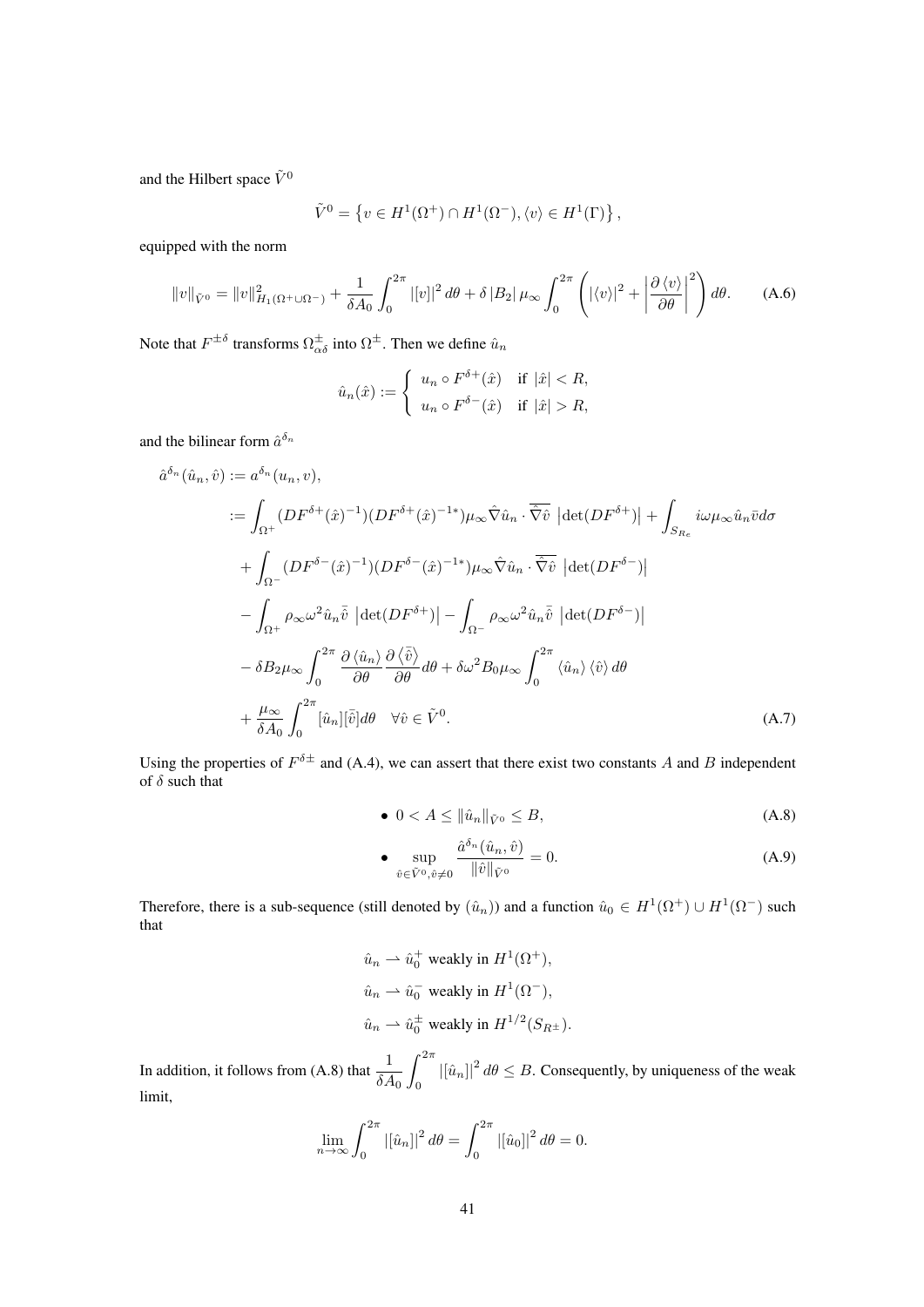Therefore  $[\hat{u}_0] = 0$  and  $\hat{u}_0$  is in  $H^1(\Omega)$ .

Moreover, since  $\|\sqrt{\delta} \langle \hat{u}_n \rangle \|_{H_1(\Gamma)}$  is bounded, we also have

$$
\lim_{n \to \infty} -\delta B_2 \mu_\infty \int_0^{2\pi} \left\langle \frac{\partial \hat{u}_n}{\partial \theta} \right\rangle \left\langle \frac{\partial \bar{v}}{\partial \theta} \right\rangle d\theta + \delta \omega^2 B_0 \mu_\infty \int_0^{2\pi} \langle \hat{u}_n \rangle \langle \bar{v} \rangle d\theta = 0 \qquad \forall v \in \tilde{V}^0.
$$

Therefore, letting *n* tends to  $+\infty$  in the bilinear form (A.7) and using test functions in  $H^1(\Omega) \cap \tilde{V}^0$ , yields

$$
0 = \int_{\Omega} \mu_{\infty} \nabla \hat{u}_0 \cdot \nabla \overline{v} - \omega^2 \rho_{\infty} \hat{u}_0 \overline{v} + \int_{S_{Re}} i \mu_{\infty} \omega \hat{u}_0 \overline{v} \quad \forall v \in H^1(\Omega) \cap \widetilde{V}^0.
$$

By density of  $H^1(\Omega) \cap \tilde{V}^0$  in  $H^1(\Omega)$ , the previous equality also holds for any  $v \in H^1(\Omega)$ :

$$
0=\int_{\Omega} \mu_{\infty} \nabla \hat{u}_0 \cdot \nabla \bar{v} - \omega^2 \rho_{\infty} \hat{u}_0 \bar{v} + \int_{S_{R_e}} i \mu_{\infty} \omega \hat{u}_0 \bar{v} \quad \forall v \in H^1(\Omega).
$$

The previous formulation is the classical variational formulation associated to the problem without a thin layer: hence  $\hat{u}_0 = 0$ . So  $\hat{u}_n$  strongly tends to 0 in  $L^2(\Omega^{\pm})$  and  $\sqrt{\delta} \langle \hat{u}_n \rangle$  strongly tends to 0 in  $L^2(\Gamma)$ . To obtain a contradiction we only need to check that  $\|\hat{u}_n\|_{V^0}^2$  tends to 0. But, this verified since

$$
\|\hat{u}_n\|_{V^0}^2 \leq C\left( \left|\hat{a}^{\delta}(\hat{u}_n, \hat{u}_n)\right| + \|\hat{u}_n\|_{L^2(\Omega^+)}^2 + \|\hat{u}_n\|_{L^2(\Omega^-)}^2 + \|\sqrt{\delta}\langle \hat{u}_n \rangle\|_{L^2(\Gamma)}^2 \right),\,
$$

and the right hand side tends to 0 as  $n \to \infty$ .

A natural question now is to ask if  $\delta_0$  depends on  $\omega$ . The answer is unfortunately positive:

**Proposition 25.** Let  $\tilde{B}_0 = \frac{B_0}{\sqrt{2}}$  $\frac{20}{\omega^2}$ .

- $\bullet$  The set of frequencies such that (A.1) is ill-posed is included in  $B=\left\{n^2\frac{B_2}{\tilde{B}_1}\right\}$  $\tilde{B}_0$  $+\frac{4}{224}$  $\frac{4}{\delta^2 A_0 \tilde{B}_0}, \quad n \in \mathbb{N}$
- *Moreover, for* δ *small enough,*(A.1) *has non trivial solutions.*
- *Proof.* Let us suppose that  $u = w^{\delta}$  verifies (A.1) with  $f = 0$ . Taking the imaginary part of the variational formulation implies that  $u = 0$  on  $S_{R_e}$ . The boundary condition of  $S_{R_e}$  implies that  $\partial u/\partial r = 0$  on  $S_{R_e}$  and therefore  $u = 0$  on  $\Omega^+_{\alpha}$ .

$$
u = 0 \text{ in } \Omega_{\alpha}^{+}.\tag{A.10}
$$

Moreover, we also know that u can be written as a Fourier Series in  $\Omega_{\alpha}^-$ ,

$$
u := \sum_{n \in \mathbb{Z}} u_n(r) e^{in\theta}.
$$
 (A.11)

Combining  $(A.10)$ ,  $(A.11)$  and the transmission conditions  $((A.1)(a)-(b))$  give

$$
\forall n \in \mathbb{Z}, \quad \begin{bmatrix} 1 & \frac{\delta A_0}{2} \\ \frac{\delta}{2}(-n^2 B_2 + \tilde{B}_0 \omega^2) & 1 \end{bmatrix} \begin{bmatrix} (u_n)_{\alpha}^- \\ \left(r \frac{\partial u_n}{\partial r} \right)_{\alpha}^- \end{bmatrix} = \begin{bmatrix} 0 \\ 0 \end{bmatrix}.
$$

Consequently,  $(u_n)_{\alpha}^-$  and  $(r \frac{\partial u_n}{\partial r})_{\alpha}^-$  can be different from zero if the previous system is degenerated, which means that

$$
\omega^2 = n^2 \frac{B_2}{\tilde{B}_0} + \frac{4}{\delta^2 A_0 \tilde{B}_0},
$$

and the first part of the proposition is established.

 $\Box$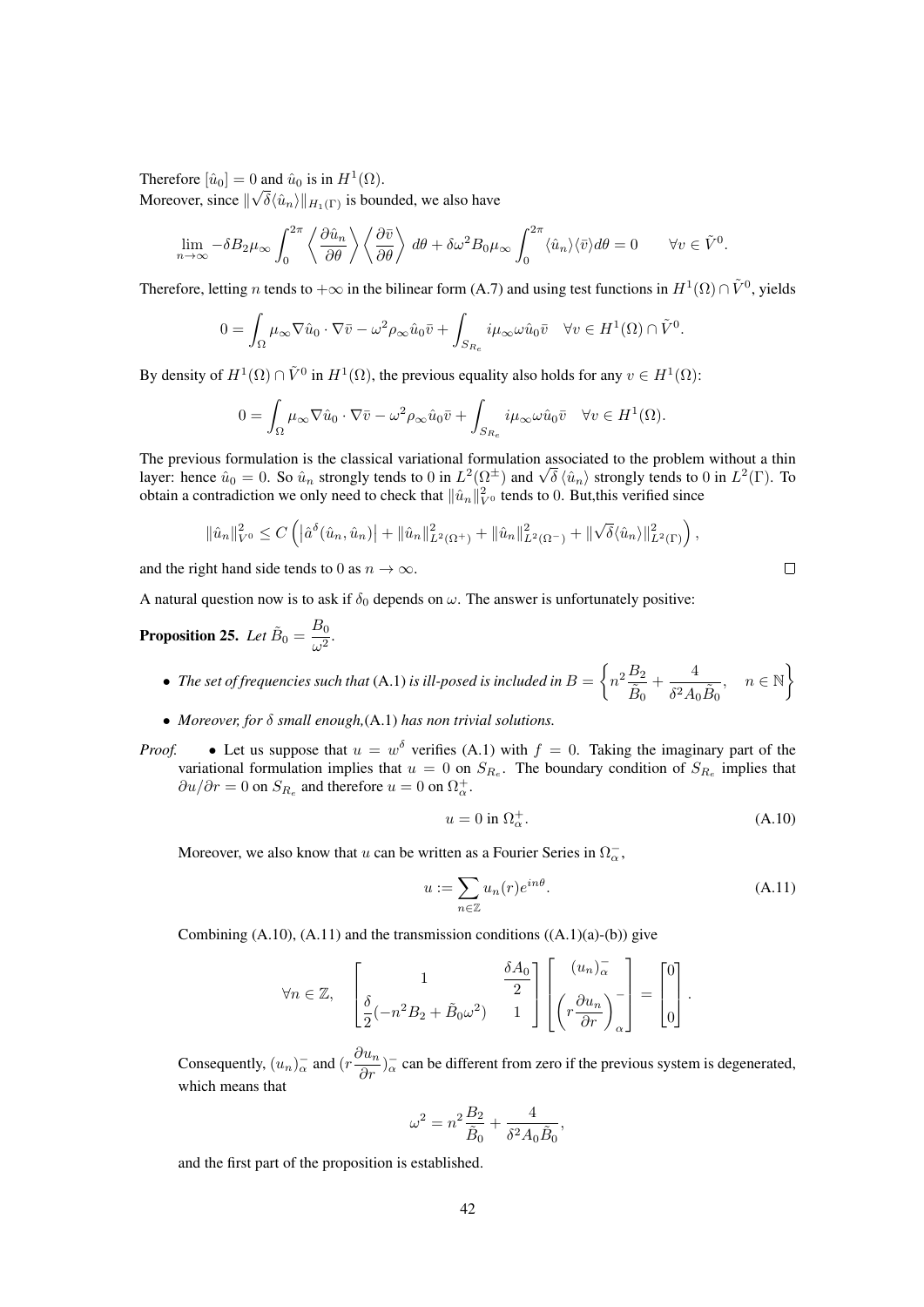• We now present a simple particular case where (A.1) has non-trivial solutions. Consider the case of a thin layer of thickness  $\delta$  with constant coefficients  $\mu_0$ ,  $\rho_0$  and take  $\rho_\infty = \mu_\infty = 1$  and  $\alpha = 1/2$ . In this case,

$$
A_0 = \frac{1}{\mu_0}
$$
,  $\tilde{B}_0 = -\rho_0$  and  $B_2 = -\mu_0$ .

Since u is solution of an homogeneous Helmholtz equation in  $\Omega_{\alpha}^-$ , it is clear that

$$
u(r,\theta) = \sum_{n \in \mathbb{Z}} c_n J_n(\omega r) e^{in\theta}
$$

.

Moreover, from the first part of the proof (A.10) we also know that u is zero in  $\Omega^+$ . Let  $N \in \mathbb{N}$  and  $N = \frac{2\pi}{\delta}$ . Consequently the transmission conditions  $(A.1((a) - (b)))$  give

$$
\forall n \in \mathbb{Z}, \quad \begin{cases} \omega^2 = \frac{\mu_0}{\rho_0} \left( n^2 - \frac{N^2}{\pi^2} \right), \\ \left( 1 - \frac{\delta}{2} \right) \frac{\delta}{\mu_0} J'_n(\omega(1 - \frac{\delta}{2}) + J_n(\omega(1 - \frac{\delta}{2})) = 0. \end{cases}
$$

Let us define

$$
g_n(\rho_0) := (1 - \frac{\delta}{2}) \frac{\delta}{\mu_0} J'_n \left( \frac{\mu_0}{\rho_0} (n^2 - \frac{N^2}{\pi^2}) (1 - \frac{\delta}{2}) \right) + J_n \left( \frac{\mu_0}{\rho_0} (n^2 - \frac{N^2}{\pi^2}) (1 - \frac{\delta}{2}) \right).
$$

On Figure Appendix A we have plotted  $g_n$  with respect to  $\rho$  for three values of  $N$  ( $N = 30, N = 60$ and  $N = 90$ ) for  $\mu_0 = 100$ . For each N, we define n as the unique integer such that  $N/\pi \le n \le$  $\frac{N}{\pi}$  + 1. In theses three cases, we verify that  $\delta/\lambda$  < 0.1 by the use of the following formula :

$$
\frac{\delta}{\lambda} = \frac{2\pi}{N} \frac{\omega \sqrt{\rho_0}}{2\pi \sqrt{\mu_0}} = \frac{1}{N} \sqrt{n^2 - \frac{N^2}{\pi^2}}.
$$

We can see that  $g_n$  has zeros in the three studied cases. That shows that problem (A.1) can be ill-posed.



Figure A.4: Graph of g with respect to  $\rho_0$ 

 $\Box$ 

#### References

- [1] T.B.A. Senior and J.L. Volakis. *Approximate boundary conditions in electromagnetics*. The Institution of Electrical Engineers, 1995.
- [2] Y. Achdou. Etude de la réflexion d'une onde électromagnétique par un métal recouvert d'un revêtement métallisé. Technical report, INRIA, 1989.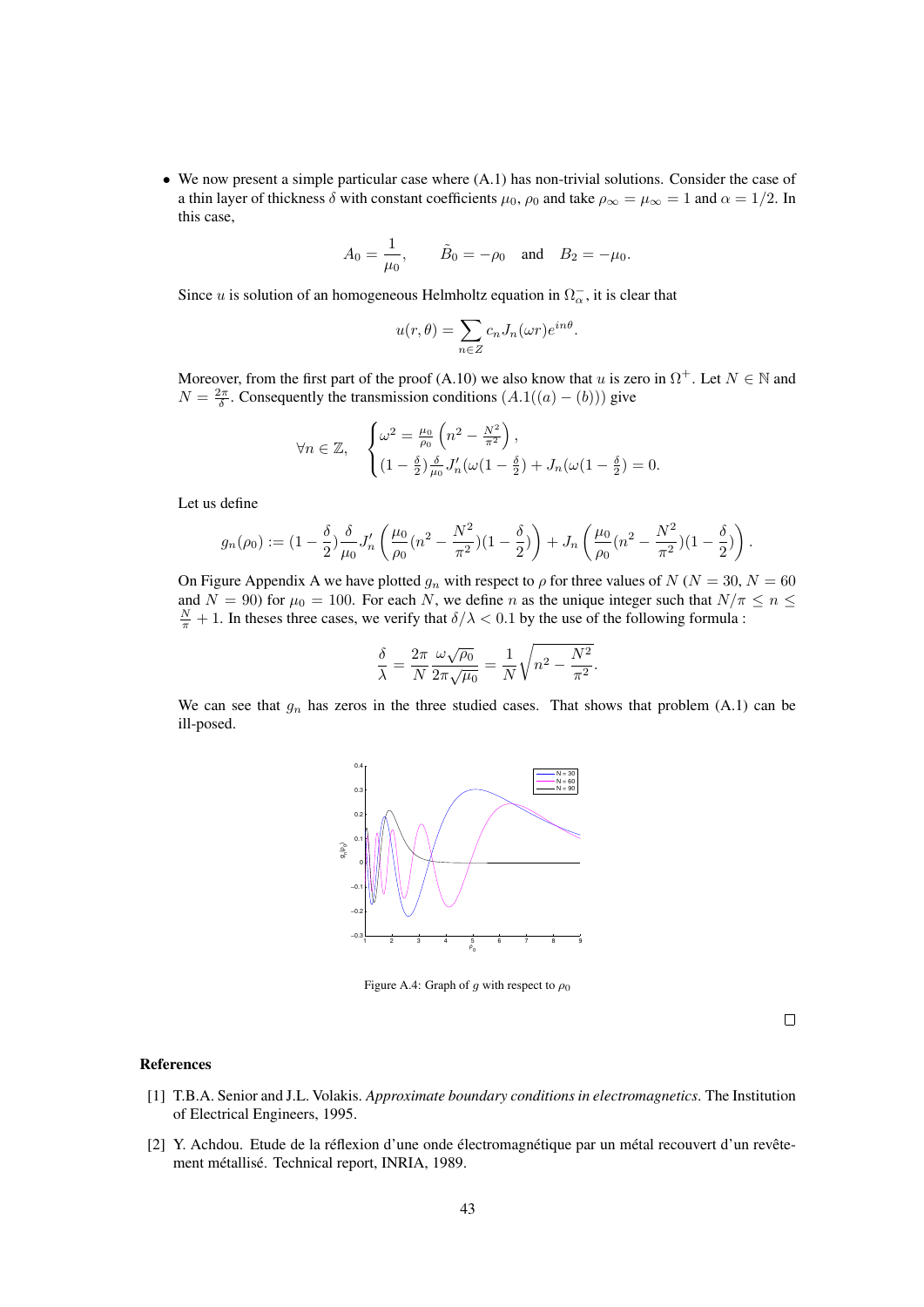- [3] Yves Achdou. Effet d'un revêtement métallisé mince sur la réflexion d'une onde électromagnétique. *C. R. Acad. Sci. Paris Sér. I Math.*, 314(3):217–222, 1992.
- [4] M. Artola and M. Cessenat. Diffraction d'une onde électromagnétique par une couche composite mince accolée à un corps conducteur épais. I. Cas des inclusions fortement conductrices. *C. R. Acad. Sci. Paris Sér. I Math.*, 313(5):231–236, 1991.
- [5] A. Zebic. *Conditions de frontière équivalentes en électromagnétisme*. PhD thesis, Université Paris 6, 1994.
- [6] T. Abboud and H. Ammari. Diffraction at a curved grating: TM and TE cases, homogenization. *J. Math. Anal. Appl.*, 202(3):995–1026, 1996.
- [7] A.L. Madureira and F. Valentin. Asymptotics of the Poisson problem in domains with curved rough boundaries. *SIAM J. Math. Anal.*, 38(5):1450–1473 (electronic), 2006/07.
- [8] D. Bresch and V. Milisic. High order multi-scale wall-laws, part I: The periodic case. *Arxiv preprint math/0611083*, 2006.
- [9] J.-R. Poirier, A. Bendali, P. Borderies, and S. Tournier. High order asymptotic expansion for the scattering of fast oscillating periodic surfaces. In *proceedings of waves 2009*, 2009.
- [10] H. Haddar, P. Joly, and H.M. Nguyen. Generalized impedance boundary conditions for scattering problems from strongly absorbing obstacles: the case of maxwell's equations. *Mathematical Models and Methods in Applied Science*, 18(10):1787–1827, 2008.
- [11] D. Drissi. *Simulation des silencieux d'échappement par une méthode d'éléments finis homogénéisés*. PhD thesis, Université de Tunis, 2003.
- [12] E. Rohan and V. Lukes. Homogenization of the acoustic transmission through a perforated layer. *Journal of Computational and Applied Mathematics*, 234(6):1876–1885, 2010.
- [13] I. S. Ciuperca, M. Jai, and C. Poignard. Approximate transmission conditions through a rough thin layer: the case of periodic roughness. *European J. Appl. Math.*, 21(1):51–75, 2010.
- [14] K. Schmidt. *High-order numerical modelling of highly conductive thin sheets*. PhD thesis, ETH Zurich, 2008.
- [15] A. Bensoussan, J.L. Lions, and G. Papanicolaou. *Asymptotic analysis for periodic structures*, volume 5 of *Studies in Mathematics and its Applications*. North-Holland Publishing Co., Amsterdam, 1978.
- [16] E. Sánchez-Palencia. *Nonhomogeneous media and vibration theory*, volume 127 of *Lecture Notes in Physics*. Springer-Verlag, Berlin, 1980.
- [17] M. Van Dyke. *Perturbation methods in fluid mechanics*. Applied Mathematics and Mechanics, Vol. 8. Academic Press, New York, 1964.
- [18] P. Joly and S. Tordeux. Matching of asymptotic expansions for wave propagation in media with thin slots. I. The asymptotic expansion. *Multiscale Model. Simul.*, 5(1):304–336 (electronic), 2006.
- [19] P. Joly and S. Tordeux. Matching of asymptotic expansions for waves propagation in media with thin slots. II. The error estimates. *M2AN Math. Model. Numer. Anal.*, 42(2):193–221, 2008.
- [20] V. Maz'ya, S. Nazarov, and B. Plamenevskij. *Asymptotic theory of elliptic boundary value problems in singularly perturbed domains. Vol. I*, volume 111 of *Operator Theory: Advances and Applications*. Birkhäuser Verlag, Basel, 2000. Translated from the German by Georg Heinig and Christian Posthoff.
- [21] X. Claeys. *Analyse asymptotique et numérique de la diffraction d'ondes par des fils minces*. PhD thesis, Université Versailles St Quentin, 2008.